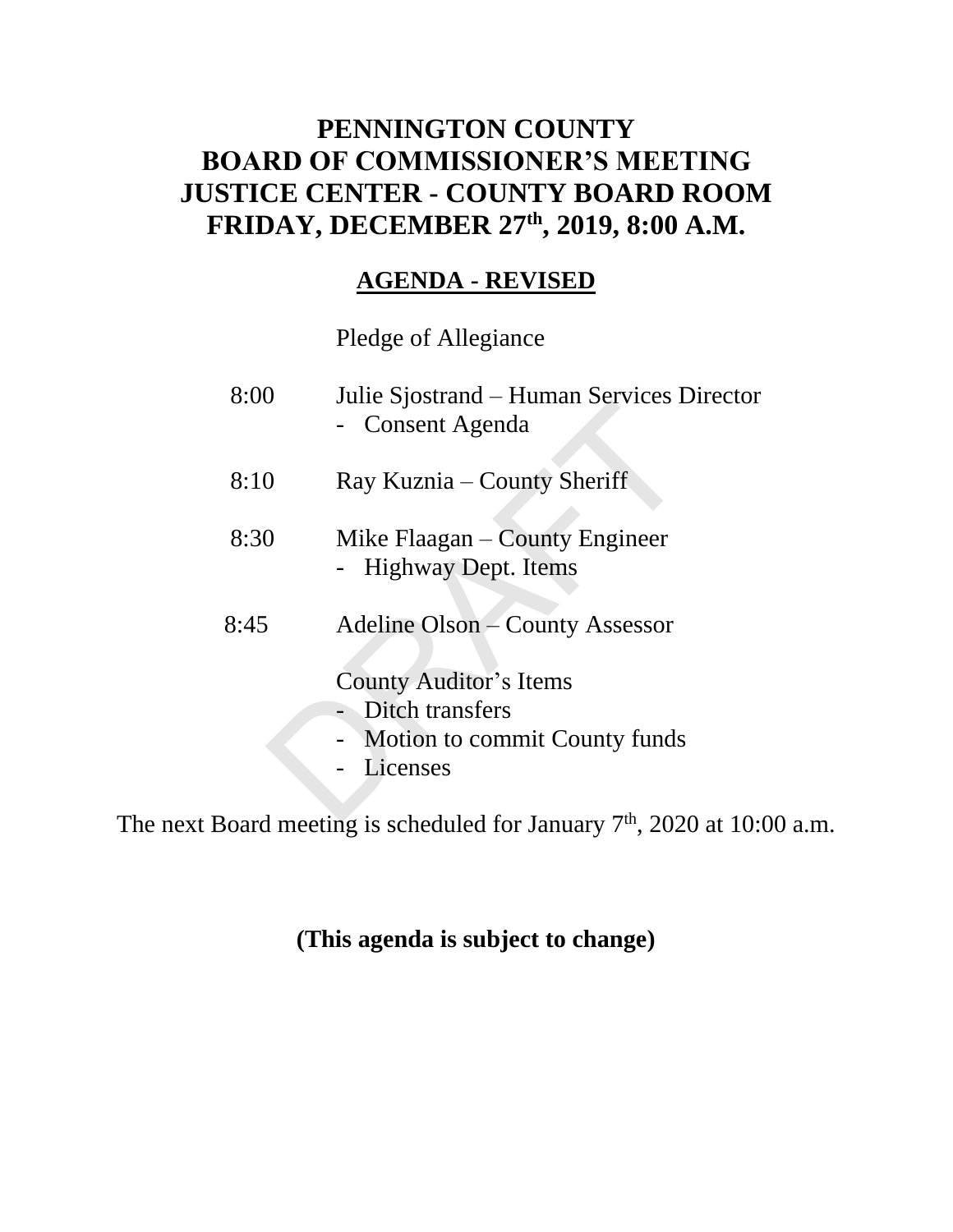#### PENNINGTON COUNTY HUMAN SERVICES

#### HUMAN SERVICE COMMITTEE

#### CONSENT AGENDA

| On a motion by Commissioner | and seconded by                                                                      |
|-----------------------------|--------------------------------------------------------------------------------------|
| Commissioner                | , the following recommendations of the                                               |
|                             | Pennington County Human Service Committee for December 17, 2019 (detailed minutes on |
| record) are hereby adopted: |                                                                                      |

#### **SECTION A**

- I. To approve the November 19, 2019 Human Service Committee Meeting minutes.
- II. To approve the agency's personnel action as presented.
- III. A. To Approve the CY 2020 Tri-Valley Transportation Business Contract between Tri-Valley Opportunity Council, Inc., and Pennington County Human Services as presented.

B. To approve the CY 2020 Pennington County Family Services/Children's Mental Health Collaborative Supportive Services Agreement with Northwestern Mental Health Center, Inc. as presented.

C. To extend the CY2020 Behavioral Health (Community-Based Services/Residential/Temporary Confinement and CD Assessment) Purchase of Service Agreements between Sanford Behavioral Health and Pennington County Human Services pending finalization of new agreements.

#### SECTION B

\_\_\_\_\_\_\_\_\_\_\_\_ \_\_\_\_\_\_\_\_\_\_\_ \_\_\_\_\_\_\_\_\_\_\_\_\_\_\_\_\_\_\_\_\_\_\_\_\_\_\_\_\_\_\_\_\_\_\_\_ \_\_\_\_\_\_\_\_\_\_\_\_

I. To approve payment of the Agency's bills.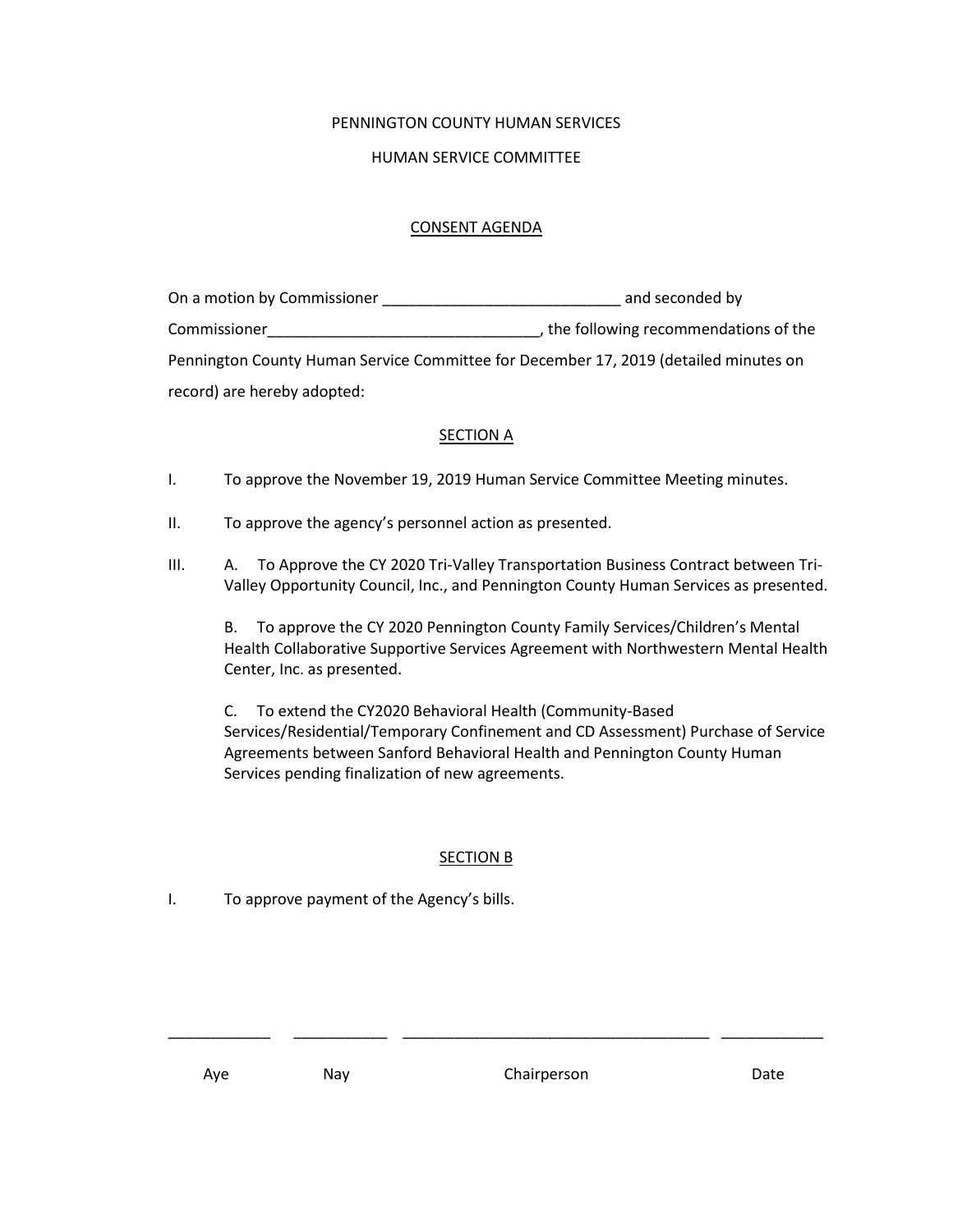### **OFFICIAL PROCEEDINGS PENNINGTON COUNTY BOARD OF COMMISSIONERS TUESDAY, DECEMBER 3RD, 2019, 5:00 P.M. PENNINGTON COUNTY BOARD ROOM JUSTICE CENTER**

Pursuant to adjournment, the Pennington County Board of Commissioners met in the Pennington County Justice Center Board Room in Thief River Falls, MN, on Tuesday, December 3rd, 2019 at 5:00 p.m. Members Present: Donald Jensen, Bruce Lawrence, Neil Peterson, Cody Hempel, and Darryl Tveitbakk. Members absent: None.

The meeting was called to order by Chairman Lawrence and the Pledge of Allegiance was recited.

Commissioner Jensen moved, seconded by Commissioner Tveitbakk, to approve the following Cigarette Licenses for 2020. Motion carried.

Goodridge Municipal Liquor Store Farmers Union Oil Company – Goodridge

The County Board then reviewed a draft of the Memorandum of Cooperative Agreement Thief River Planning Group. Moved by Commissioner Peterson, seconded by Commissioner Jensen, to approve the Memorandum of Cooperative Agreement Thief River Planning Group subject to review by Council. Motion carried.

The County Board discussed selling .12 acres of wetland credits to the Wetland Credit Agency, LLC for the Thief River Falls Airport perimeter road project. Moved by Commissioner Jensen, seconded by Commissioner Peterson, to sell .12 acres of wetland credits to Wetland Credit Agency, LLC. Motion carried. Lie Lienses for 2020. Motion carried.<br>
External External Political Liquor Store<br>
Jinion Oil Company – Goodridge<br>
d then reviewed a draft of the Memorandum of Cooper-<br>
linion Oil Company – Goodridge<br>
d then reviewed a draft

A committee meeting to set ditch levies for 2020 was set for 9:00 a.m. December  $17<sup>th</sup>$ , 2019 in Meeting Room A in the Pennington County Government Center.

Commissioner Lawrence reported on a couple of meetings he had attended with Michelle Landverk regarding the Angel Network.

Moved by Commissioner Hempel, seconded by Commissioner Tveitbakk, to approve the minutes of November 26th, 2019 as written. Motion carried.

Motioned by Commissioner Hempel, seconded by Commissioner Tveitbakk, to approve the following Commissioner warrants. Motion carried.

| <b>WARRANTS</b> |              |
|-----------------|--------------|
| County Revenue  | \$198,379.51 |
| Road & Bridge   | \$85,023.59  |

Per diems and meal reimbursements in the amount of \$513.24 were also approved.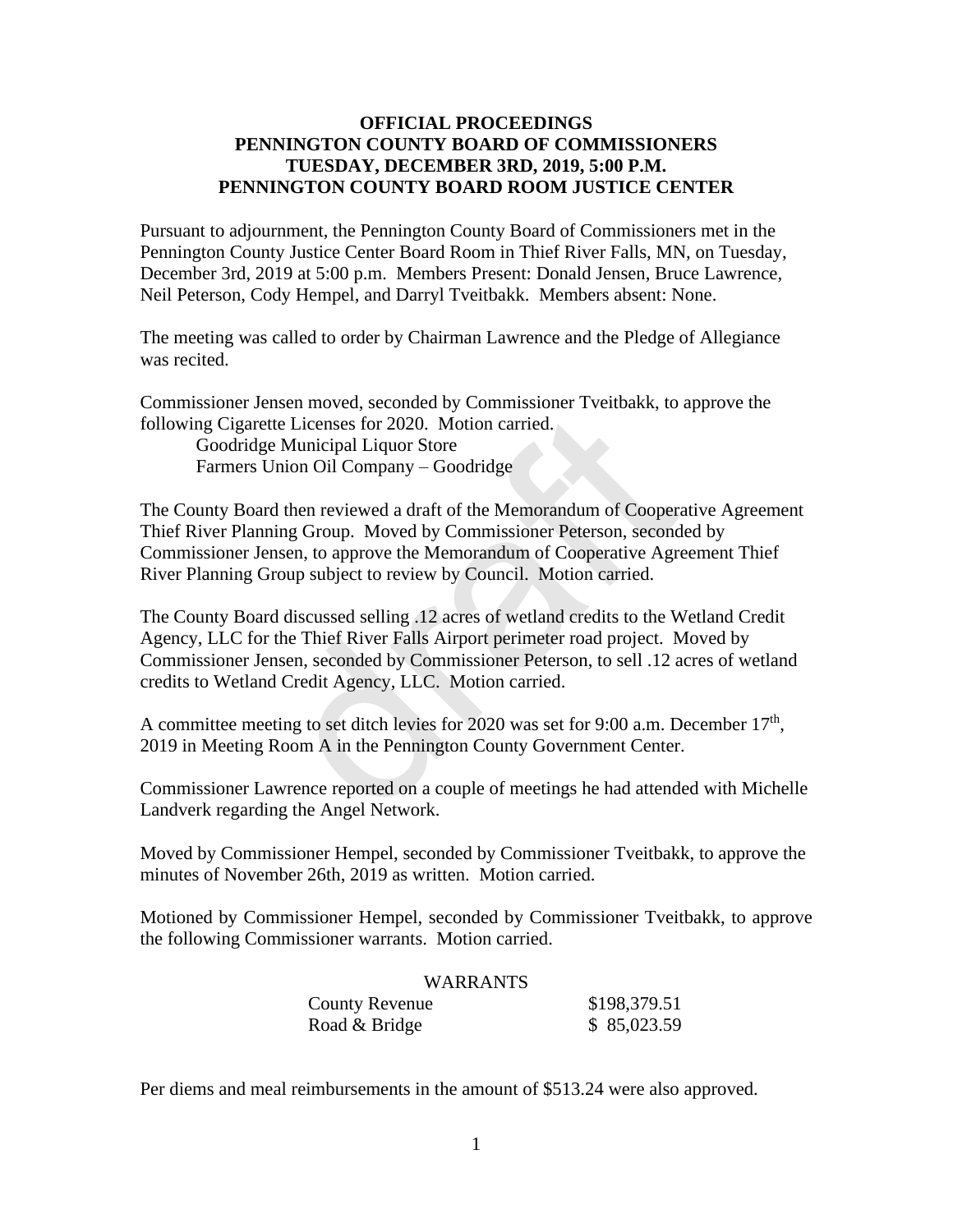County Sheriff Ray Kuznia made a request to purchase a portable metal detector to use in the jail. Cost of the unit from Metrasens is \$9,995.00 which includes training. Funds could be used from the Canteen Account. Commissioner Hempel moved, seconded by Commissioner Peterson, to purchase the portable metal detector from Metrasens using the Canteen Account balance. Motion carried.

The County Sheriff then discussed how unsafe the ice was on the river and recommends that people stay off the river.

The County Board then discussed the County Board salary for 2020. On a motion by Commissioner Hempel, seconded by Commissioner Tveitbakk, the County Board salary for 2020 was set at \$21,000.00. Motion carried.

At 6:00 P.M. the County Board Chairman recessed the County Board meeting and called the 2020 Budget and Levy Hearing to order.

Present at the meeting were Adeline Olson - County Assessor, Julie Sjostrand - Human Service Director, Scott Sommers - Fiscal Supervisor, - Ken Olson - County Auditor/Treasurer, Pennington County Sheriff – Ray Kuznia, and Dave Hill - Editor of the Thief River Falls Times. County Board Chairman recessed the County Board meet<br>Levy Hearing to order.<br>Levy Hearing to order.<br>
Section Schemens - Fiscal Supervisor, - Ken (<br>
Remnington County Sheriff – Ray Kuznia, and Dave H<br>
Times.<br>
then called upo

Ken Olson was then called upon to review the summary budget and levy comparison provided to those in attendance. The proposed levy increase was 3.5% over 2019.

The Chairman then asked for comments and questions. No questions were asked and the budget and levy hearing was closed at 6:20 p.m. and the County Board Meeting was called back to order.

The following resolution was introduced by Commissioner Jensen, seconded by Commissioner Tveitbakk and upon vote was unanimously carried.

### **RESOLUTION**

**WHEREAS**, the Pennington County Board of Commissioners has reviewed the department budgets for 2020 at several County Board meetings and at this time finds no further changes.

**NOW, THEREFORE, BE IT RESOLVED**, that the following budgets for 2020 are approved.

| <b>FUND</b>                 |    | <b>REVENUE</b> |    | <b>EXPENDITURES</b> |  | $+/-$ RESERVE |
|-----------------------------|----|----------------|----|---------------------|--|---------------|
| <b>General Revenue</b>      |    | \$9,447,815    |    | \$9,221,204         |  | 226,611       |
| Road & Bridge               |    | \$12,373,459   |    | \$12,373,459        |  |               |
| Welfare                     |    | \$5,384,650    |    | \$5,337,057         |  | 47,593        |
| Debt Service                |    | \$1,137,822    |    | \$1,073,106         |  | 64,716        |
| <b>Solid Waste Facility</b> | S  | 94,661         |    | 123,950             |  | $-29,289$     |
| <b>Ditch Maintenance</b>    |    | 252,000        |    | 252,000             |  |               |
| Tax Forfeiture              | \$ | 10,000         | \$ | 10,000              |  |               |
| Capital Improvement \$      |    |                |    | 375,966             |  | $-375,966$    |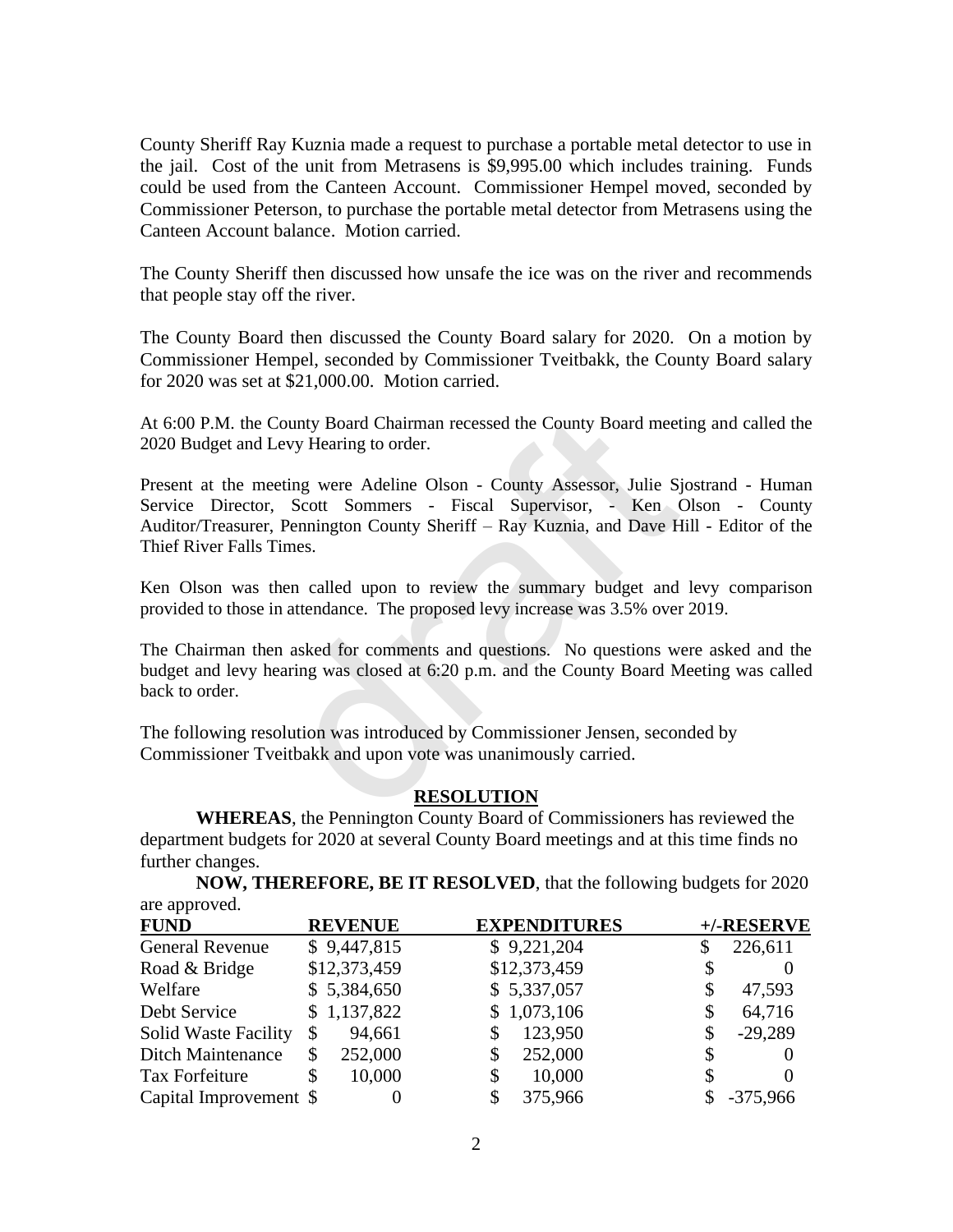The following resolution was introduced by Commissioner Peterson, seconded by Commissioner Jensen, and upon vote was unanimously carried.

### **RESOLUTION**

**WHEREAS**, the Pennington County Board of Commissioners has reviewed the proposed levy for 2020 and the proposed Real Estate Tax Statements have been sent as required.

**NOW, THEREFORE, BE IT RESOLVED**, that the final property tax levies for 2020 is approved as follows:

| <b>FUND</b>              | Levy Before CPA*                                                                                                                                                                                                        | <b>CPA</b>         | <b>Levy After CPA</b>                             |
|--------------------------|-------------------------------------------------------------------------------------------------------------------------------------------------------------------------------------------------------------------------|--------------------|---------------------------------------------------|
| <b>General Revenue</b>   | \$6,755,159                                                                                                                                                                                                             | \$539,784          | \$6,215,375                                       |
| Road & Bridge            | \$1,214,603                                                                                                                                                                                                             | \$97,055           | \$1,117,548                                       |
| Welfare                  | \$2,425,681                                                                                                                                                                                                             | \$193,829          | \$2,231,852                                       |
| <b>Bonded Debt Fund</b>  | \$1,132,222                                                                                                                                                                                                             | \$<br>$\mathbf{0}$ | \$1,132,222                                       |
| <b>Total Levy</b>        |                                                                                                                                                                                                                         |                    | \$10,696,997                                      |
| (CPA-County Program Aid) |                                                                                                                                                                                                                         |                    |                                                   |
| ATTEST:                  | Motioned by Commissioner Hempel, seconded by Commissioner Tveitbakk, to ac<br>to 8:00 A.M. on Friday, December 27 <sup>th</sup> , 2019. Motion carried.<br>Kenneth Olson, Auditor-Treasurer<br><b>Pennington County</b> |                    | Bruce Lawrence, Cha<br><b>Board of Commission</b> |

Motioned by Commissioner Hempel, seconded by Commissioner Tveitbakk, to adjourn to 8:00 A.M. on Friday, December 27<sup>th</sup>, 2019. Motion carried.

#### ATTEST:

Kenneth Olson, Auditor-Treasurer Bruce Lawrence, Chairman Pennington County Board of Commissioners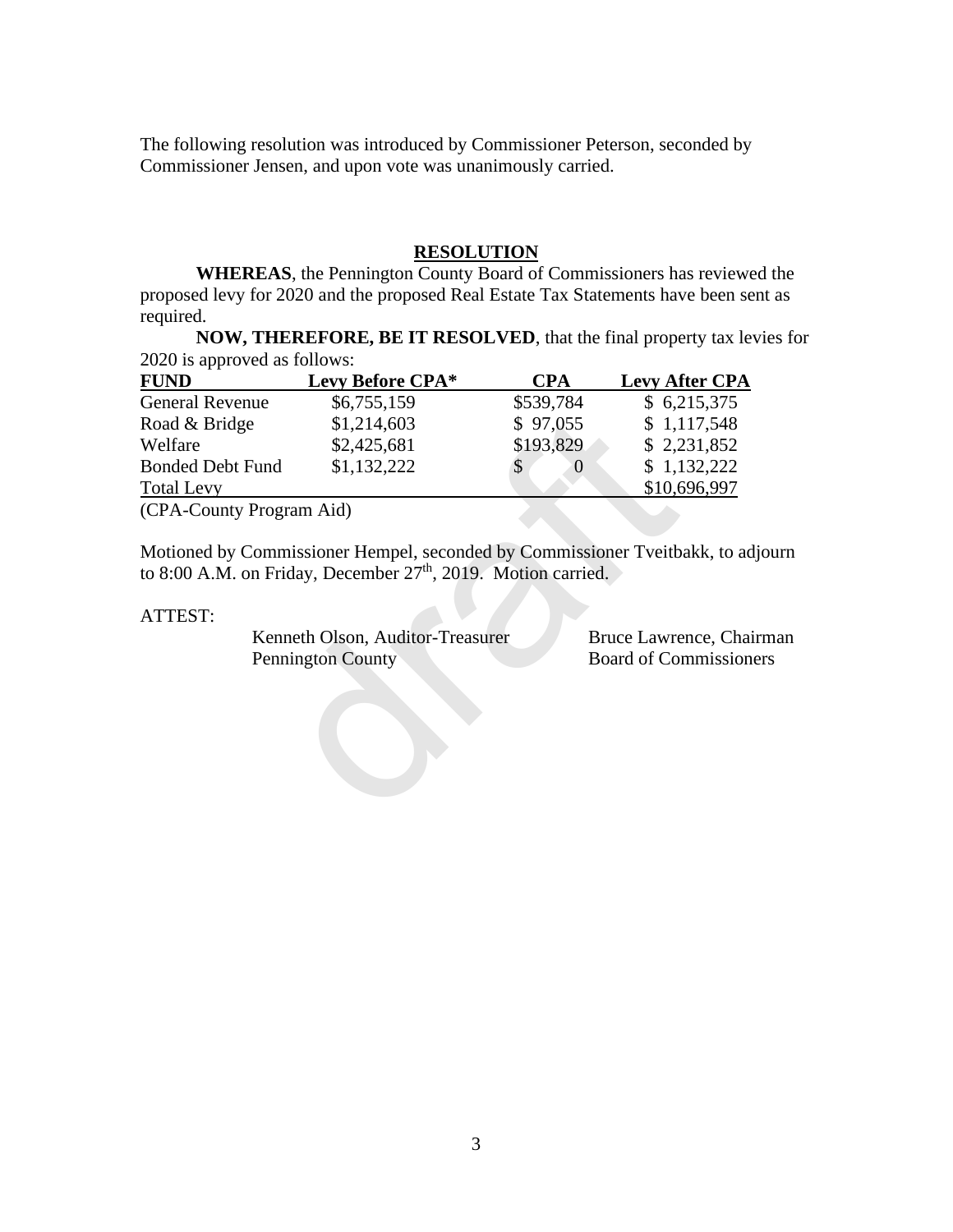| Jennifer                                  | <b>Pennington County Financial System</b>                                                                                  | <b>INTEGRATED</b><br><b>FINANCIAL SYSTEMS</b> |
|-------------------------------------------|----------------------------------------------------------------------------------------------------------------------------|-----------------------------------------------|
| 12/27/19<br>11:11AM                       | Audit List for Board COMMISSIONER'S VOUCHERS ENTRIES                                                                       | Page 1                                        |
| Print List in Order By:                   | 1 - Fund (Page Break by Fund)<br>$\overline{1}$<br>2 - Department (Totals by Dept)<br>3 - Vendor Number<br>4 - Vendor Name |                                               |
| Explode Dist. Formulas Y                  |                                                                                                                            |                                               |
| Paid on Behalf Of Name<br>on Audit List?: | $\mathsf{N}$                                                                                                               |                                               |
| Type of Audit List:                       | D - Detailed Audit List<br>D<br>S - Condensed Audit List                                                                   |                                               |
| Save Report Options?:                     | N                                                                                                                          |                                               |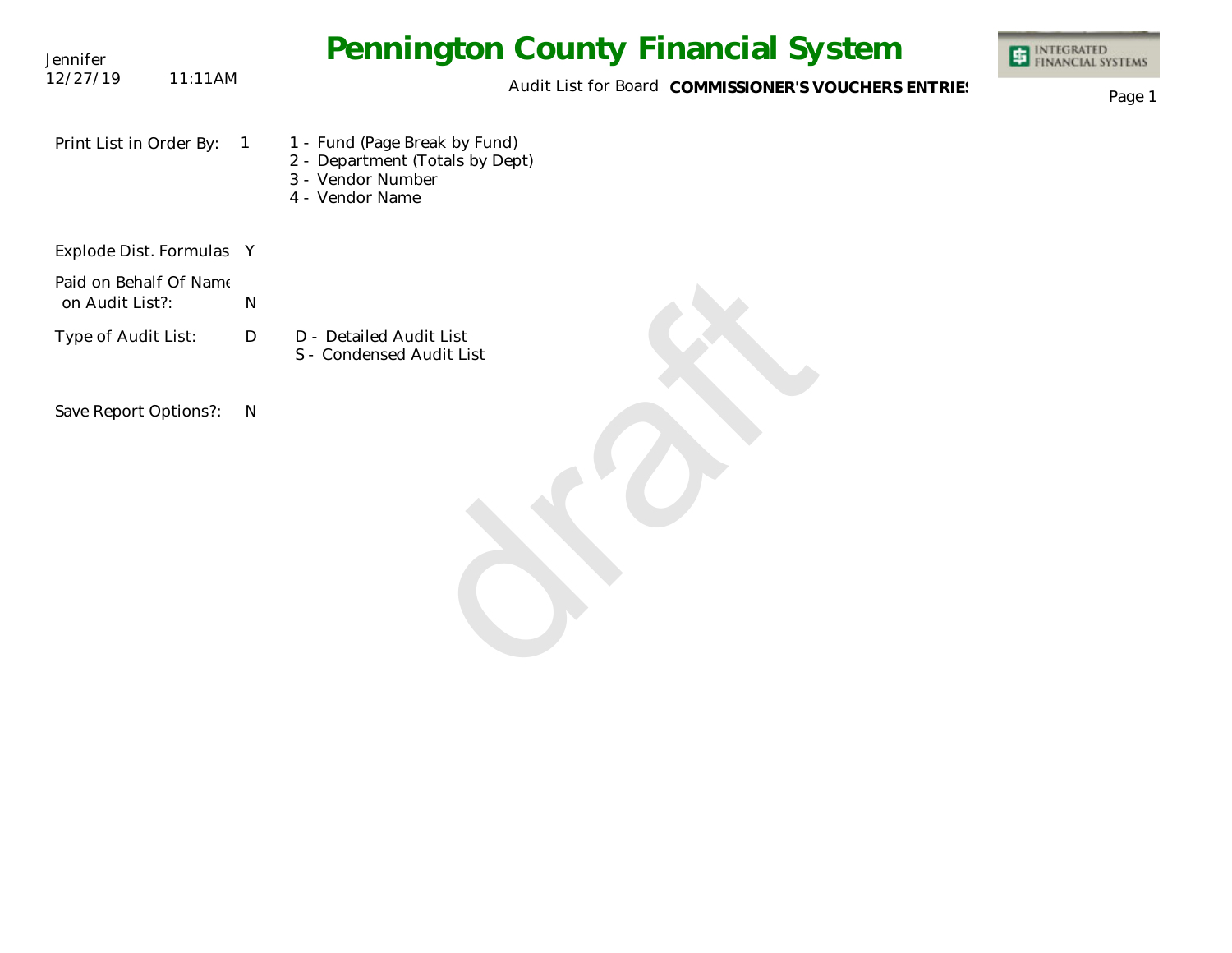**1** County Revenue

12/27/19 11:11AM

Jennifer

### Audit List for Board COMMISSIONER'S VOUCHERS ENTRIES<br>Page 2

|                |           | Vendor Name                                   | Rpt  |          | <b>Warrant Description</b>     | Invoice $#$   | Account/Formula Descripti 1099    |              |
|----------------|-----------|-----------------------------------------------|------|----------|--------------------------------|---------------|-----------------------------------|--------------|
|                |           | No. Account/Formula                           | Accr | Amount   | Service Dates                  | Paid On Bhf # | On Behalf of Name                 |              |
|                | 1011      | <b>ACE HARDWARE</b>                           |      |          |                                |               |                                   |              |
| 99             |           | 01-251-000-0000-6300                          |      | 3.79     | SPRAY FOAM                     | 25863         | <b>REPAIRS &amp; MAINTENANCE</b>  | N            |
| 100            |           | 01-251-000-0000-6300                          |      | 1.33     | HARDWARE/FASTENERS             | 25875         | <b>REPAIRS &amp; MAINTENANCE</b>  | N            |
| $\mathbf{1}$   |           | 01-501-000-0000-6300                          |      | 14.37    | REPLACE DOOR GLASS/STOPPERS    | 26019         | <b>REPAIRS &amp; MAINTENANCE</b>  | N            |
| 101            |           | 01-218-000-0000-6300                          |      | 4.95     | <b>CARPET CLEANER</b>          | 26110         | REPAIRS & MAINTENANCE             | N            |
| 102            |           | 01-251-000-0000-6300                          |      | 11.58    | <b>SILICONE</b>                | 26125         | REPAIRS & MAINTENANCE             | N            |
| 103            |           | 01-251-000-0000-6300                          |      | 4.38     | <b>VENT CAP</b>                | 26154         | REPAIRS & MAINTENANCE             | $\mathsf{N}$ |
| 104            |           | 01-218-000-0000-6300                          |      | 2.99     | PICTURE HANGERS                | 26747         | <b>REPAIRS &amp; MAINTENANCE</b>  | N            |
| $\overline{2}$ |           | 01-111-000-0000-6631                          |      | 29.99    | <b>DRILL BITS</b>              | 26777         | FURNITURE & EQUIPMENT - COURT     | N            |
| 105            |           | 01-111-000-0000-6300                          |      | 5.58     | HOOKS/HINGE FOR JD TRACTOR     | 26972         | <b>REPAIRS &amp; MAINTENANCE</b>  | N            |
| 108            |           | 01-251-000-0000-6302                          |      | 38.37    | PLUMBING SUPPLIES FOR KITCHEN  | 27223         | KITCHEN REPAIRS & EXPENSE         | N            |
| 109            |           | 01-220-000-0000-6403                          |      | 9.99     | AIR FILTER - DISPATCH          | 27329         | JANITORIAL SUPPLIES-LEC SHARE     | N            |
| 110            |           | 01-251-000-0000-6300                          |      | 13.32    | HARDWARE/FASTENERS             | 27633         | <b>REPAIRS &amp; MAINTENANCE</b>  | N            |
| 111            |           | 01-251-000-0000-6300                          |      | 68.97    | SHOVELS, ICE PICK, SCRAPER     | 27731         | <b>REPAIRS &amp; MAINTENANCE</b>  | N            |
| 404            |           | 01-111-000-0000-6631                          |      | 109.99   | SALT SPREADER                  | 28403         | FURNITURE & EQUIPMENT - COURT     | N            |
| 407            |           | 01-111-000-0000-6300                          |      | 21.75    | FLOOR STRIPPER, FLAPWHEEL, CLA | 28665         | <b>REPAIRS &amp; MAINTENANCE</b>  | N            |
| 408            |           | 01-111-000-0000-6300                          |      | 17.97    | <b>FLAPWHEELS</b>              | 28686         | REPAIRS & MAINTENANCE             | N            |
| 412            |           | 01-111-000-0000-6300                          |      | $9.98 -$ | RETURNED FLAPWHEELS            | 28686         | <b>REPAIRS &amp; MAINTENANCE</b>  | N            |
| 409            |           | 01-111-000-0000-6631                          |      | 4.00     | <b>TOOLS</b>                   | 28693         | FURNITURE & EQUIPMENT - COURT     | <sup>N</sup> |
| 410            |           | 01-111-000-0000-6300                          |      | 25.08    | COMPRESSOR OIL, BELT           | 29017         | <b>REPAIRS &amp; MAINTENANCE</b>  | N            |
| 411            |           | 01-218-000-0000-6300                          |      | 10.36    | <b>HOLD DOWN STRAP</b>         | 29228         | <b>REPAIRS &amp; MAINTENANCE</b>  | N            |
| 403            |           | 01-111-000-0000-6300                          |      | 40.11    | FLAP, LEVER, FLOAT, BALLCOCK   | 29587         | <b>REPAIRS &amp; MAINTENANCE</b>  | N            |
| 406            |           | 01-501-000-0000-6300                          |      | 6.85     | FASTENERS FOR VOLLEYBALL NET   | 29923         | REPAIRS & MAINTENANCE             | N            |
| 405            |           | 01-501-000-0000-6300                          |      | 23.97    | <b>BELT, BATTERIES</b>         | 30030         | <b>REPAIRS &amp; MAINTENANCE</b>  | N            |
|                | 1011      | <b>ACE HARDWARE</b>                           |      | 459.71   | 23 Transactions                |               |                                   |              |
|                |           |                                               |      |          |                                |               |                                   |              |
|                | 1020      | AMERICAN SOLUTIONS FOR BUSINESS               |      |          |                                |               |                                   |              |
| 84             |           | 01-041-000-0000-6401                          |      | 2,174.68 | 2019 TNT PROCESSING            | INV04524406   | SUPPLIES - AUDITOR                | N            |
|                | 1020      | AMERICAN SOLUTIONS FOR BUSINESS               |      | 2,174.68 | 1 Transactions                 |               |                                   |              |
|                |           |                                               |      |          |                                |               |                                   |              |
|                | 20365     | AXON ENTERPRISE, INC.<br>01-259-000-0000-6801 |      |          | 19 RIGHT HAND TASER HOLSTERS   | SI-1625204    | MISCELLANEOUS EXPENSE - CANTE N   |              |
| 117            |           |                                               |      | 1,216.00 | <b>TASERS</b>                  |               |                                   | N            |
| 198            | 20365     | 01-259-000-0000-6405                          |      | 873.00   | 2 Transactions                 | SI-1626300    | <b>GENERAL SUPPLIES - CANTEEN</b> |              |
|                |           | AXON ENTERPRISE, INC.                         |      | 2,089.00 |                                |               |                                   |              |
|                | 999999997 | BERG/CHRISTOPHER                              |      |          |                                |               |                                   |              |
| 120            |           | 01-251-000-0000-6420                          |      | 238.18   | UNIFORM ALLOWANCE REIMBURSE    |               | <b>JAILER UNIFORMS</b>            | N            |
| 121            |           | 01-251-000-0000-6420                          |      | 11.82    | UNIFORM ALLOWANCE REIMBURSE    |               | <b>JAILER UNIFORMS</b>            | N            |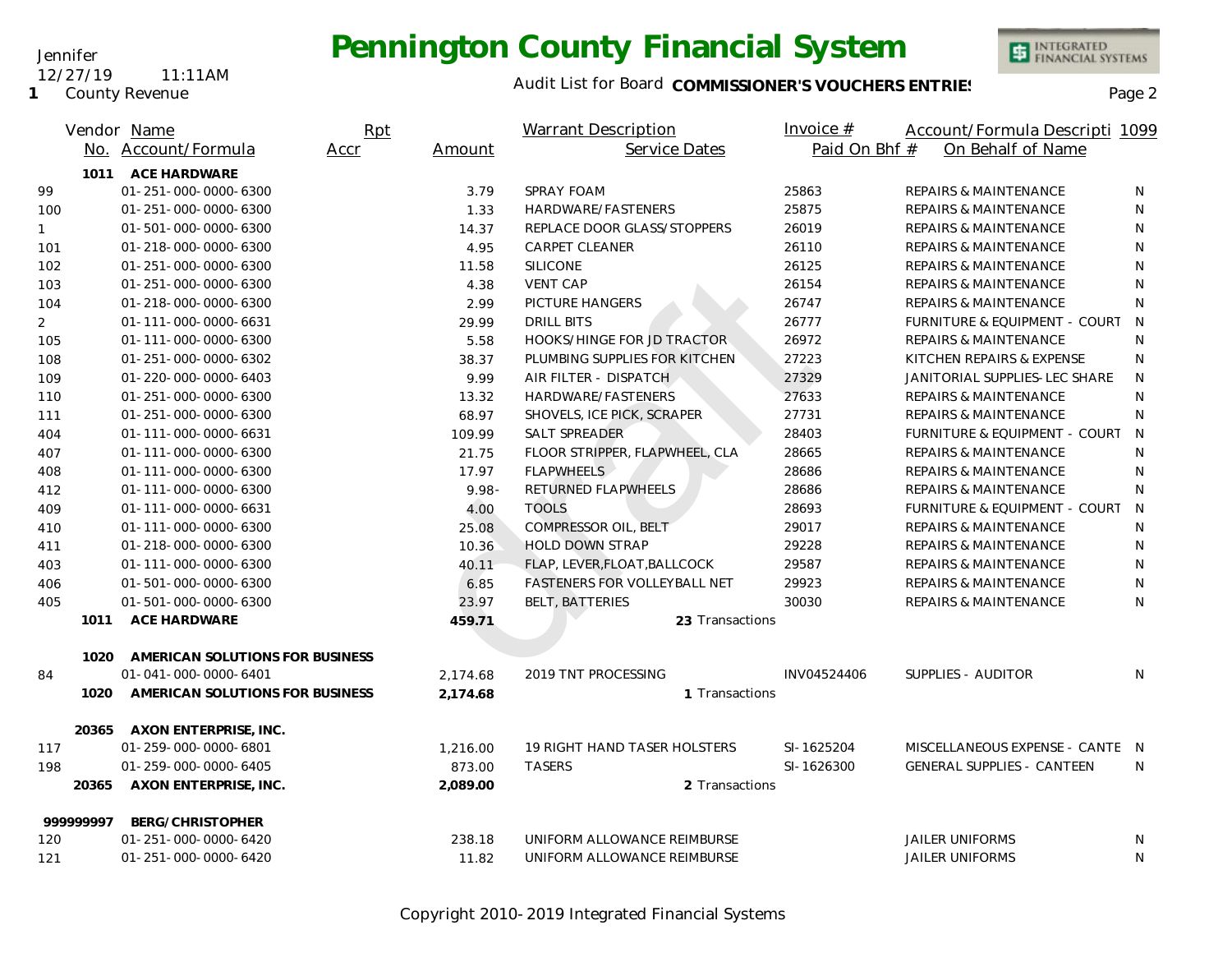Jennifer 12/27/19 11:11AM

**1** County Revenue

### Audit List for Board COMMISSIONER'S VOUCHERS ENTRIES<br>Page 3

INTEGRATED<br>FINANCIAL SYSTEMS

|     |           | Vendor Name                        | Rpt  |          | <b>Warrant Description</b>   |                | Invoice $#$   | Account/Formula Descripti 1099  |              |
|-----|-----------|------------------------------------|------|----------|------------------------------|----------------|---------------|---------------------------------|--------------|
|     |           | No. Account/Formula                | Accr | Amount   | Service Dates                |                | Paid On Bhf # | On Behalf of Name               |              |
|     | 999999997 | BERG/CHRISTOPHER                   |      | 250.00   |                              | 2 Transactions |               |                                 |              |
|     | 2050      | <b>BREDESON SUPPLY</b>             |      |          |                              |                |               |                                 |              |
| 155 |           | 01-101-000-0000-6401               |      | 18.95    | NOTARY STAMP - AU            |                | 0088067       | SUPPLIES - RECORDER             | N            |
| 278 |           | 01-601-000-0000-6401               |      | 60.90    | <b>OFFICE SUPPLIES</b>       |                | 473826        | SUPPLIES - EXTENSION            | N            |
| 277 |           | 01-601-000-0000-6401               |      | 19.10    | <b>OFFICE SUPPLIES</b>       |                | 473892        | SUPPLIES - EXTENSION            | $\mathsf{N}$ |
| 279 |           | 01-601-000-0000-6401               |      | 14.95    | OFFICE SUPPLIES              |                | 473920        | SUPPLIES - EXTENSION            | $\mathsf{N}$ |
| 276 |           | 01-601-000-0000-6401               |      | 21.90    | OFFICE SUPPLIES              |                | 473940        | SUPPLIES - EXTENSION            | $\mathsf{N}$ |
| 274 |           | 01-601-000-0000-6401               |      | 36.95    | <b>OFFICE SUPPLIES</b>       |                | 473956        | SUPPLIES - EXTENSION            | N            |
| 275 |           | 01-601-000-0000-6401               |      | 9.34     | OFFICE SUPPLIES              |                | 88007         | SUPPLIES - EXTENSION            | N            |
| 150 |           | 01-091-000-0000-6401               |      | 18.95    | NOTARY STAMP - SO            |                | 88042         | <b>SUPPLIES</b>                 | $\mathsf{N}$ |
| 273 |           | 01-601-000-0000-6401               |      | 2.58     | OFFICE SUPPLIES              |                | 88054         | SUPPLIES - EXTENSION            | $\mathsf{N}$ |
|     | 2050      | <b>BREDESON SUPPLY</b>             |      | 203.62   |                              | 9 Transactions |               |                                 |              |
|     | 2307      | BRODIN COMFORT SYSTEMS             |      |          |                              |                |               |                                 |              |
| 378 |           | 01-255-000-0000-6631               |      | 3,500.00 | 2 REZNOR UNIT HEATERS        |                | 56851         | SUPPLIES & EQUIPMENT - S.T.S.   | N            |
|     | 2307      | <b>BRODIN COMFORT SYSTEMS</b>      |      | 3.500.00 |                              | 1 Transactions |               |                                 |              |
|     |           | 3110 C'MON INN                     |      |          |                              |                |               |                                 |              |
| 4   |           | 01-091-000-0000-6261               |      | 99.99    | LODGING - ATTORNEY           |                | 14495         | CONSULTING & LEGAL SERVICES-A N |              |
|     |           | 3110 C'MON INN                     |      | 99.99    |                              | 1 Transactions |               |                                 |              |
|     |           | 3352 CHARM-TEX INC                 |      |          |                              |                |               |                                 |              |
| 191 |           | 01-251-000-0000-6631               |      | 179.26   | <b>EVIDENCE BAGS/WIPES</b>   |                | 0205822-IN    | FURNITURE & EQUIPMENT - JAIL    | N            |
|     | 3352      | <b>CHARM-TEX INC</b>               |      | 179.26   |                              | 1 Transactions |               |                                 |              |
|     |           | 3495 COOPER/SHAD                   |      |          |                              |                |               |                                 |              |
| 387 |           | 01-220-000-0000-6420               |      | 250.00   | UNIFORM ALLOWANCE REIMBURSE  |                |               | <b>UNIFORMS</b>                 | N            |
|     |           | 3495 COOPER/SHAD                   |      | 250.00   |                              | 1 Transactions |               |                                 |              |
|     | 3138      | <b>CREATIVE FORMS AND CONCEPTS</b> |      |          |                              |                |               |                                 |              |
| 3   |           | 01-801-000-0000-6401               |      | 567.44   | W2, 1099, 1095, ENVELOPES    |                | 117558        | SUPPLIES-UNALLOCATED            | N            |
|     | 3138      | <b>CREATIVE FORMS AND CONCEPTS</b> |      | 567.44   |                              | 1 Transactions |               |                                 |              |
|     |           | 4310 D & T VENTURES                |      |          |                              |                |               |                                 |              |
| 5   |           | 01-070-000-0000-6301               |      | 450.00   | PROPERTY TAX WEBSITE SUPPORT |                | 299907        | MAINTENANCE AGREEMENT           | N            |
|     |           | 4310 D & T VENTURES                |      | 450.00   |                              | 1 Transactions |               |                                 |              |
|     | 4313      | DEPARTMENT OF MOTOR VEHICLES       |      |          |                              |                |               |                                 |              |
| 424 |           | 01-201-000-0000-6304               |      | 24.25    | LICENSE/REG TRANSPORT TAURUS |                |               | REPAIR & MAINTENANCE - SQUAD! N |              |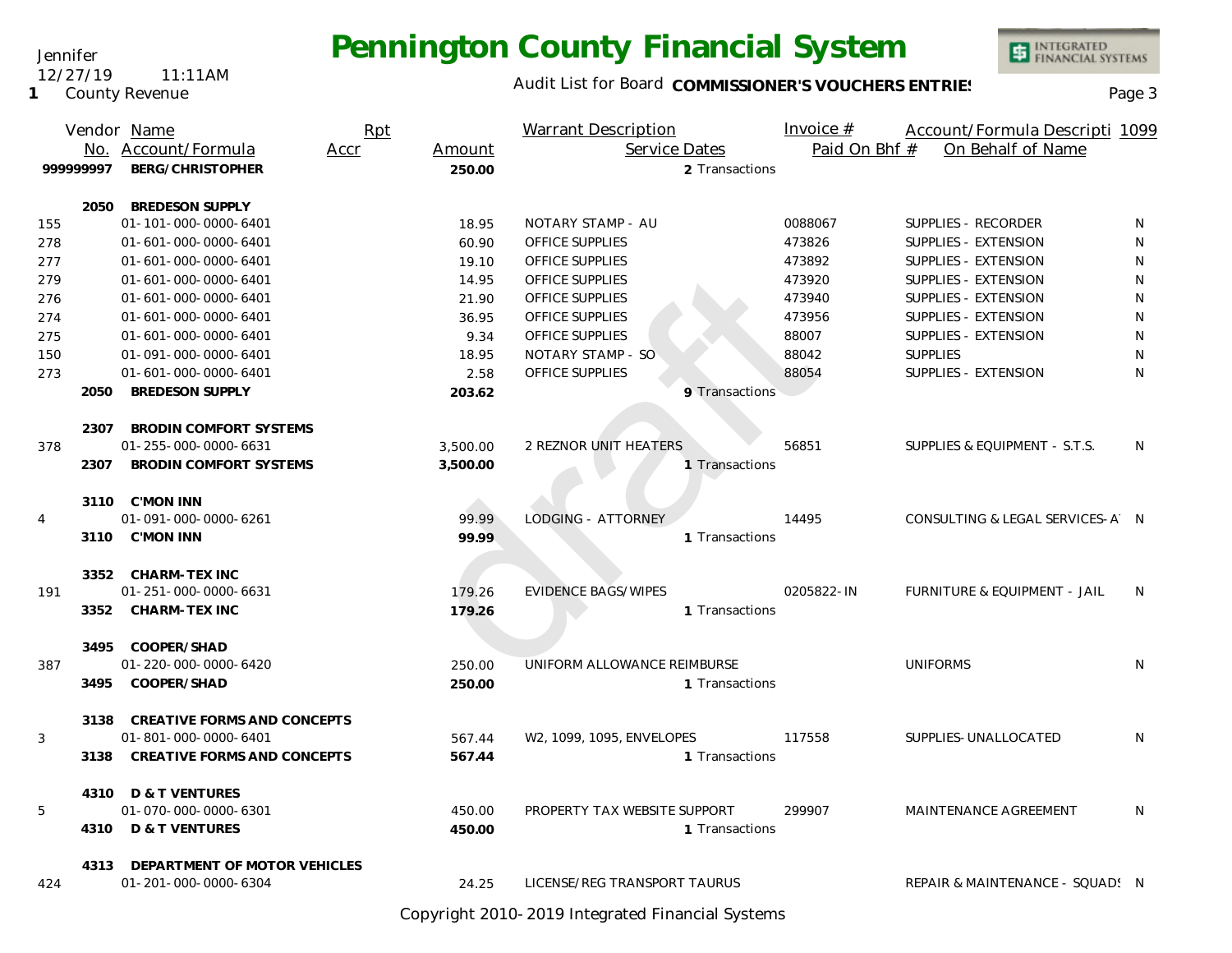Jennifer 12/27/19 11:11AM

**1** County Revenue

### Audit List for Board COMMISSIONER'S VOUCHERS ENTRIES<br>Page 4

INTEGRATED<br>FINANCIAL SYSTEMS

|     |      | Rpt<br>Vendor Name                |           | <b>Warrant Description</b>     | Invoice $#$   | Account/Formula Descripti 1099   |    |
|-----|------|-----------------------------------|-----------|--------------------------------|---------------|----------------------------------|----|
|     |      | No. Account/Formula<br>Accr       | Amount    | Service Dates                  | Paid On Bhf # | On Behalf of Name                |    |
|     | 4313 | DEPARTMENT OF MOTOR VEHICLES      | 24.25     | 1 Transactions                 |               |                                  |    |
|     | 4500 | DICKEY RURAL TELEPHONE COOPERATIV |           |                                |               |                                  |    |
| 397 |      | 01-070-000-0000-6631              | 2,099.00  | CABINET ENCLOSURE & SET UP     | 4511          | FURNITURE & EQUIPMENT            | N  |
| 394 |      | 01-070-000-0000-6631              | 7.882.00  | <b>DCO1 SERVER</b>             | 4512          | <b>FURNITURE &amp; EQUIPMENT</b> | N  |
| 395 |      | 01-102-000-0000-6631              | 3,684.00  | 1/3 IMAGING SERVER & SET UP    | 4513          | FURNITURE & EQUIPMENT            | N  |
| 396 |      | 01-103-000-0000-6631              | 3,684.00  | 1/3 IMAGING SERVER & SET UP    | 4513          | <b>FURNITURE &amp; EQUIPMENT</b> | N  |
|     | 4500 | DICKEY RURAL TELEPHONE COOPERATIV | 17,349.00 | 4 Transactions                 |               |                                  |    |
|     | 4054 | DIGI-KEY ELECTRONICS              |           |                                |               |                                  |    |
| 281 |      | 01-251-000-0000-6405              | 56.86     | <b>BATTERIES</b>               | 71213990      | <b>GENERAL SUPPLIES - JAIL</b>   | N  |
|     | 4054 | <b>DIGI-KEY ELECTRONICS</b>       | 56.86     | 1 Transactions                 |               |                                  |    |
|     | 4303 | DON'S SEWING & VACUUM SERV        |           |                                |               |                                  |    |
| 398 |      | 01-111-000-0000-6300              | 38.50     | <b>BRUSHES</b>                 | 21161         | <b>REPAIRS &amp; MAINTENANCE</b> | Y  |
|     | 4303 | DON'S SEWING & VACUUM SERV        | 38.50     | 1 Transactions                 |               |                                  |    |
|     | 4348 | DUFFY/SEAMUS                      |           |                                |               |                                  |    |
| 38  |      | 01-091-000-0000-6330              | 13.21     | MEAL - MCAA CONF - MPLS        | 120319        | TRAVEL & EXPENSE                 | N  |
| 36  |      | 01-091-000-0000-6330              | 463.83    | LODGING - MCAA CONF - MPLS     | 120319120619  | <b>TRAVEL &amp; EXPENSE</b>      | N  |
| 37  |      | 01-091-000-0000-6330              | 354.96    | MILEAGE - MCAA CONF - MPLS     | 120319120619  | <b>TRAVEL &amp; EXPENSE</b>      | N  |
| 39  |      | 01-091-000-0000-6330              | 4.18      | MEAL - MCAA CONF - MPLS        | 120419        | TRAVEL & EXPENSE                 | N  |
| 40  |      | 01-091-000-0000-6330              | 10.29     | MEAL - MCAA CONF - MPLS        | 120419        | TRAVEL & EXPENSE                 | N  |
| 41  |      | 01-091-000-0000-6330              | 6.43      | MEAL - MCAA CONF - MPLS        | 120619        | <b>TRAVEL &amp; EXPENSE</b>      | N  |
|     | 4348 | DUFFY/SEAMUS                      | 852.90    | 6 Transactions                 |               |                                  |    |
|     | 5322 | ERICKSON/COREEN                   |           |                                |               |                                  |    |
| 6   |      | 01-601-000-0000-6330              | 65.00     | HIRING COMMITTEE - 4H COR.     |               | <b>TRAVEL &amp; EXPENSE</b>      | Y  |
|     | 5322 | ERICKSON/COREEN                   | 65.00     | 1 Transactions                 |               |                                  |    |
|     | 5312 | ERICKSON/KEVIN                    |           |                                |               |                                  |    |
| 12  |      | 01-041-000-0000-6330              | 284.20    | MILEAGE - PAYROLL TRN - ST CLD | 1205-120619   | <b>TRAVEL &amp; EXPENSE</b>      | N  |
| 8   |      | 01-041-000-0000-6330              | 108.12    | LODGING - PAYROLL TRN - ST CLD | 120519        | <b>TRAVEL &amp; EXPENSE</b>      | N  |
| 9   |      | 01-041-000-0000-6330              | 6.52      | MEAL - PAYROLL TRN - ST CLOUD  | 120519        | <b>TRAVEL &amp; EXPENSE</b>      | N  |
| 10  |      | 01-041-000-0000-6330              | 12.28     | MEAL - PAYROLL TRN - ST CLOUD  | 120619        | <b>TRAVEL &amp; EXPENSE</b>      | N  |
| 11  |      | 01-041-000-0000-6330              | 21.51     | MEAL - PAYROLL TRN - ST CLOUD  | 120619        | TRAVEL & EXPENSE                 | N  |
|     | 5312 | ERICKSON/KEVIN                    | 432.63    | 5 Transactions                 |               |                                  |    |
|     | 5369 | ESRI                              |           |                                |               |                                  |    |
| 310 |      | 01-103-000-0000-6301              | 1,280.37  | ARCGIS MAINTENANCE AGREEMENT   | 93753312      | MAINTENANCE AGREEMENT            | N. |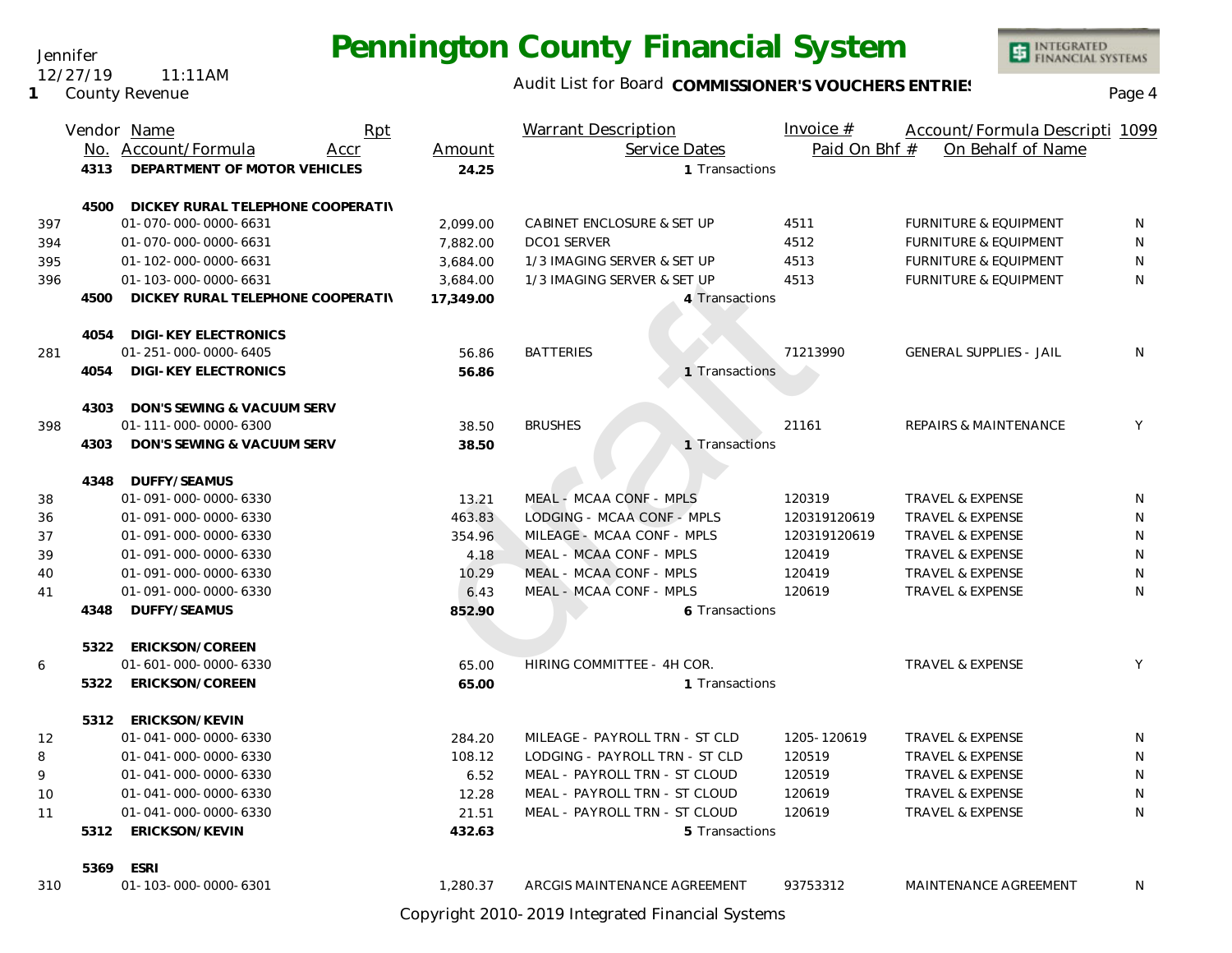Jennifer 12/27/19 11:11AM

**1** County Revenue

### Audit List for Board COMMISSIONER'S VOUCHERS ENTRIES<br>Page 5

|                |           | Vendor Name                                | Rpt  |            | Warrant Description          | Invoice $#$   | Account/Formula Descripti 1099   |              |
|----------------|-----------|--------------------------------------------|------|------------|------------------------------|---------------|----------------------------------|--------------|
|                |           | No. Account/Formula                        | Accr | Amount     | Service Dates                | Paid On Bhf # | On Behalf of Name                |              |
|                | 5369      | <b>ESRI</b>                                |      | 1,280.37   | 1 Transactions               |               |                                  |              |
|                | 6001      | <b>FALLS DIVERSE ABILITIES CORPORATION</b> |      |            |                              |               |                                  |              |
| 60             |           | 01-218-000-0000-6262                       |      | $132.60 -$ | OVERPAYMENT #18710           | 17166         | <b>OTHER SERVICES</b>            | N            |
| 63             |           | 01-111-000-0000-6262                       |      | $163.20 -$ | OVERPAYMENT #18710           | 17167         | OTHER SERVICES - COURTHOUSE      | N            |
| 58             |           | 01-218-000-0000-6262                       |      | 145.60     | <b>CLEAN JUSTICE CENTER</b>  | 17199         | <b>OTHER SERVICES</b>            | N            |
| 61             |           | 01-111-000-0000-6262                       |      | 159.65     | <b>CLEAN COURTHOUSE</b>      | 17200         | OTHER SERVICES - COURTHOUSE      | N            |
| 64             |           | 01-501-000-0000-6262                       |      | 90.00      | <b>CLEAN AUDITORIUM</b>      | 17205         | <b>OTHER SERVICES</b>            | N            |
| 59             |           | 01-218-000-0000-6262                       |      | 97.50      | CLEAN JUSTICE CENTER         | 17219         | OTHER SERVICES                   | $\mathsf{N}$ |
| 62             |           | 01-111-000-0000-6262                       |      | 121.20     | <b>CLEAN COURTHOUSE</b>      | 17220         | OTHER SERVICES - COURTHOUSE      | N            |
| 65             |           | 01-501-000-0000-6262                       |      | 54.15      | CLEAN AUDITORIUM             | 17225         | <b>OTHER SERVICES</b>            | N            |
|                | 6001      | FALLS DIVERSE ABILITIES CORPORATION        |      | 372.30     | 8 Transactions               |               |                                  |              |
|                | 6305      | FLAAGAN/JODI                               |      |            |                              |               |                                  |              |
| $\overline{7}$ |           | 01-013-000-0000-6853                       |      | 1,207.50   | 34.5 HRS @ \$35 TZD GRANT    |               | TOWARD ZERO DEATH GRANT          | Y            |
|                | 6305      | FLAAGAN/JODI                               |      | 1,207.50   | 1 Transactions               |               |                                  |              |
|                |           | 7317 GALLS, LLC                            |      |            |                              |               |                                  |              |
| 305            |           | 01-251-000-0000-6420                       |      | 52.48      | NEW EMPLOYEE JACKET          | 14284777      | <b>JAILER UNIFORMS</b>           | N            |
|                | 7317      | <b>GALLS, LLC</b>                          |      | 52.48      | 1 Transactions               |               |                                  |              |
|                | 7336      | <b>GCR TIRES &amp; SERVICE</b>             |      |            |                              |               |                                  |              |
| 306            |           | 01-255-000-0000-6300                       |      | 30.50      | <b>4 WHEELER TIRE REPAIR</b> | 511-84519     | <b>REPAIRS &amp; MAINTENANCE</b> | N            |
|                | 7336      | <b>GCR TIRES &amp; SERVICE</b>             |      | 30.50      | 1 Transactions               |               |                                  |              |
|                | 99999997  | GUNDERSON/JORDIN                           |      |            |                              |               |                                  |              |
| 151            |           | 01-201-000-0000-6420                       |      | 116.63     | UNIFORM ALLOWANCE REIMBURSE  |               | <b>UNIFORMS</b>                  | N            |
|                | 999999997 | GUNDERSON/JORDIN                           |      | 116.63     | 1 Transactions               |               |                                  |              |
|                |           | 8340 HALVERSON/MARC                        |      |            |                              |               |                                  |              |
| 158            |           | 01-255-000-0000-6420                       |      | 72.00      | UNIFORM ALLOWANCE REIMBURSE  |               | <b>UNIFORMS</b>                  | N            |
| 159            |           | 01-255-000-0000-6420                       |      | 13.59      | UNIFORM ALLOWANCE REIMBURSE  |               | <b>UNIFORMS</b>                  | N            |
|                | 8340      | HALVERSON/MARC                             |      | 85.59      | 2 Transactions               |               |                                  |              |
|                | 8328      | HANSON/KRISTIN                             |      |            |                              |               |                                  |              |
| 52             |           | 01-091-000-0000-6300                       |      | 463.83     | LODGING - CONFERENCE - MPLS  | 120319120619  | <b>REPAIRS &amp; MAINTENANCE</b> | N            |
| 53             |           | 01-091-000-0000-6300                       |      | 148.00     | FLIGHT - CONFERENCE - MPLS   | 120319120619  | <b>REPAIRS &amp; MAINTENANCE</b> | N            |
| 54             |           | 01-091-000-0000-6300                       |      | 12.85      | MEAL - CONFERENCE - MPLS     | 120619        | <b>REPAIRS &amp; MAINTENANCE</b> | N            |
|                |           | 8328 HANSON/KRISTIN                        |      | 624.68     | 3 Transactions               |               |                                  |              |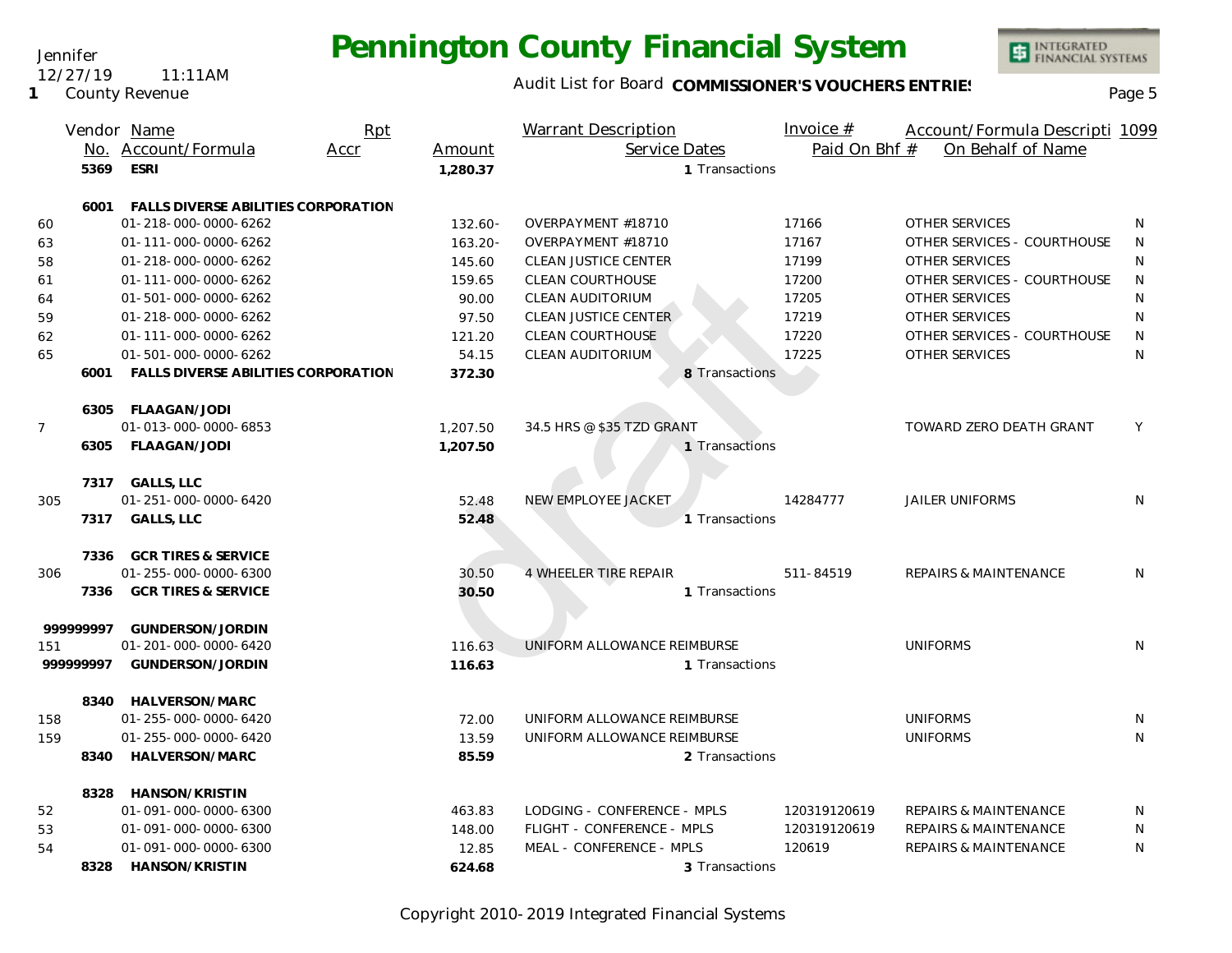INTEGRATED<br>FINANCIAL SYSTEMS

### Audit List for Board COMMISSIONER'S VOUCHERS ENTRIES<br>Page 6

|     |       | Vendor Name                   | Rpt  |          | <b>Warrant Description</b>         | Invoice $#$   | Account/Formula Descripti 1099   |              |
|-----|-------|-------------------------------|------|----------|------------------------------------|---------------|----------------------------------|--------------|
|     |       | No. Account/Formula           | Accr | Amount   | Service Dates                      | Paid On Bhf # | On Behalf of Name                |              |
|     |       | 8331 HARDWARE HANK            |      |          |                                    |               |                                  |              |
| 68  |       | 01-251-000-0000-6300          |      | 52.34    | <b>TOOLS - JAIL</b>                | 24151056      | <b>REPAIRS &amp; MAINTENANCE</b> | N            |
|     |       | 8331 HARDWARE HANK            |      | 52.34    | 1 Transactions                     |               |                                  |              |
|     | 8385  | <b>HEARTLAND PAPER CO</b>     |      |          |                                    |               |                                  |              |
| 301 |       | 01-251-000-0000-6403          |      | 316.49   | <b>JAIL CLEANING SUPPLIES</b>      | 6126130       | JANITORIAL SUPPLIES - JAIL       | N            |
| 302 |       | 01-251-000-0000-6403          |      | 227.75   | JAIL CLEANING SUPPLIES             | 6126170       | JANITORIAL SUPPLIES - JAIL       | N            |
| 13  |       | 01-111-000-0000-6403          |      | 262.07   | HAND SOAP & PAPER PRODUCTS         | 641239-0      | JANITORIAL SUPPLIES - COURTHOL N |              |
| 50  |       | 01-111-000-0000-6403          |      | 31.85    | <b>GLASS CLEANER - COURT HOUSE</b> | 641240-0      | JANITORIAL SUPPLIES - COURTHOL N |              |
| 303 |       | 01-251-000-0000-6403          |      | 316.49   | JAIL CLEANING SUPPLIES             | 6421580       | JANITORIAL SUPPLIES - JAIL       | N            |
| 46  |       | 01-218-000-0000-6403          |      | 63.24    | DISINFECTANT BTHRM CLEANER         | 642159-0      | JANITORIAL SUPPLIES              | N            |
| 47  |       | 01-111-000-0000-6300          |      | 72.44    | ICE MELT - COURT HOUSE             | 643152-0      | <b>REPAIRS &amp; MAINTENANCE</b> | $\mathsf{N}$ |
| 48  |       | 01-218-000-0000-6300          |      | 72.44    | ICE MELT - JUSTICE CTR             | 643152-0      | <b>REPAIRS &amp; MAINTENANCE</b> | N            |
| 49  |       | 01-800-000-0000-6300          |      | 72.44    | ICE MELT - WELFARE                 | 643152-0      | <b>REPAIRS &amp; MAINTENANCE</b> | ${\sf N}$    |
| 300 |       | 01-251-000-0000-6403          |      | 237.40   | <b>JAIL CLEANING SUPPLIES</b>      | 6436320       | JANITORIAL SUPPLIES - JAIL       | N            |
| 422 |       | 01-251-000-0000-6403          |      | 220.66   | <b>JAIL LAUNDRY SUPPLIES</b>       | 6436321       | JANITORIAL SUPPLIES - JAIL       | N            |
| 421 |       | 01-251-000-0000-6403          |      | 126.48   | JAIL CLEANING SUPPLIES             | 6436330       | JANITORIAL SUPPLIES - JAIL       | N            |
| 423 |       | 01-251-000-0000-6403          |      | 288.42   | <b>JAIL CLEANING SUPPLIES</b>      | 6446380       | JANITORIAL SUPPLIES - JAIL       | N            |
|     | 8385  | <b>HEARTLAND PAPER CO</b>     |      | 2,308.17 | 13 Transactions                    |               |                                  |              |
|     |       | 8303 HEIN-KOLO, PSYD LP/NANCY |      |          |                                    |               |                                  |              |
| 55  |       | 01-011-000-0000-6276          |      | 1,750.00 | PSYCHOSEXUAL EVAL 57-CR-18-756     |               | <b>FAMILY EVALUATIONS</b>        | 6            |
|     | 8303  | HEIN-KOLO, PSYD LP/NANCY      |      | 1,750.00 | 1 Transactions                     |               |                                  |              |
|     | 8355  | HENNINGSEN/ALEXANDER          |      |          |                                    |               |                                  |              |
| 115 |       | 01-201-000-0000-6450          |      | 64.57    | UNIFORM ALLOWANCE REIMBURSE        |               | PART-TIME DEPUTY'S UNIFORMS      | N            |
|     | 8355  | HENNINGSEN/ALEXANDER          |      | 64.57    | 1 Transactions                     |               |                                  |              |
|     |       | 8014 HUGOS #7                 |      |          |                                    |               |                                  |              |
| 14  |       | 01-003-000-0000-6330          |      | 12.98    | <b>FOOD FOR MEETING</b>            | 1155          | <b>TRAVEL &amp; EXPENSE</b>      | N            |
| 15  |       | 01-801-000-0000-6801          |      | 38.41    | FRUIT/SNACKS WELLNESS              | 1155          | MISCELLANEOUS EXPENSE            | N            |
| 78  |       | 01-601-000-0000-6401          |      | 7.79     | <b>SUPPLIES</b>                    | 1157          | SUPPLIES - EXTENSION             | N            |
|     |       | 8014 HUGOS #7                 |      | 59.18    | 3 Transactions                     |               |                                  |              |
|     | 10026 | JENSEN/DONALD J               |      |          |                                    |               |                                  |              |
| 428 |       | 01-003-000-0000-6330          |      | 368.88   | DECEMBER MILEAGE                   |               | TRAVEL & EXPENSE                 | N            |
| 16  |       | 01-003-000-0000-6330          |      | 153.12   | <b>NOVEMBER MILEAGE</b>            |               | <b>TRAVEL &amp; EXPENSE</b>      | N            |
| 429 |       | 01-003-000-0000-6330          |      | 12.86    | MEAL - AMC - ST CLOUD              | 120819        | TRAVEL & EXPENSE                 | N            |
| 430 |       | 01-003-000-0000-6330          |      | 12.88    | MEAL - AMC - ST CLOUD              | 120819        | <b>TRAVEL &amp; EXPENSE</b>      | N            |

Copyright 2010-2019 Integrated Financial Systems

#### **1** County Revenue 12/27/19 11:11AM

Jennifer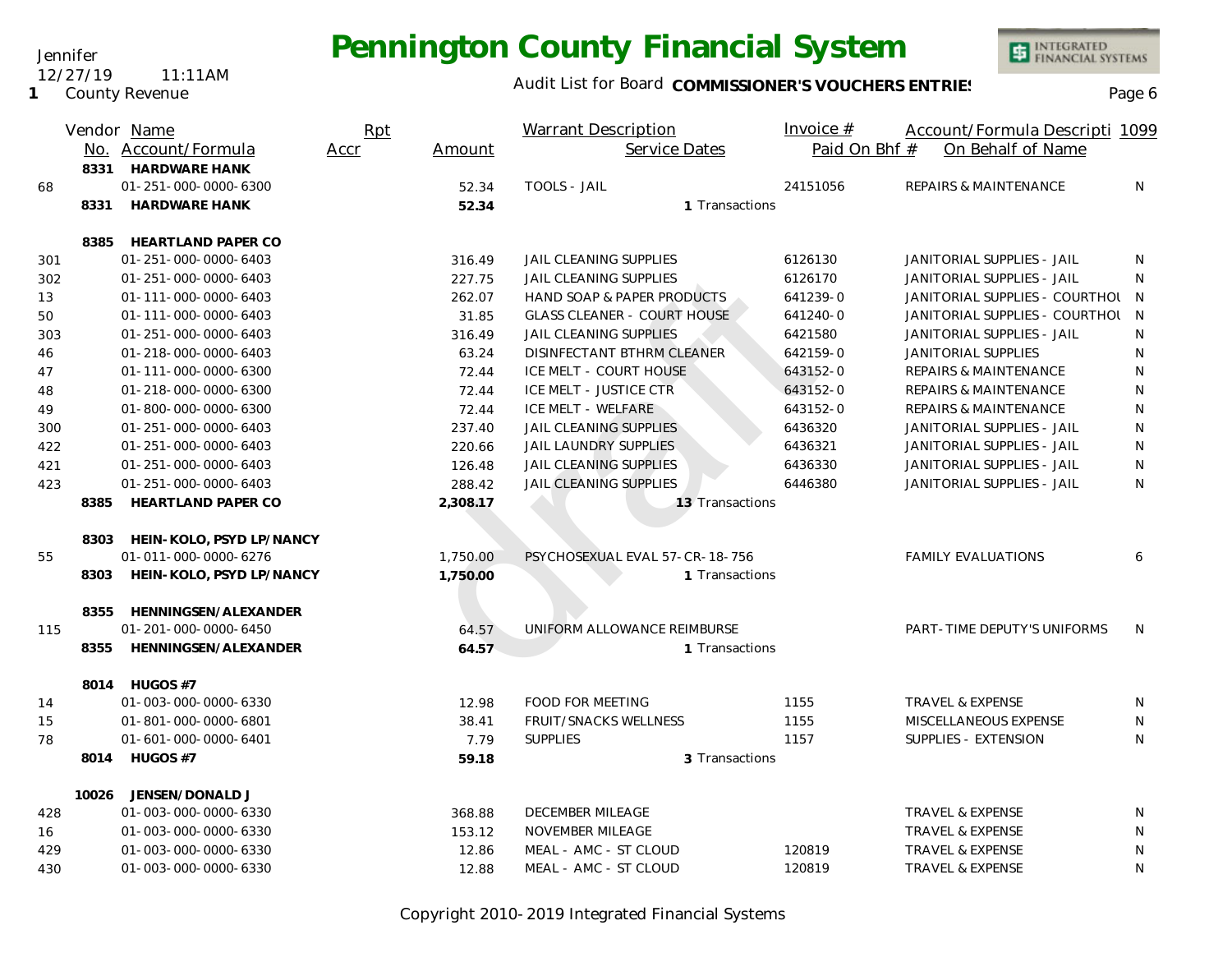Audit List for Board COMMISSIONER'S VOUCHERS ENTRIES<br>Page 7

INTEGRATED<br>FINANCIAL SYSTEMS

|     | 10026 | Vendor Name<br>No. Account/Formula<br>JENSEN/DONALD J | Rpt<br>Accr | Amount<br>547.74 | <b>Warrant Description</b><br>Service Dates<br>4 Transactions | Invoice $#$<br>Paid On Bhf # | Account/Formula Descripti 1099<br>On Behalf of Name |              |
|-----|-------|-------------------------------------------------------|-------------|------------------|---------------------------------------------------------------|------------------------------|-----------------------------------------------------|--------------|
|     |       |                                                       |             |                  |                                                               |                              |                                                     |              |
|     | 10308 | JOB'S INCORPORATED                                    |             |                  |                                                               |                              |                                                     |              |
| 314 |       | 01-003-000-0000-6330                                  |             | 15.00            | ANNUAL MEETING LUNCH/CH                                       | 530                          | <b>TRAVEL &amp; EXPENSE</b>                         | N            |
| 315 |       | 01-003-000-0000-6330                                  |             | 15.00            | ANNUAL MEETING LUNCH/DT                                       | 530                          | <b>TRAVEL &amp; EXPENSE</b>                         | N            |
|     | 10308 | <b>JOB'S INCORPORATED</b>                             |             | 30.00            | 2 Transactions                                                |                              |                                                     |              |
|     |       | 11315 KILEN/CYNTHIA                                   |             |                  |                                                               |                              |                                                     |              |
| 77  |       | 01-601-000-0000-6330                                  |             | 25.52            | MILEAGE - CLOVERBUDS MTG                                      |                              | <b>TRAVEL &amp; EXPENSE</b>                         | N.           |
| 85  |       | 01-601-000-0000-6631                                  |             | 127.23           | CHAIR, CLOCK                                                  |                              | FURNITURE & EQUIPMENT - EXTEN: N                    |              |
|     | 11315 | KILEN/CYNTHIA                                         |             | 152.75           | 2 Transactions                                                |                              |                                                     |              |
|     |       |                                                       |             |                  |                                                               |                              |                                                     |              |
|     |       | 19343 LARSON/MELISSA                                  |             |                  |                                                               |                              |                                                     |              |
| 122 |       | 01-201-000-0000-6450                                  |             | 127.81           | UNIFORM ALLOWANCE REIMBURSE                                   |                              | PART-TIME DEPUTY'S UNIFORMS                         | <sup>N</sup> |
|     |       | 19343 LARSON/MELISSA                                  |             | 127.81           | 1 Transactions                                                |                              |                                                     |              |
|     |       | 12323 LAWRENCE/BRUCE                                  |             |                  |                                                               |                              |                                                     |              |
| 79  |       | 01-003-000-0000-6330                                  |             | 267.96           | DECEMBER MILEAGE                                              |                              | TRAVEL & EXPENSE                                    | N            |
| 81  |       | 01-003-000-0000-6330                                  |             | 15.02            | MEAL - AMC - ST CLOUD                                         | 120819                       | <b>TRAVEL &amp; EXPENSE</b>                         | N            |
| 82  |       | 01-003-000-0000-6330                                  |             | 9.04             | MEAL - AMC - ST CLOUD                                         | 120919                       | <b>TRAVEL &amp; EXPENSE</b>                         | N            |
| 83  |       | 01-003-000-0000-6330                                  |             | 12.00            | MEAL - AMC - ST CLOUD                                         | 121119                       | TRAVEL & EXPENSE                                    | N            |
| 80  |       | 01-003-000-0000-6330                                  |             | 317.61           | LODGING - AMC - ST CLOUD                                      | 12819121119                  | TRAVEL & EXPENSE                                    | N            |
|     | 12323 | LAWRENCE/BRUCE                                        |             | 621.63           | 5 Transactions                                                |                              |                                                     |              |
|     |       | 12037 LEE PLUMBING & HEATING                          |             |                  |                                                               |                              |                                                     |              |
| 56  |       | 01-111-000-0000-6300                                  |             | 1,661.02         | <b>MAIN FLOOR RADIATOR</b>                                    | 79610                        | <b>REPAIRS &amp; MAINTENANCE</b>                    | N            |
| 107 |       | 01-218-000-0000-6300                                  |             | 495.01           | REPIPING WATER HEATER LINES                                   | 79790                        | REPAIRS & MAINTENANCE                               | N            |
|     | 12037 | LEE PLUMBING & HEATING                                |             | 2,156.03         | 2 Transactions                                                |                              |                                                     |              |
|     |       | 12324 LOVLY/DAVID                                     |             |                  |                                                               |                              |                                                     |              |
| 382 |       | 01-251-000-0000-6330                                  |             | 20.00            | TRANSPORT FUEL REIMBURSE                                      |                              | <b>TRAVEL &amp; EXPENSE</b>                         | N            |
| 379 |       | 01-252-000-0000-6330                                  |             | 4.38             | MEAL - TRAINING                                               | 121519                       | TRAVEL & EXPENSE                                    | N            |
| 380 |       | 01-252-000-0000-6330                                  |             | 10.79            | MEAL - TRAINING                                               | 121519                       | TRAVEL & EXPENSE                                    | N            |
| 381 |       | 01-252-000-0000-6330                                  |             | 7.71             | MEAL - TRAINING                                               | 121619                       | TRAVEL & EXPENSE                                    | N            |
|     | 12324 | LOVLY/DAVID                                           |             | 42.88            | 4 Transactions                                                |                              |                                                     |              |
|     | 13311 | MALONEY/PAUL                                          |             |                  |                                                               |                              |                                                     |              |
| 160 |       | 01-220-000-0000-6420                                  |             | 49.99            | UNIFORM ALLOWANCE REIMBURSE                                   |                              | <b>UNIFORMS</b>                                     | N            |
| 161 |       | 01-220-000-0000-6420                                  |             | 49.99            | UNIFORM ALLOWANCE REIMBURSE                                   |                              | <b>UNIFORMS</b>                                     | N            |
|     |       |                                                       |             |                  |                                                               |                              |                                                     |              |

Copyright 2010-2019 Integrated Financial Systems

#### Jennifer 12/27/19 11:11AM

**1** County Revenue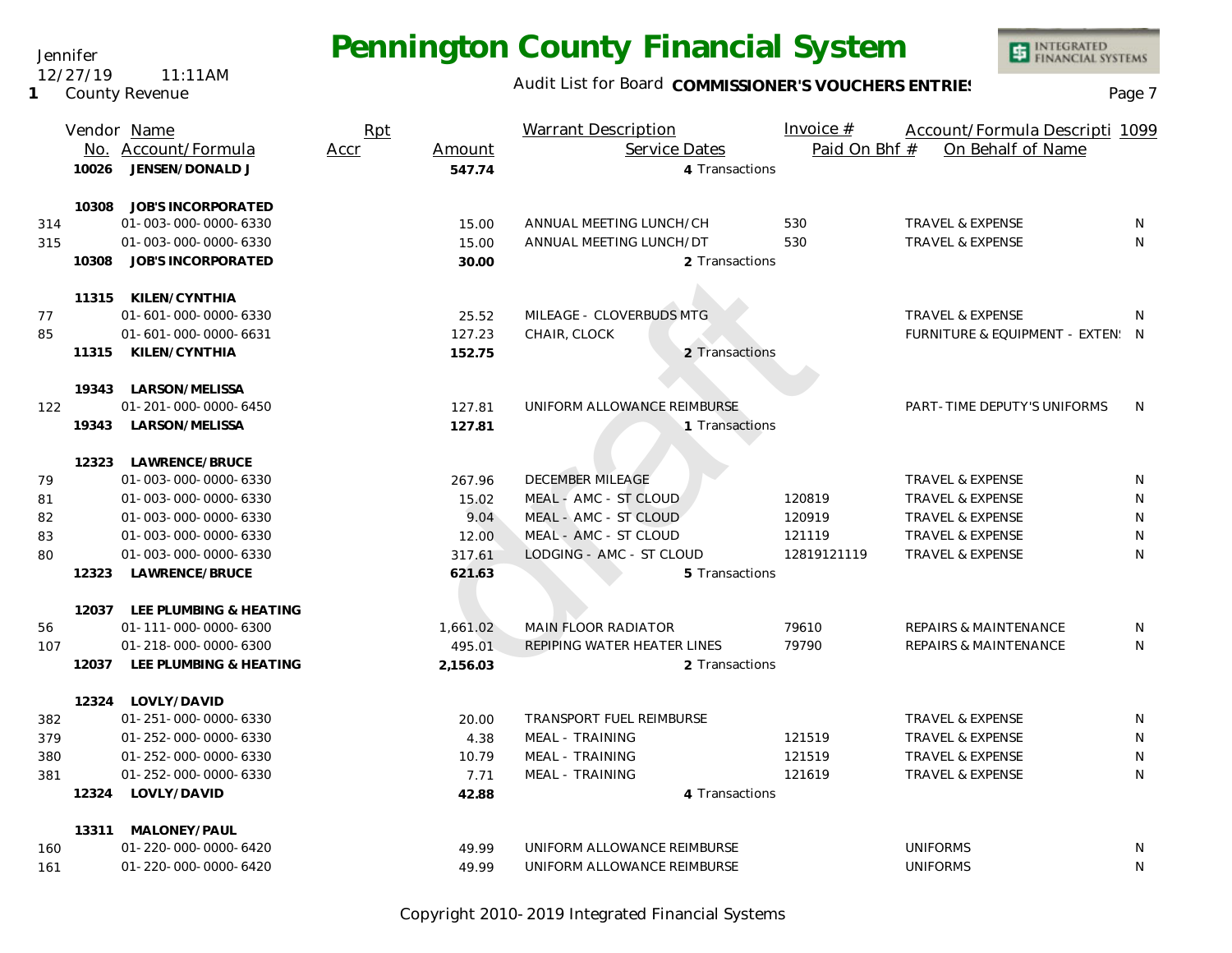Jennifer 12/27/19 11:11AM

### **1** County Revenue

## **Pennington County Financial System**

Audit List for Board COMMISSIONER'S VOUCHERS ENTRIES<br>Page 8

INTEGRATED<br>FINANCIAL SYSTEMS

|     |           | Vendor Name                      | Rpt  |           | <b>Warrant Description</b>             | Invoice $#$   | Account/Formula Descripti 1099   |              |
|-----|-----------|----------------------------------|------|-----------|----------------------------------------|---------------|----------------------------------|--------------|
|     |           | No. Account/Formula              | Accr | Amount    | Service Dates                          | Paid On Bhf # | On Behalf of Name                |              |
|     | 13311     | MALONEY/PAUL                     |      | 99.98     | 2 Transactions                         |               |                                  |              |
|     | 13376     | MANDERUD/MISTY                   |      |           |                                        |               |                                  |              |
| 272 |           | 01-252-000-0000-6330             |      | 109.04    | MILEAGE - LASO TRNING - BEMIDJ         | 100219        | <b>TRAVEL &amp; EXPENSE</b>      | N            |
|     | 13376     | MANDERUD/MISTY                   |      | 109.04    | 1 Transactions                         |               |                                  |              |
|     | 13498     | MARCO TECHNOLOGIES LLC           |      |           |                                        |               |                                  |              |
| 19  |           | 01-132-000-0000-6301             |      | 39.98     | EQ465509 MAINTENACE AGREEMENT          | INV7021767    | MAINTENANCE AGREEMENT            | N            |
| 17  |           | 01-091-000-0000-6301             |      | 84.98     | EQ767167 MAINTENACE AGREEMENT          | INV7044488    | MAINTENANCE AGREEMENT            | N            |
| 18  |           | 01-101-000-0000-6301             |      | 10.01     | EQ442257 MAINTENANCE AGREEMENT         | INV7056399    | MAINTENANCE AGREEMENT            | N            |
| 425 |           | 01-132-000-0000-6301             |      | 39.98     | EQ465509 MAINTENANCE AGREEMENT         | INV7129951    | MAINTENANCE AGREEMENT            | N            |
|     | 13498     | MARCO TECHNOLOGIES LLC           |      | 174.95    | 4 Transactions                         |               |                                  |              |
|     | 13352     | MARSHALL COUNTY AUDITOR'S OFFICE |      |           |                                        |               |                                  |              |
| 20  |           | 01-601-000-0000-6837             |      | 24,774.06 | SALARY & BENEFITS/BC                   | 1232019       | REFUNDS & REIMBURSEMENTS         | N            |
|     | 13352     | MARSHALL COUNTY AUDITOR'S OFFICE |      | 24,774.06 | 1 Transactions                         |               |                                  |              |
|     | 13226     | MCKESSON MEDICAL SURGICAL        |      |           |                                        |               |                                  |              |
| 156 |           | 01-251-000-0000-6255             |      | 1.56      | ALCOHOL SWAB/PPD/TEST STRIP            | 70600298      | MEDICAL - LOCAL                  | N            |
| 157 |           | 01-251-000-0000-6255             |      | 493.16    | LANCET/SYRINGE PPD                     | 70617497      | MEDICAL - LOCAL                  | N            |
|     | 13226     | MCKESSON MEDICAL SURGICAL        |      | 494.72    | 2 Transactions                         |               |                                  |              |
|     | 13535     | MEND CORRECTIONAL CARE, PLLC     |      |           |                                        |               |                                  |              |
| 190 |           | 01-251-000-0000-6255             |      | 7,500.00  | HEALTHCARE DECEMBER 2019               | 4453          | MEDICAL - LOCAL                  | 6            |
|     | 13535     | MEND CORRECTIONAL CARE, PLLC     |      | 7,500.00  | 1 Transactions                         |               |                                  |              |
|     | 999999997 | METRASENS INC                    |      |           |                                        |               |                                  |              |
| 200 |           | 01-259-000-0000-6631             |      | 9.995.00  | CELLSENSE PLUS MK5 SYSTEM              | 72815         | <b>FURNITURE &amp; EQUIPMENT</b> | $\mathsf{N}$ |
|     | 99999997  | METRASENS INC                    |      | 9.995.00  | 1 Transactions                         |               |                                  |              |
|     |           | 13322 MINNESOTA STATE TREASURER  |      |           |                                        |               |                                  |              |
| 26  |           | 01-101-000-0000-6801             |      | 4.50      | REGISTERD LAND                         |               | MISCELLANEOUS EXPENSE - RECOR N  |              |
| 22  |           | 01-101-000-0000-6825             |      | 225.00    | MARRIAGE SURCHARGE                     |               | MARRIAGE SURCHARGES MN - REC N   |              |
| 25  |           | 01-101-000-0000-6827             |      | 1,963.50  | <b>RECORDER &amp; REGISTRAR'S FEES</b> |               | <b>STATE SURCHARGES</b>          | N            |
| 21  |           | 01-101-000-0000-6829             |      | 189.00    | <b>CHILDRENS' SURCHARGE</b>            |               | CHILDREN SURCHARGE MN - RECO N   |              |
| 23  |           | 01-101-000-0000-6831             |      | 664.00    | <b>BIRTH/DEATH SURCHARGE</b>           |               | BIRTH/DEATH CERTIF SURCHARGE N   |              |
| 24  |           | 01-101-000-0000-6848             |      | 630.00    | <b>BIRTH RECORD SURCHARGE</b>          |               | <b>BIRTH DEFECT SURCHARGE</b>    | N            |
|     | 13322     | MINNESOTA STATE TREASURER        |      | 3,676.00  | 6 Transactions                         |               |                                  |              |

13033 MN COUNTIES INTERGOVERNMENTAL TF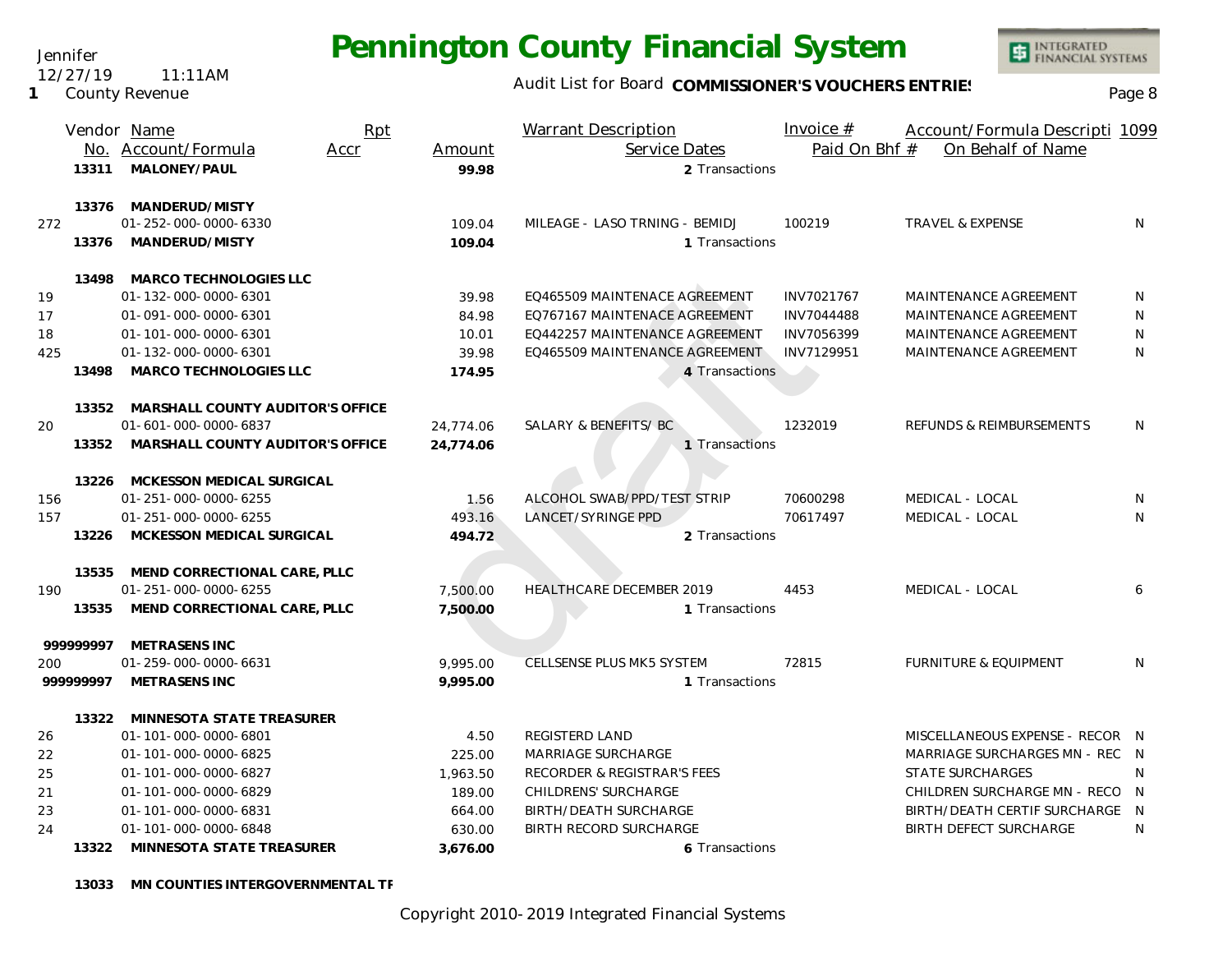INTEGRATED<br>FINANCIAL SYSTEMS

### Audit List for Board COMMISSIONER'S VOUCHERS ENTRIES<br>Page 9

|     |       | Vendor Name                       | Rpt  |          | <b>Warrant Description</b>     | Invoice $#$   | Account/Formula Descripti 1099    |   |
|-----|-------|-----------------------------------|------|----------|--------------------------------|---------------|-----------------------------------|---|
|     |       | No. Account/Formula               | Accr | Amount   | Service Dates                  | Paid On Bhf # | On Behalf of Name                 |   |
| 90  |       | 01-801-000-0000-6355              |      | 109.00   | ELECTRONIC DATA PROCESS INCREA | 3221          | INSURANCE - PROPERTY CASUALT' N   |   |
| 91  |       | 01-801-000-0000-6354              |      | 213.00   | <b>WORKMANS COMP AUDIT</b>     | WCAUDIT422    | <b>INSURANCE - WORKMAN'S COMP</b> | N |
| 391 |       | 01-605-000-0000-6354              |      | 384.00   | 2019 WORK COMP AUDIT           | WCAUDIT440    | INSURANCE - WORKMAN'S COMP        | N |
|     | 13033 | MN COUNTIES INTERGOVERNMENTAL TF  |      | 706.00   | 3 Transactions                 |               |                                   |   |
|     | 4311  | MN DEPARTMENT OF CORRECTIONS      |      |          |                                |               |                                   |   |
| 304 |       | 01-255-000-0000-6245              |      | 240.00   | REG FEE - CREW LEADER CONF -LF | 100819/100919 | CONTINUING EDUCATION              | N |
|     | 4311  | MN DEPARTMENT OF CORRECTIONS      |      | 240.00   | 1 Transactions                 |               |                                   |   |
|     | 13391 | MN DEPT OF LABOR & INDUSTRY       |      |          |                                |               |                                   |   |
| 307 |       | 01-501-000-0000-6300              |      | 10.00    | <b>BOILER - AUDITORIUM</b>     | ABR02233871   | <b>REPAIRS &amp; MAINTENANCE</b>  | N |
| 308 |       | 01-501-000-0000-6300              |      | 10.00    | <b>BOILER - AUDITORIUM</b>     | ABR02233871   | <b>REPAIRS &amp; MAINTENANCE</b>  | N |
|     | 13391 | MN DEPT OF LABOR & INDUSTRY       |      | 20.00    | 2 Transactions                 |               |                                   |   |
|     | 13329 | MN ENTERPRISE TECHNOLOGY SHARED ! |      |          |                                |               |                                   |   |
| 399 |       | 01-070-000-0000-6263              |      | 1,300.00 | NOVEMBER FIBER USAGE           | DV19110442    | COMPUTER SERVICES - DP            | N |
|     | 13329 | MN ENTERPRISE TECHNOLOGY SHARED ! |      | 1,300.00 | 1 Transactions                 |               |                                   |   |
|     | 14320 | NATIONAL ASSOCIATION OF COUNTIES  |      |          |                                |               |                                   |   |
| 27  |       | 01-003-000-0000-6241              |      | 450.00   | 2020 MEMBERSHIP DUES           | 25881         | <b>DUES - BOARD</b>               | N |
|     | 14320 | NATIONAL ASSOCIATION OF COUNTIES  |      | 450.00   | 1 Transactions                 |               |                                   |   |
|     | 14033 | NORTHERN STATE BANK               |      |          |                                |               |                                   |   |
| 286 |       | 01-201-000-0000-6801              |      | 3.66     | REIMBURSE PETTY CASH - USPS    |               | MISCELLANEOUS EXPENSE             | N |
| 287 |       | 01-201-000-0000-6801              |      | 3.70     | REIMBURSE PETTY CASH - USPS    |               | MISCELLANEOUS EXPENSE             | N |
| 282 |       | 01-212-000-0000-6801              |      | 21.75    | REIMBURSE PETTY CASE - DMV     |               | MISCELLANEOUS EXPENSE             | N |
| 283 |       | 01-251-000-0000-6330              |      | 35.34    | REIMBURSE PETTY CASH - FUEL    |               | TRAVEL & EXPENSE                  | N |
| 288 |       | 01-251-000-0000-6420              |      | 60.00    | REIMBURSE PETTY CASH - PATCHES |               | <b>JAILER UNIFORMS</b>            | N |
| 289 |       | 01-251-000-0000-6420              |      | 120.00   | REIMBURSE PETTY CASH - PATCHES |               | <b>JAILER UNIFORMS</b>            | N |
| 290 |       | 01-251-000-0000-6420              |      | 40.00    | REIMBURSE PETTY CASH - PATCHES |               | <b>JAILER UNIFORMS</b>            | N |
| 284 |       | 01-252-000-0000-6330              |      | 35.00    | REIMBURSE PETTY CASH - FUEL    |               | TRAVEL & EXPENSE                  | N |
| 285 |       | 01-252-000-0000-6330              |      | 35.00    | REIMBURSE PETTY CASH - FUEL    |               | TRAVEL & EXPENSE                  | N |
|     | 14033 | NORTHERN STATE BANK               |      | 354.45   | 9 Transactions                 |               |                                   |   |
|     | 14123 | NORTHWEST BEVERAGE INC            |      |          |                                |               |                                   |   |
| 125 |       | 01-220-000-0000-6801              |      | 78.25    | WATER (10)                     | 1167075       | MISCELLANEOUS EXPENSE             | N |
| 126 |       | 01-251-000-0000-6801              |      | 43.75    | WATER (6)                      | 1168504       | MISCELLANEOUS EXPENSE - JAIL      | N |
| 127 |       | 01-251-000-0000-6801              |      | 37.25    | WATER (5)                      | 1169829       | MISCELLANEOUS EXPENSE - JAIL      | N |
| 128 |       | 01-220-000-0000-6801              |      | 10.00    | MONTHLY RENTAL/NOV             | 1170282       | MISCELLANEOUS EXPENSE             | N |
| 129 |       | 01-251-000-0000-6801              |      | 10.00    | MONTHLY RENTAL/NOV             | 1170282       | MISCELLANEOUS EXPENSE - JAIL      | N |

Copyright 2010-2019 Integrated Financial Systems

#### Jennifer 12/27/19 11:11AM

**1** County Revenue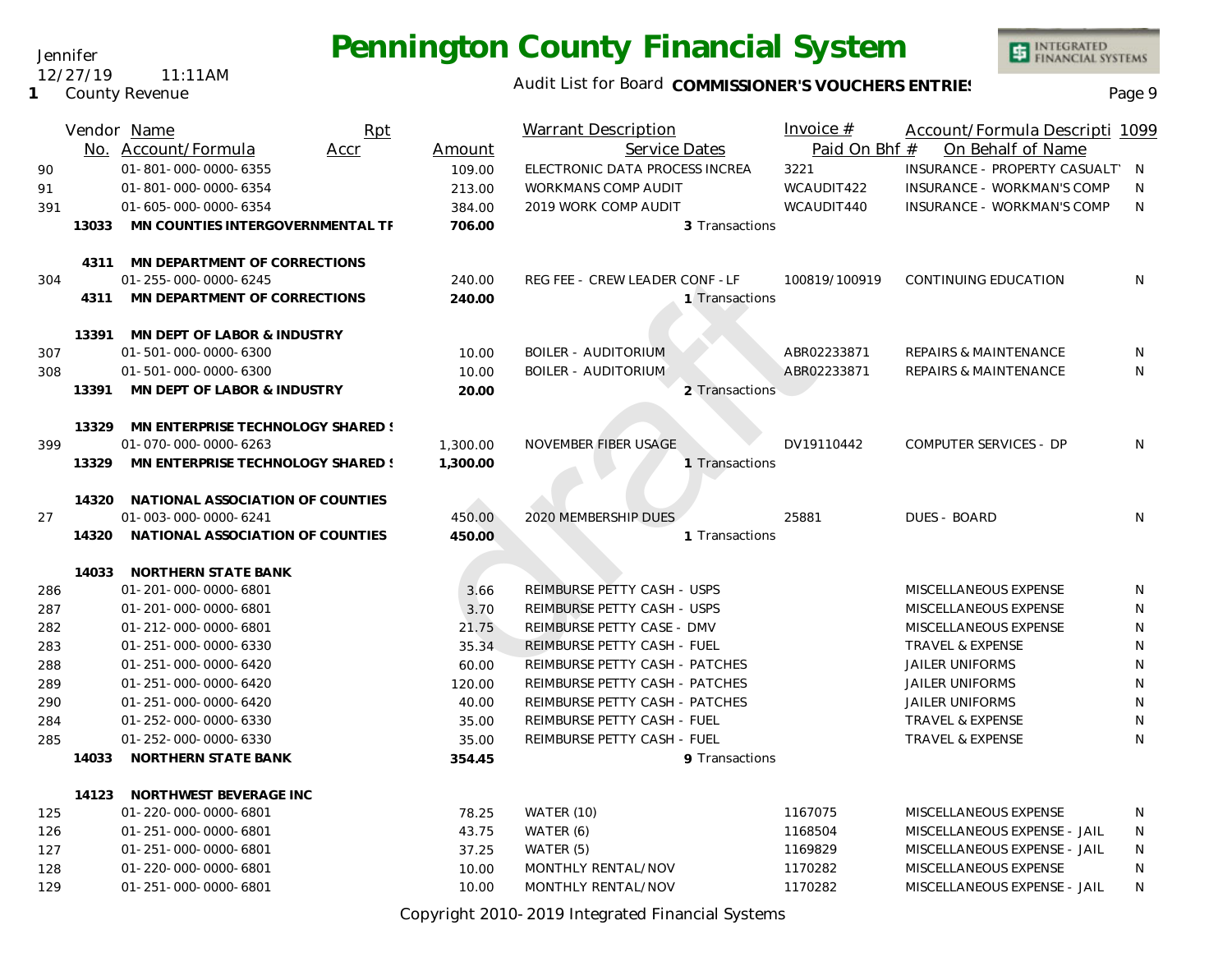Jennifer 12/27/19 11:11AM

**1** County Revenue

### Audit List for Board COMMISSIONER'S VOUCHERS ENTRIES<br>Page 10

|     |           | Vendor Name<br>No. Account/Formula | Rpt<br>Accr | Amount     | <b>Warrant Description</b><br>Service Dates | Invoice $#$<br>Paid On Bhf # | Account/Formula Descripti 1099<br>On Behalf of Name |    |
|-----|-----------|------------------------------------|-------------|------------|---------------------------------------------|------------------------------|-----------------------------------------------------|----|
| 76  |           | 01-601-000-0000-6401               |             | 36.25      | NOVEMBER WATER BILL                         | 7961                         | SUPPLIES - EXTENSION                                | N. |
|     | 14123     | NORTHWEST BEVERAGE INC             |             | 215.50     | 6 Transactions                              |                              |                                                     |    |
|     |           |                                    |             |            |                                             |                              |                                                     |    |
|     | 15323     | <b>OFFICE DEPOT</b>                |             |            |                                             |                              |                                                     |    |
| 295 |           | 01-251-000-0000-6255               |             | $136.89 -$ | RETURN TONER/WRONG ONE                      | 402423010001                 | MEDICAL - LOCAL                                     | N  |
| 294 |           | 01-201-000-0000-6631               |             | 99.99      | <b>DELL MONITOR</b>                         | 406999245001                 | <b>FURNITURE &amp; EQUIPMENT</b>                    | N  |
| 72  |           | 01-601-000-0000-6401               |             | 9.29       | OFFICE SUPPLIES - USB FLASHDRV              | 407927424001                 | SUPPLIES - EXTENSION                                | N  |
| 71  |           | 01-601-000-0000-6401               |             | 24.79      | OFFICE SUPPLIES - HEADSET                   | 407927424002                 | SUPPLIES - EXTENSION                                | N  |
| 97  |           | 01-041-000-0000-6401               |             | 26.24      | REPORT COVERS                               | 410429750001                 | SUPPLIES - AUDITOR                                  | N  |
| 96  |           | 01-121-000-0000-6401               |             | 8.71       | DESK CALENDAR - VET SERVICES                | 410429750001                 | SUPPLIES - VETS SERVICE                             | N  |
| 95  |           | 01-801-000-0000-6401               |             | 29.47      | OFFICE SUPPLIES                             | 410429750001                 | SUPPLIES-UNALLOCATED                                | N  |
| 98  |           | 01-041-000-0000-6401               |             | 26.24      | <b>REPORT COVERS</b>                        | 410430395001                 | SUPPLIES - AUDITOR                                  | N  |
| 312 |           | 01-801-000-0000-6401               |             | 51.23      | PENS, TAPE, POST-ITS                        | 411582209001                 | SUPPLIES-UNALLOCATED                                | N  |
| 297 |           | 01-201-000-0000-6401               |             | 226.29     | <b>OFFICE SUPPLIES</b>                      | 414281390001                 | <b>SUPPLIES</b>                                     | N  |
| 296 |           | 01-201-000-0000-6401               |             | 26.25      | <b>ENVELOPES</b>                            | 41428186.001                 | <b>SUPPLIES</b>                                     | N  |
| 298 |           | 01-201-000-0000-6401               |             | 10.87      | <b>ENVELOPES</b>                            | 414281864001                 | <b>SUPPLIES</b>                                     | N  |
| 299 |           | 01-201-000-0000-6401               |             | 6.20       | <b>OFFICE SUPPLIES</b>                      | 414281865001                 | <b>SUPPLIES</b>                                     | N  |
|     | 15323     | OFFICE DEPOT                       |             | 408.68     | 13 Transactions                             |                              |                                                     |    |
|     |           |                                    |             |            |                                             |                              |                                                     |    |
|     | 15329     | OIL BOYZ EXPRESS LUBE              |             |            |                                             |                              |                                                     |    |
| 124 |           | 01-201-000-0000-6304               |             | 61.13      | OIL CHANGE/ SERVICE                         | 153289                       | REPAIR & MAINTENANCE - SQUAD: N                     |    |
| 123 |           | 01-201-000-0000-6304               |             | 96.00      | MOUNT & BALANCE TIRES #16                   | 153526                       | REPAIR & MAINTENANCE - SQUAD: N                     |    |
|     | 15329     | OIL BOYZ EXPRESS LUBE              |             | 157.13     | 2 Transactions                              |                              |                                                     |    |
|     |           | 15302 OLSON/ADELINE                |             |            |                                             |                              |                                                     |    |
| 88  |           | 01-106-000-0000-6241               |             | 20.00      | <b>REGION 8 DUES</b>                        |                              | <b>DUES - ASSESSOR</b>                              | N  |
| 89  |           | 01-106-000-0000-6300               |             | 75.40      | MILEAGE - REGION 8 MTG - BAGLEY             | 120619                       | REPAIRS & MAINTENANCE                               | N. |
|     | 15302     | OLSON/ADELINE                      |             | 95.40      | 2 Transactions                              |                              |                                                     |    |
|     |           |                                    |             |            |                                             |                              |                                                     |    |
|     | 15303     | OLSON/DAVID                        |             |            |                                             |                              |                                                     |    |
| 118 |           | 01-201-000-0000-6420               |             | 154.97     | UNIFORM ALLOWANCE REIMBURSE                 |                              | <b>UNIFORMS</b>                                     | N  |
| 119 |           | 01-201-000-0000-6420               |             | 351.63     | UNIFORM ALLOWANCE REIMBURSE                 |                              | <b>UNIFORMS</b>                                     | N  |
| 376 |           | 01-201-000-0000-6420               |             | 21.36      | UNIFORM ALLOWANCE REIMBURSE                 |                              | <b>UNIFORMS</b>                                     | N  |
|     | 15303     | OLSON/DAVID                        |             | 527.96     | 3 Transactions                              |                              |                                                     |    |
|     |           |                                    |             |            |                                             |                              |                                                     |    |
|     | 999999997 | OLSON/JODI                         |             |            |                                             |                              |                                                     |    |
| 133 |           | 01-251-000-0000-6420               |             | 243.37     | UNIFORM ALLOWANCE REIMBURSE                 |                              | <b>JAILER UNIFORMS</b>                              | N  |
|     | 99999997  | OLSON/JODI                         |             | 243.37     | 1 Transactions                              |                              |                                                     |    |
|     |           |                                    |             |            |                                             |                              |                                                     |    |

**15375 OLSON/WYATT**

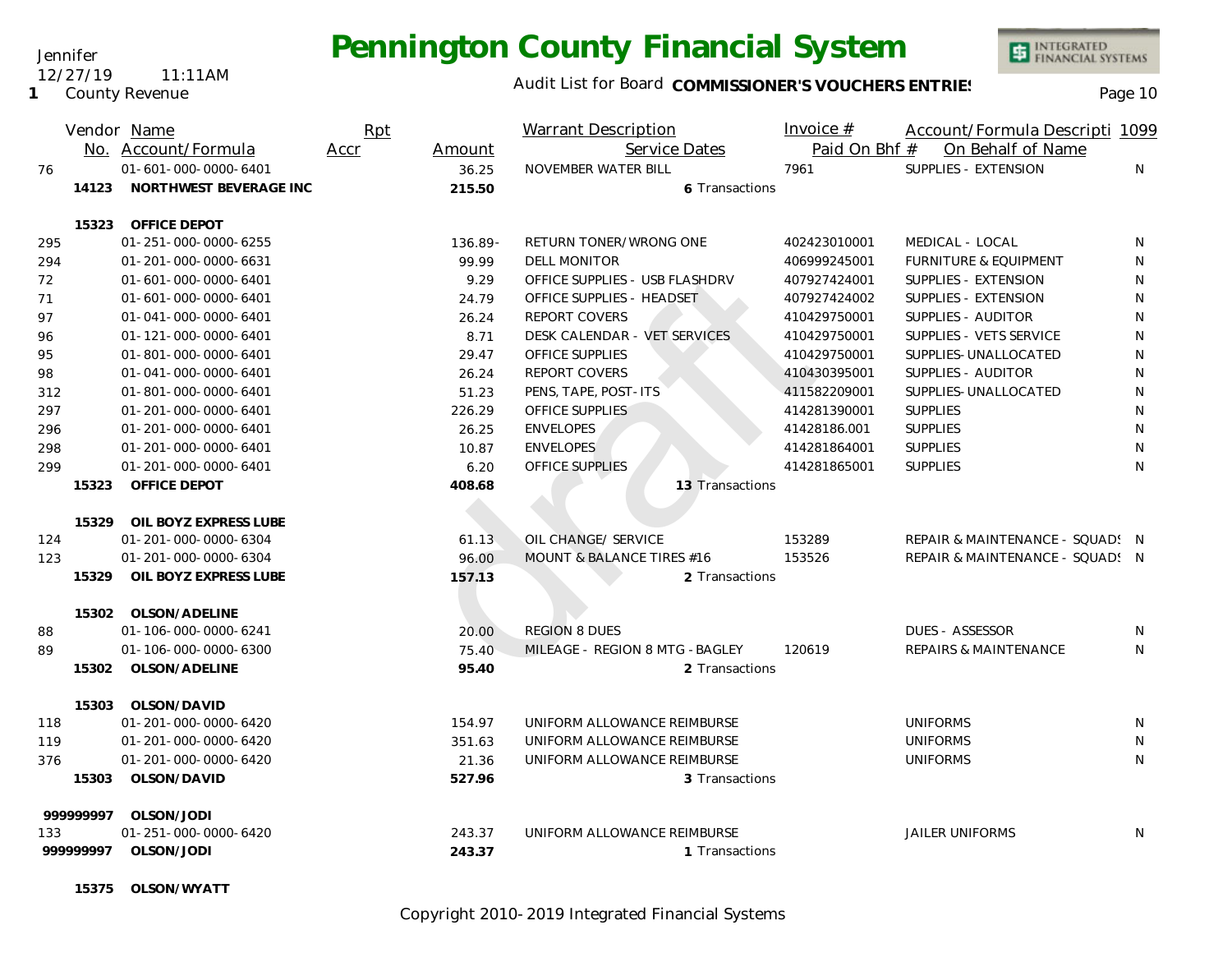Jennifer 12/27/19 11:11AM

#### **1** County Revenue

## **Pennington County Financial System**

Audit List for Board COMMISSIONER'S VOUCHERS ENTRIES<br>Page 11

|     |           | Vendor Name                                                  | Rpt  |                      | <b>Warrant Description</b>                   |                | Invoice $#$   | Account/Formula Descripti 1099       |    |
|-----|-----------|--------------------------------------------------------------|------|----------------------|----------------------------------------------|----------------|---------------|--------------------------------------|----|
| 199 |           | No. Account/Formula<br>01-220-000-0000-6420                  | Accr | Amount<br>132.00     | Service Dates<br>UNIFORM ALLOWANCE REIMBURSE |                | Paid On Bhf # | On Behalf of Name<br><b>UNIFORMS</b> | N  |
|     | 15375     | OLSON/WYATT                                                  |      | 132.00               |                                              | 1 Transactions |               |                                      |    |
|     | 15328     | OTIS ELEVATOR COMPANY                                        |      |                      |                                              |                |               |                                      |    |
| 112 | 15328     | 01-218-000-0000-6300<br>OTIS ELEVATOR COMPANY                |      | 1,775.00<br>1,775.00 | 2ND 50% RELAY BOARD - JC                     | 1 Transactions | CLG15572002   | REPAIRS & MAINTENANCE                | N  |
|     |           | 16067 PEMBERTON, SORLIE, RUFER & KERSHNEI                    |      |                      |                                              |                |               |                                      |    |
| 383 |           | 01-201-000-0000-6801                                         |      | 763.00               | <b>EMPLOYEE MATTER</b>                       |                |               | MISCELLANEOUS EXPENSE                | Y  |
|     | 16067     | PEMBERTON, SORLIE, RUFER & KERSHNEI                          |      | 763.00               |                                              | 1 Transactions |               |                                      |    |
|     |           | 16359 PENNINGTON COUNTY CRIME VICTIM<br>01-271-000-0000-6262 |      | 93.39                | VICTIM PHONE HELD IN EVIDENCE                |                |               | OTHER SERVICES - A.E.S.              | N  |
| 152 |           | 16359 PENNINGTON COUNTY CRIME VICTIM                         |      | 93.39                |                                              | 1 Transactions |               |                                      |    |
|     |           | 16314 PENNINGTON FAST LUBE                                   |      |                      |                                              |                |               |                                      |    |
| 69  |           | 01-201-000-0000-6304                                         |      | 211.19               | CV SHAFT/ #01 DODGE                          |                | 39663         | REPAIR & MAINTENANCE - SQUAD! Y      |    |
|     | 16314     | PENNINGTON FAST LUBE                                         |      | 211.19               |                                              | 1 Transactions |               |                                      |    |
|     |           | 16079 PETERSON LUMBER                                        |      |                      |                                              |                |               |                                      |    |
| 377 |           | 01-255-000-0000-6405                                         |      | 2,959.95             | <b>STS DOOR</b>                              |                | 64353         | <b>GENERAL SUPPLIES - S.T.S.</b>     | N  |
|     |           | 16079 PETERSON LUMBER                                        |      | 2,959.95             |                                              | 1 Transactions |               |                                      |    |
|     |           | 16362 PETERSON/NEIL                                          |      |                      |                                              |                |               |                                      |    |
| 270 |           | 01-003-000-0000-6330                                         |      | 15.08                | NOVEMBER MILEAGE                             |                |               | TRAVEL & EXPENSE                     | N  |
| 271 |           | 01-003-000-0000-6330                                         |      | 308.56               | DECEMBER MILEAGE                             |                |               | <b>TRAVEL &amp; EXPENSE</b>          | N  |
|     |           | 16362 PETERSON/NEIL                                          |      | 323.64               |                                              | 2 Transactions |               |                                      |    |
|     | 999999997 | POLK COUNTY RECORDER                                         |      |                      |                                              |                |               |                                      |    |
| 94  |           | 01-091-000-0000-6262                                         |      | 20.00                | NOTARY RECORDING FEES - SO                   |                |               | <b>OTHER SERVICES</b>                | N. |
|     | 99999997  | POLK COUNTY RECORDER                                         |      | 20.00                |                                              | 1 Transactions |               |                                      |    |
|     |           | 16048 POSTMASTER                                             |      |                      |                                              |                |               |                                      |    |
| 116 |           | 01-201-000-0000-6801                                         |      | 92.00                | PO BOX 484 RENT                              |                |               | MISCELLANEOUS EXPENSE                | N  |
| 57  |           | 01-801-000-0000-6801                                         |      | 150.00               | PO BOX 616 RENTAL - 1 YEAR                   |                |               | MISCELLANEOUS EXPENSE                | N  |
|     |           | 16048 POSTMASTER                                             |      | 242.00               |                                              | 2 Transactions |               |                                      |    |
|     | 17002     | QUILL CORPORATION                                            |      |                      |                                              |                |               |                                      |    |
| 393 |           | 01-003-000-0000-6631                                         |      | 187.99               | APPLE TV - BOARD ROOM                        |                | 3516439       | <b>FURNITURE &amp; EQUIPMENT</b>     | N  |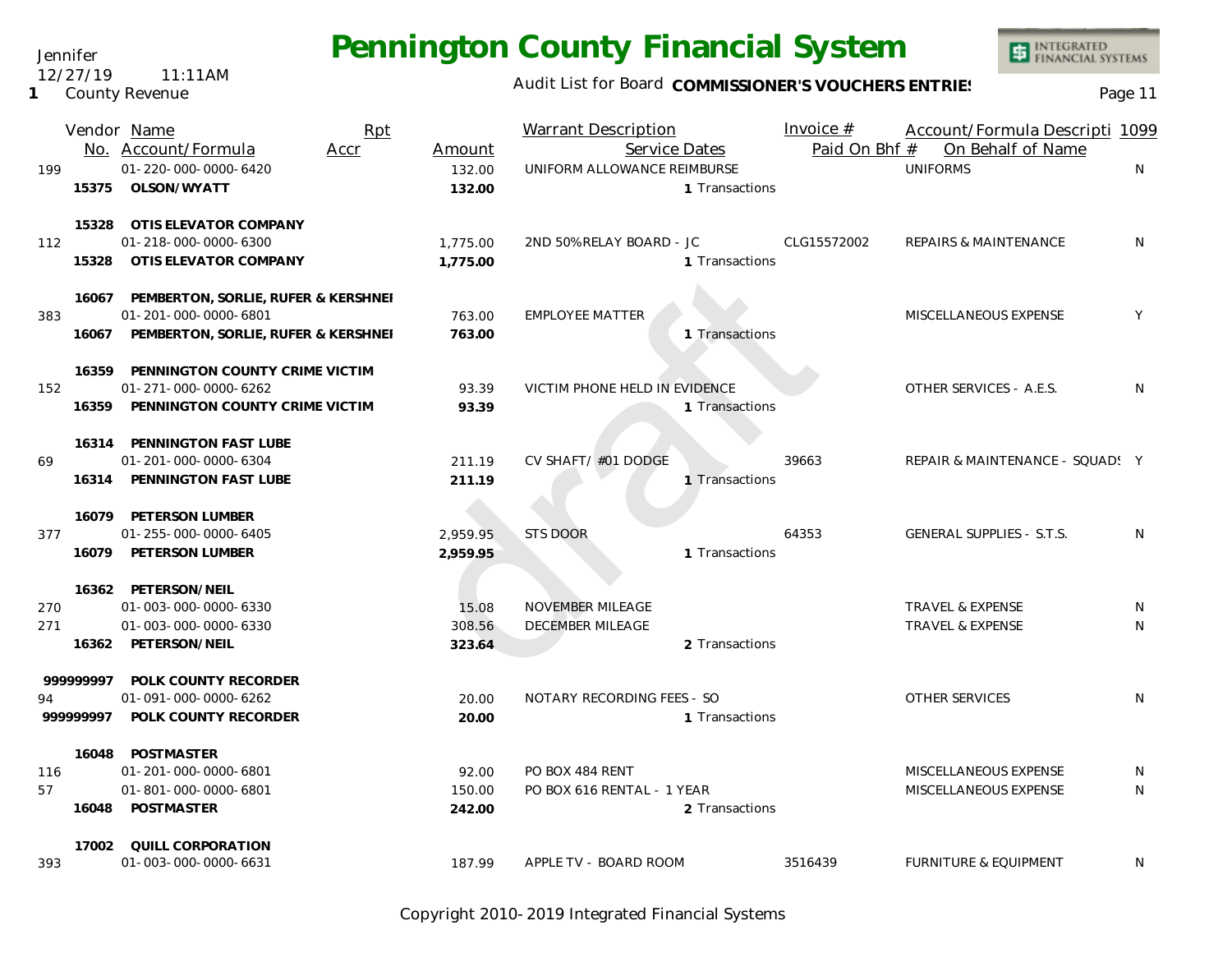Jennifer 12/27/19 11:11AM

**1** County Revenue

### Audit List for Board COMMISSIONER'S VOUCHERS ENTRIES<br>Page 12

|     |       | Vendor Name<br>No. Account/Formula | Rpt<br>Accr | Amount | <b>Warrant Description</b><br>Service Dates | Invoice $#$<br>Account/Formula Descripti 1099<br>Paid On Bhf #<br>On Behalf of Name |    |
|-----|-------|------------------------------------|-------------|--------|---------------------------------------------|-------------------------------------------------------------------------------------|----|
|     | 17002 |                                    |             |        |                                             |                                                                                     |    |
|     |       | QUILL CORPORATION                  |             | 187.99 | 1 Transactions                              |                                                                                     |    |
|     | 18440 | READITECH IT SOLUTIONS             |             |        |                                             |                                                                                     |    |
| 349 |       | 01-003-000-0000-6210               |             | 42.45  | HOSTED EXCHANGE - DECEMBER                  | <b>E-MAIL SERVICES</b>                                                              | N  |
| 364 |       | 01-003-000-0000-6210               |             | 17.35  | ARCHIVING DECEMBER - BOARD                  | <b>E-MAIL SERVICES</b>                                                              | N  |
| 316 |       | 01-041-000-0000-6210               |             | 222.86 | IT GLOBAL DECEMBER - AUD/TREAS              | <b>E-MAIL SERVICES</b>                                                              | N  |
| 330 |       | 01-041-000-0000-6210               |             | 8.00   | POP EMAIL DECEMBER - AUD/TREAS              | <b>E-MAIL SERVICES</b>                                                              | N  |
| 347 |       | 01-041-000-0000-6210               |             | 26.25  | HOSTED OFFICE APPS - AUDITOR                | <b>E-MAIL SERVICES</b>                                                              | N  |
| 350 |       | 01-041-000-0000-6210               |             | 8.49   | <b>HOSTED EXCHANGE - DECEMBER</b>           | <b>E-MAIL SERVICES</b>                                                              | N  |
| 359 |       | 01-041-000-0000-6210               |             | 17.35  | ARCHIVING DECEMBER - AUD/TREAS              | <b>E-MAIL SERVICES</b>                                                              | N  |
| 331 |       | 01-070-000-0000-6210               |             | 12.00  | POP EMAIL DECEMBER - HIGHWAY                | <b>E-MAIL SERVICES</b>                                                              | N  |
| 332 |       | 01-070-000-0000-6210               |             | 18.00  | POP EMAIL DECEMBER - ICN                    | <b>E-MAIL SERVICES</b>                                                              | N  |
| 333 |       | 01-070-000-0000-6210               |             | 40.00  | POP EMAIL DECEMBER - WELFARE                | <b>E-MAIL SERVICES</b>                                                              | N  |
| 334 |       | 01-070-000-0000-6210               |             | 6.00   | POP EMAIL DECEMBER - DATA                   | <b>E-MAIL SERVICES</b>                                                              | N  |
| 340 |       | 01-070-000-0000-6210               |             | 127.84 | ENCRYPION DECEMBER - WELFARE                | <b>E-MAIL SERVICES</b>                                                              | N  |
| 344 |       | 01-070-000-0000-6210               |             | 35.00  | HOSTED OFFICE APPS - NURSING                | <b>E-MAIL SERVICES</b>                                                              | N  |
| 346 |       | 01-070-000-0000-6210               |             | 17.50  | HOSTED OFFICE APPS - HIGHWAY                | <b>E-MAIL SERVICES</b>                                                              | N  |
| 351 |       | 01-070-000-0000-6210               |             | 212.25 | HOSTED EXCHANGE - DECEMBER                  | <b>E-MAIL SERVICES</b>                                                              | N  |
| 352 |       | 01-070-000-0000-6210               |             | 25.47  | <b>HOSTED EXCHANGE - DECEMBER</b>           | <b>E-MAIL SERVICES</b>                                                              | N  |
| 360 |       | 01-070-000-0000-6210               |             | 31.23  | ARCHIVING DECEMBER - HIGHWAY                | <b>E-MAIL SERVICES</b>                                                              | N  |
| 361 |       | 01-070-000-0000-6210               |             | 31.23  | ARCHIVING DECEMBER - ICN                    | <b>E-MAIL SERVICES</b>                                                              | N  |
| 362 |       | 01-070-000-0000-6210               |             | 156.15 | ARCHIVING DECEMBER - WELFARE                | <b>E-MAIL SERVICES</b>                                                              | N. |
| 363 |       | 01-070-000-0000-6210               |             | 10.41  | ARCHIVING DECEMBER - DATA                   | <b>E-MAIL SERVICES</b>                                                              | N  |
| 317 |       | 01-070-000-0000-6263               |             | 445.71 | IT GLOBAL DECEMBER - HIGHWAY                | COMPUTER SERVICES - DP                                                              | N  |
| 318 |       | 01-070-000-0000-6263               |             | 297.14 | IT GLOBAL DECEMBER - ICN                    | COMPUTER SERVICES - DP                                                              | N  |
| 319 |       | 01-070-000-0000-6263               |             | 891.43 | IT GLOBAL DECEMBER - WELFARE                | COMPUTER SERVICES - DP                                                              | N  |
| 320 |       | 01-070-000-0000-6263               |             | 49.52  | IT GLOBAL DECEMBER - DATA                   | COMPUTER SERVICES - DP                                                              | N  |
| 321 |       | 01-070-000-0000-6263               |             | 140.00 | IT GLOBAL DECEMBER - DATA                   | COMPUTER SERVICES - DP                                                              | N  |
| 375 |       | 01-070-000-0000-6263               |             | 40.00  | REMOTE BACKUP MANAGER - DEC                 | COMPUTER SERVICES - DP                                                              | N  |
| 353 |       | 01-091-000-0000-6210               |             | 42.45  | HOSTED EXCHANGE - DECEMBER                  | <b>E-MAIL SERVICES</b>                                                              | N  |
| 365 |       | 01-091-000-0000-6210               |             | 17.35  | ARCHIVING DECEMBER - ATTORNEY               | <b>E-MAIL SERVICES</b>                                                              | N  |
| 322 |       | 01-091-000-0000-6300               |             | 99.05  | IT GLOBAL DECEMBER - ATTORNEY               | <b>REPAIRS &amp; MAINTENANCE</b>                                                    | N  |
| 343 |       | 01-091-000-0000-6300               |             | 26.25  | <b>HOSTED OFFICE APPS - ATTY</b>            | <b>REPAIRS &amp; MAINTENANCE</b>                                                    | N  |
| 323 |       | 01-101-000-0000-6300               |             | 123.81 | IT GLOBAL DECEMBER - RECORDER               | <b>REPAIRS &amp; MAINTENANCE</b>                                                    | N  |
| 335 |       | 01-101-000-0000-6300               |             | 6.00   | POP EMAIL DECEMBER - RECORDER               | <b>REPAIRS &amp; MAINTENANCE</b>                                                    | N  |
| 348 |       | 01-101-000-0000-6300               |             | 35.00  | HOSTED OFFICE APPS - RECORDER               | REPAIRS & MAINTENANCE                                                               | N  |
| 366 |       | 01-101-000-0000-6300               |             | 10.41  | ARCHIVING DECEMBER - RECORDER               | <b>REPAIRS &amp; MAINTENANCE</b>                                                    | N  |
| 324 |       | 01-106-000-0000-6300               |             | 74.29  | IT GLOBAL DECEMBER - ASSESSOR               | REPAIRS & MAINTENANCE                                                               | N  |
| 336 |       | 01-106-000-0000-6300               |             | 6.00   | POP EMAIL DECEMBER - ASSESSOR               | REPAIRS & MAINTENANCE                                                               | N  |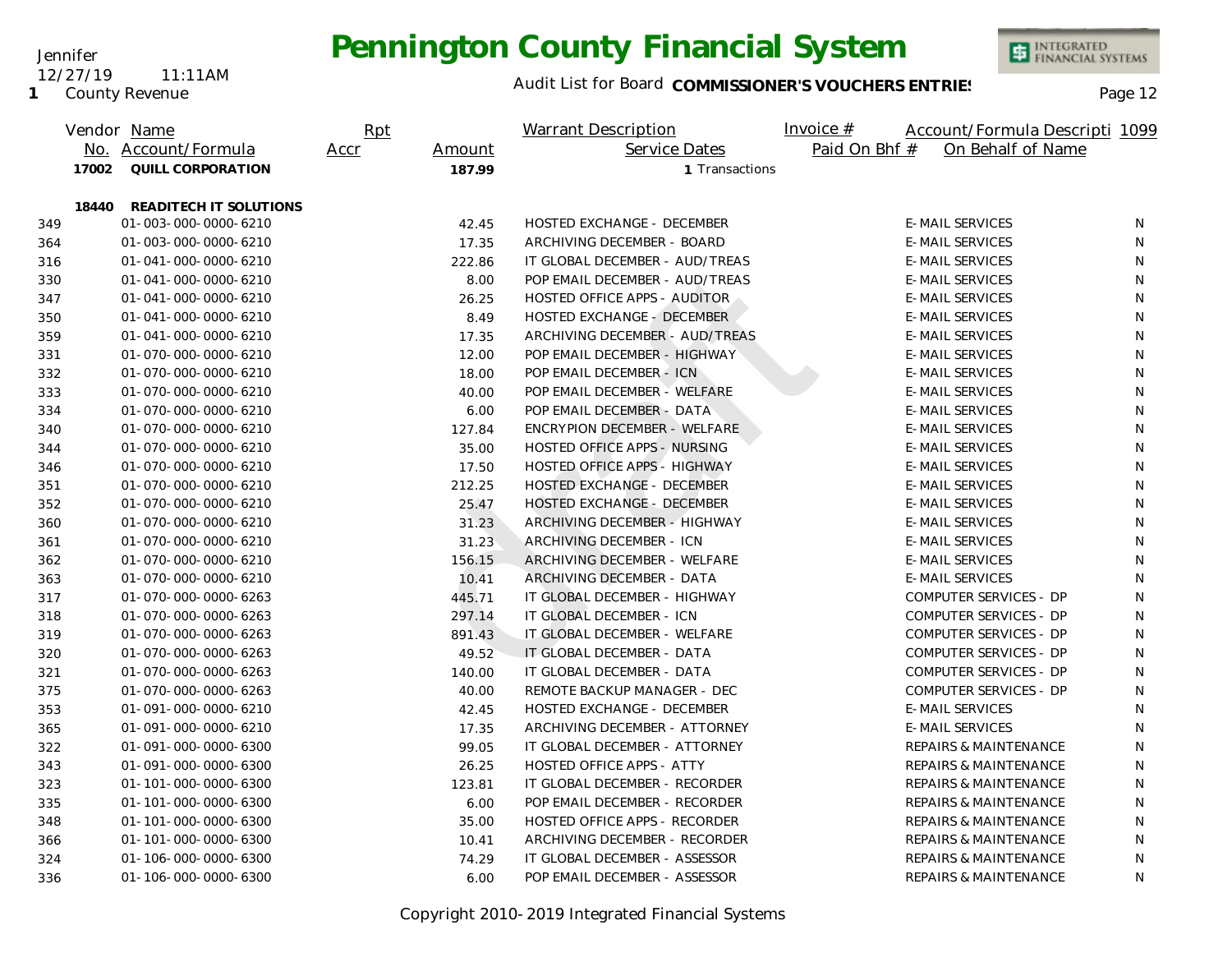#### Jennifer 12/27/19 11:11AM

**1** County Revenue

## **Pennington County Financial System**



INTEGRATED<br>FINANCIAL SYSTEMS

|     |       | Vendor Name                     | Rpt  |           | <b>Warrant Description</b>        | Invoice $#$   | Account/Formula Descripti 1099                  |              |
|-----|-------|---------------------------------|------|-----------|-----------------------------------|---------------|-------------------------------------------------|--------------|
|     |       | No. Account/Formula             | Accr | Amount    | Service Dates                     | Paid On Bhf # | On Behalf of Name                               |              |
| 367 |       | 01-106-000-0000-6300            |      | 10.41     | ARCHIVING DECEMBER - ASSESSOR     |               | REPAIRS & MAINTENANCE                           | N            |
| 358 |       | 01-111-000-0000-6210            |      | 8.49      | HOSTED EXCHANGE - DECEMBER        |               | <b>E-MAIL SERVICES</b>                          | N            |
| 374 |       | 01-111-000-0000-6300            |      | 3.47      | ARCHIVING DECEMBER - CUSTODIAN    |               | REPAIRS & MAINTENANCE                           | N            |
| 354 |       | 01-121-000-0000-6210            |      | 8.49      | HOSTED EXCHANGE - DECEMBER        |               | <b>E-MAIL SERVICES</b>                          | N            |
| 368 |       | 01-121-000-0000-6210            |      | 3.47      | ARCHIVING DECEMBER - VET SERVI    |               | <b>E-MAIL SERVICES</b>                          | N            |
| 325 |       | 01-121-000-0000-6300            |      | 49.52     | IT GLOBAL DECEMBER - VET SERVI    |               | Repairs & Maintenance                           | N            |
| 326 |       | 01-132-000-0000-6300            |      | 148.57    | IT GLOBAL DECEMBER - MV           |               | REPAIRS & MAINTENANCE                           | N            |
| 337 |       | 01-132-000-0000-6300            |      | 10.00     | POP EMAIL DECEMBER - MV           |               | <b>REPAIRS &amp; MAINTENANCE</b>                | N            |
| 342 |       | 01-132-000-0000-6300            |      | 35.00     | <b>HOSTED OFFICE APPS - MV</b>    |               | REPAIRS & MAINTENANCE                           | N            |
| 369 |       | 01-132-000-0000-6300            |      | 17.35     | ARCHIVING DECEMBER - MV           |               | <b>REPAIRS &amp; MAINTENANCE</b>                | $\mathsf{N}$ |
| 338 |       | 01-201-000-0000-6210            |      | 78.00     | POP EMAIL DECEMBER - SHERIFF      |               | <b>E-MAIL SERVICES</b>                          | N            |
| 355 |       | 01-201-000-0000-6210            |      | 59.43     | HOSTED EXCHANGE - DECEMBER        |               | <b>E-MAIL SERVICES</b>                          | N            |
| 372 |       | 01-201-000-0000-6210            |      | 159.62    | ARCHIVING DECEMBER - SHERIFF      |               | <b>E-MAIL SERVICES</b>                          | N            |
| 345 |       | 01-201-000-0000-6300            |      | 52.50     | HOSTED OFFICE APPS - SHERIFF      |               | REPAIRS & MAINTENANCE                           | N            |
| 356 |       | 01-270-000-0000-6202            |      | 8.49      | <b>HOSTED EXCHANGE - DECEMBER</b> |               | <b>TELEPHONE</b>                                | N            |
| 327 |       | 01-270-000-0000-6300            |      | 24.77     | IT GLOBAL DECEMBER - CRIME VIC    |               | REPAIRS & MAINTENANCE                           | N            |
| 370 |       | 01-270-000-0000-6300            |      | 3.47      | ARCHIVING DECEMBER - CRIME VIC    |               | REPAIRS & MAINTENANCE                           | N            |
| 357 |       | 01-290-000-0000-6210            |      | 8.49      | HOSTED EXCHANGE - DECEMBER        |               | <b>E-MAIL SERVICES</b>                          | N            |
| 371 |       | 01-290-000-0000-6210            |      | 3.47      | ARCHIVING DECEMBER - EMER MGMT    |               | <b>E-MAIL SERVICES</b>                          | N            |
| 328 |       | 01-290-000-0000-6300            |      | 49.52     | IT GLOBAL DECEMBER - EMER MGMT    |               | Repairs & Maintenance                           | N            |
| 329 |       | 01-601-000-0000-6300            |      | 123.81    | IT GLOBAL DECEMBER - EXTENSION    |               | <b>REPAIRS &amp; MAINTENANCE</b>                | N            |
| 339 |       | 01-601-000-0000-6300            |      | 6.00      | POP EMAIL DECEMBER - EXTENSION    |               | REPAIRS & MAINTENANCE                           | N            |
| 341 |       | 01-601-000-0000-6300            |      | 8.75      | HOSTED OFFICE APPS - EXTENSION    |               | REPAIRS & MAINTENANCE                           | N            |
| 373 |       | 01-601-000-0000-6300            |      | 10.41     | ARCHIVING DECEMBER - EXTENSION    |               | <b>REPAIRS &amp; MAINTENANCE</b>                | N            |
| 416 |       | 01-041-000-0000-6631            |      | 3,341.25  | (3) HP PRODESK 400                | 139641        | FURNITURE & EQUIPMENT - AUDIT: N                |              |
| 417 |       | 01-070-000-0000-6631            |      | 1,113.75  | HP PRODESK 400                    | 139641        | <b>FURNITURE &amp; EQUIPMENT</b>                | N.           |
| 426 |       | 01-201-000-0000-6631            |      | 11,765.00 | 2 TOUGHBOOKS WITH INSTALL         | 140340        | <b>FURNITURE &amp; EQUIPMENT</b>                | N            |
|     | 18440 | READITECH IT SOLUTIONS          |      | 20,481.74 | 63 Transactions                   |               |                                                 |              |
|     | 18311 | REGENTS OF THE UNIVERSITY OF MN |      |           |                                   |               |                                                 |              |
| 106 |       | 01-601-000-0000-6837            |      | 14,756.01 | 4H EXT EDUCATOR SALARY OCT-DEC    |               | REFUNDS & REIMBURSEMENTS                        | N            |
| 75  |       | 01-601-000-0000-6837            |      | 114.37    | SALARY - SUMMER ASSISTANT         | 300024221     | REFUNDS & REIMBURSEMENTS                        | N            |
|     | 18311 | REGENTS OF THE UNIVERSITY OF MN |      | 14,870.38 | 2 Transactions                    |               |                                                 |              |
|     | 18327 | REIERSON EXCAVATING             |      |           |                                   |               |                                                 |              |
| 28  |       | 01-800-000-0000-6262            |      | 70.00     | SNOW REMOVAL - NOVEMBER           |               | 112119 & 112519 OTHER SERVICES-WELFARE BUILDI Y |              |
|     | 18327 | REIERSON EXCAVATING             |      | 70.00     | 1 Transactions                    |               |                                                 |              |
|     | 18400 | ROHLF-TECH INC                  |      |           |                                   |               |                                                 |              |
| 74  |       | 01-271-000-0000-6401            |      | 70.00     | 1000 VICTIM INFO CARDS            | 13824         | <b>SUPPLIES</b>                                 | N            |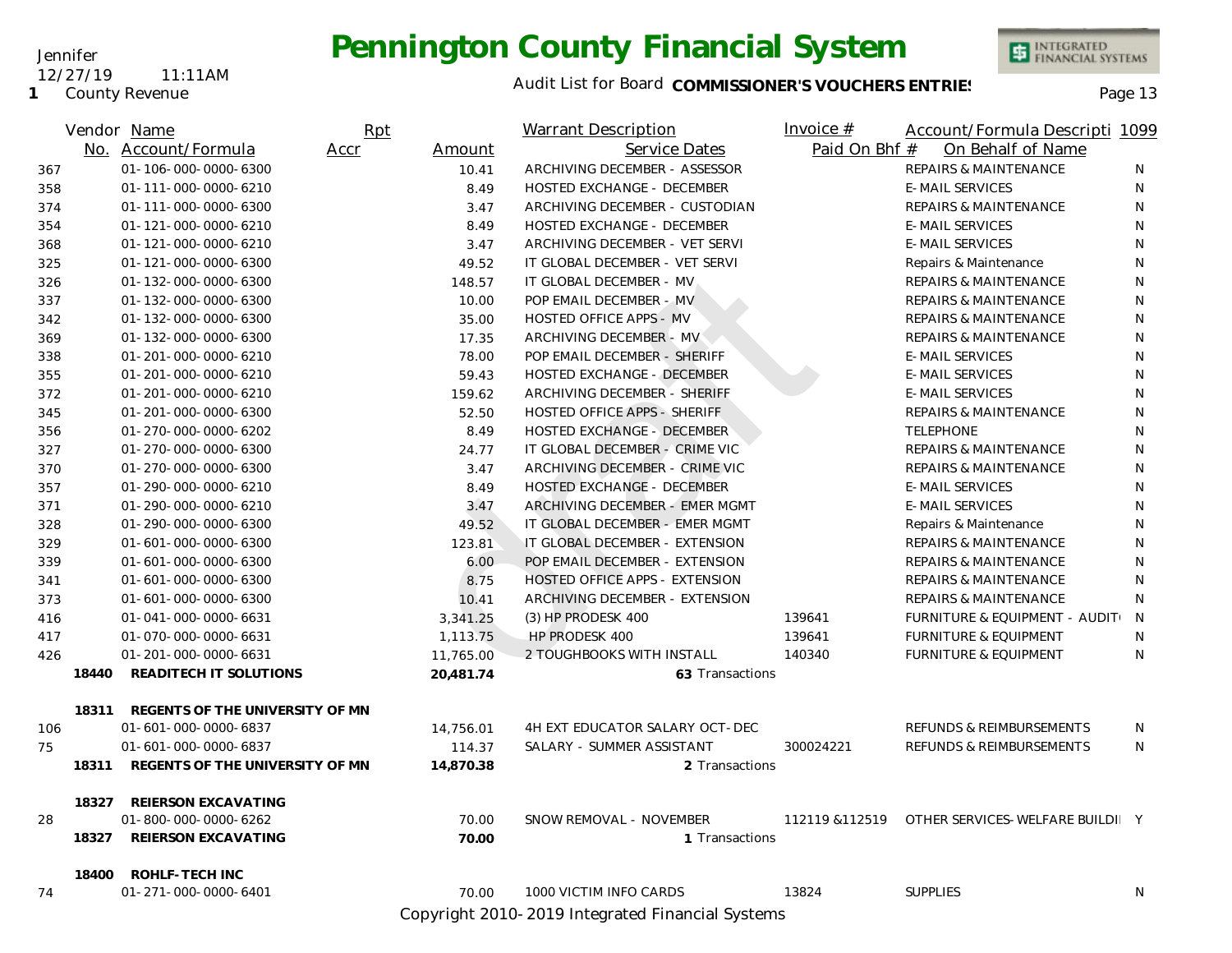Jennifer 12/27/19 11:11AM

**1** County Revenue

### Audit List for Board COMMISSIONER'S VOUCHERS ENTRIES<br>Page 14

INTEGRATED<br>FINANCIAL SYSTEMS

|     |       | Vendor Name                        | Rpt |          | <b>Warrant Description</b>     | Invoice $#$   | Account/Formula Descripti 1099  |    |
|-----|-------|------------------------------------|-----|----------|--------------------------------|---------------|---------------------------------|----|
|     |       | No. Account/Formula<br>Accr        |     | Amount   | Service Dates                  | Paid On Bhf # | On Behalf of Name               |    |
|     | 18400 | <b>ROHLF-TECH INC</b>              |     | 70.00    | 1 Transactions                 |               |                                 |    |
|     | 19369 | SANFORD PATIENT FINANCIAL SERVICES |     |          |                                |               |                                 |    |
| 166 |       | 01-251-000-0000-6255               |     | 139.90   | DR. 2391                       | 94020751      | MEDICAL - LOCAL                 | 6  |
| 164 |       | 01-251-000-0000-6255               |     | 88.44    | DR. 2391                       | 94020769      | MEDICAL - LOCAL                 | 6  |
| 167 |       | 01-251-000-0000-6255               |     | 370.00   | DR. 2235                       | 94504506      | MEDICAL - LOCAL                 | 6  |
| 168 |       | 01-251-000-0000-6255               |     | 812.64   | DR. 2423                       | 94917477      | MEDICAL - LOCAL                 | 6  |
| 165 |       | 01-251-000-0000-6255               |     | 82.94    | DR. 2423                       | 94917547      | MEDICAL - LOCAL                 | 6  |
|     | 19369 | SANFORD PATIENT FINANCIAL SERVICES |     | 1,493.92 | 5 Transactions                 |               |                                 |    |
|     |       |                                    |     |          |                                |               |                                 |    |
|     |       | 19310 STONE'S MOBILE RADIO         |     |          |                                |               |                                 |    |
| 292 |       | 01-201-000-0000-6304               |     | 157.29   | REPAIR SIREN - #01             | 2035754       | REPAIR & MAINTENANCE - SQUAD! N |    |
| 293 |       | 01-223-000-0000-6801               |     | 370.70   | ARMOR RADIO SYSTEM REPAIR      | 2037579       | MISCELLANEOUS EXPENSE-E911      | N  |
|     | 19310 | STONE'S MOBILE RADIO               |     | 527.99   | 2 Transactions                 |               |                                 |    |
|     |       | 19413 STONE/STEVE                  |     |          |                                |               |                                 |    |
| 143 |       | 01-121-000-0000-6330               |     | 34.70    | FOOD FOR PTSO GROUP MEETING    | 081419        | <b>TRAVEL &amp; EXPENSE</b>     | N  |
| 144 |       | 01-121-000-0000-6330               |     | 1.50     | SODA FOR PTSO GROUP MEETING    | 081419        | <b>TRAVEL &amp; EXPENSE</b>     | N  |
| 154 |       | 01-121-000-0000-6330               |     | 205.55   | MILEAGE - CVSO COF - NISSWA    | 091119        | TRAVEL & EXPENSE                | N  |
| 145 |       | 01-121-000-0000-6330               |     | 45.37    | FOOD FOR PTSO GROUP MEETING    | 092519        | TRAVEL & EXPENSE                | N  |
| 146 |       | 01-121-000-0000-6330               |     | 2.00     | SODA FOR GROUP MEETING         | 092519        | TRAVEL & EXPENSE                | N  |
| 149 |       | 01-121-000-0000-6330               |     | 29.37    | MEAL - VETS CONF - GF          | 102419        | <b>TRAVEL &amp; EXPENSE</b>     | N  |
| 147 |       | 01-121-000-0000-6330               |     | 103.87   | LODGING - VETS CONF - GF       | 102419-102519 | TRAVEL & EXPENSE                | N  |
| 135 |       | 01-121-000-0000-6330               |     | 45.00    | REGISTRATION - VETS CONF - GF  | 102519        | TRAVEL & EXPENSE                | N  |
| 148 |       | 01-121-000-0000-6330               |     | 80.85    | MILEAGE - VETS CONF - GF       | 102519        | TRAVEL & EXPENSE                | N  |
| 137 |       | 01-121-000-0000-6330               |     | 11.69    | MEAL - CVSO MTG - TRF          | 110619        | <b>TRAVEL &amp; EXPENSE</b>     | N  |
| 138 |       | 01-121-000-0000-6330               |     | 8.48     | MEAL - VAMC MEETING - FARGO    | 110619        | TRAVEL & EXPENSE                | N  |
| 141 |       | 01-121-000-0000-6330               |     | 103.87   | LODGING - VAMC MEETING - FARGO | 110619-110719 | TRAVEL & EXPENSE                | N  |
| 136 |       | 01-121-000-0000-6330               |     | 161.18   | MILEAGE - VAMC MTG - FARGO     | 110719        | TRAVEL & EXPENSE                | N  |
| 139 |       | 01-121-000-0000-6330               |     | 1.08     | MEAL - VAMC MEETING - FARGO    | 110719        | <b>TRAVEL &amp; EXPENSE</b>     | N  |
| 140 |       | 01-121-000-0000-6330               |     | 18.25    | MEAL - VAMC MEETING - FARGO    | 110719        | TRAVEL & EXPENSE                | N  |
| 142 |       | 01-121-000-0000-6330               |     | 74.82    | MILEAGE - CHARTER MTG - ROSEAU | 111919        | TRAVEL & EXPENSE                | N  |
| 134 |       | 01-121-000-0000-6330               |     | 25.69    | MILEAGE - DAV MTG - MIDDLE RIV | 121719        | <b>TRAVEL &amp; EXPENSE</b>     | N  |
|     | 19413 | STONE/STEVE                        |     | 953.27   | 17 Transactions                |               |                                 |    |
|     | 19550 | SUMMIT FOOD SERVICE MANAGEMENT L   |     |          |                                |               |                                 |    |
| 193 |       | 01-251-000-0000-6403               |     | 428.08   | PAPER/CLEANING                 | 63602         | JANITORIAL SUPPLIES - JAIL      | N. |
| 192 |       | 01-251-000-0000-6427               |     | 3,431.25 | JAIL MEALS 11/16/19-11/22/19   | 63603         | <b>JAIL MEALS</b>               | N  |
| 194 |       | 01-251-000-0000-6427               |     | 3,444.75 | JAIL MEALS 11/23/19-11/29/19   | 64174         | <b>JAIL MEALS</b>               | N  |
| 195 |       | 01-251-000-0000-6427               |     | 3,516.67 | JAIL MEALS 11/30/19-12/06/19   | 64757         | <b>JAIL MEALS</b>               | N  |
|     |       |                                    |     |          |                                |               |                                 |    |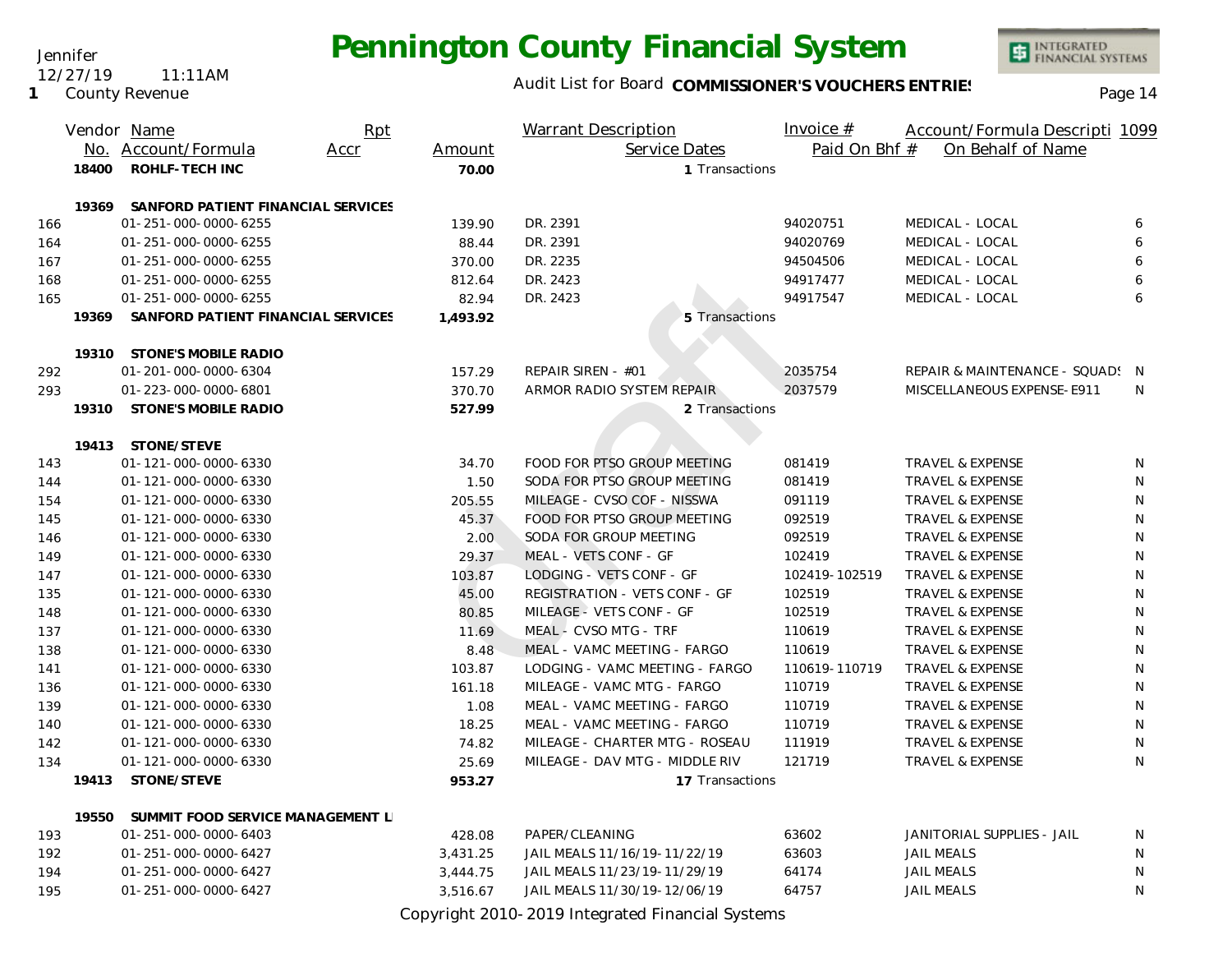Jennifer

**1** County Revenue

12/27/19 11:11AM

INTEGRATED<br>FINANCIAL SYSTEMS

### Audit List for Board COMMISSIONER'S VOUCHERS ENTRIES<br>Page 15

|            |          | Vendor Name<br>No. Account/Formula           | Rpt<br>Accr | Amount            | <b>Warrant Description</b><br>Service Dates    | Invoice $#$<br>Paid On Bhf # | Account/Formula Descripti 1099<br>On Behalf of Name |         |
|------------|----------|----------------------------------------------|-------------|-------------------|------------------------------------------------|------------------------------|-----------------------------------------------------|---------|
| 197<br>196 |          | 01-251-000-0000-6403<br>01-251-000-0000-6427 |             | 74.22<br>3,500.35 | PAPER/CLEANING<br>JAIL MEALS 12/07/19-12/13/19 | 65404<br>65405               | JANITORIAL SUPPLIES - JAIL<br><b>JAIL MEALS</b>     | N.<br>N |
|            | 19550    | SUMMIT FOOD SERVICE MANAGEMENT L             |             | 14,395.32         | 6 Transactions                                 |                              |                                                     |         |
|            |          |                                              |             |                   |                                                |                              |                                                     |         |
|            |          | 19362 SUNDBY CLEANING, LLC                   |             |                   |                                                |                              |                                                     |         |
| 44         |          | 01-111-000-0000-6403                         |             | 20.79             | LYSOL CLEANER - COURT HOUSE                    | PC112719                     | JANITORIAL SUPPLIES - COURTHOL Y                    |         |
| 45         |          | 01-218-000-0000-6403                         |             | 20.79             | LYSOL CLEANER - JUSTICE CENTER                 | PC112719                     | <b>JANITORIAL SUPPLIES</b>                          | Y       |
| 30         |          | 01-800-000-0000-6262                         |             | 1,800.00          | NOVEMBER CLEAING - SS                          | <b>PCLEC1119</b>             | OTHER SERVICES-WELFARE BUILDI Y                     |         |
| 29         |          | 01-111-000-0000-6262                         |             | 1,300.00          | NOVEMBER CLEANING - LEC                        | <b>PSCC1119</b>              | OTHER SERVICES - COURTHOUSE                         | Y       |
|            | 19362    | SUNDBY CLEANING, LLC                         |             | 3,141.58          | 4 Transactions                                 |                              |                                                     |         |
|            | 20363    | TAGGART/LINDA                                |             |                   |                                                |                              |                                                     |         |
| 114        |          | 01-251-000-0000-6420                         |             | 114.37            | UNIFORM ALLOWANCE REIMBURSE                    |                              | <b>JAILER UNIFORMS</b>                              | N       |
| 132        |          | 01-251-000-0000-6420                         |             | 44.99             | UNIFORM ALLOWANCE REIMBURSE                    |                              | <b>JAILER UNIFORMS</b>                              | N       |
|            | 20363    | TAGGART/LINDA                                |             | 159.36            | 2 Transactions                                 |                              |                                                     |         |
|            |          | 20027 THE TIMES                              |             |                   |                                                |                              |                                                     |         |
| 32         |          | 01-091-000-0000-6801                         |             | 90.00             | AD ATTORNEY - WATCH                            | 110219                       | MISCELLANEOUS EXPENSE                               | N       |
| 31         |          | 01-041-000-0000-6401                         |             | 56.50             | 1000 FORMS: PER DIEM/MEAL REIMB                | 110719                       | SUPPLIES - AUDITOR                                  | N       |
| 33         |          | 01-091-000-0000-6801                         |             | 90.00             | AD ATTORNEY - WATCH                            | 110919                       | MISCELLANEOUS EXPENSE                               | N       |
| 34         |          | 01-003-000-0000-6231                         |             | 282.44            | PROCEEDINGS OF OCT 22                          | 112019                       | PUBLISHING - BOARD                                  | N       |
| 66         |          | 01-251-000-0000-6801                         |             | 67.50             | NW WATCH - 1WK/CORRECTIONS                     | 295601                       | MISCELLANEOUS EXPENSE - JAIL                        | N       |
| 67         |          | 01-251-000-0000-6801                         |             | 55.50             | TRF TIMES - 1WK/CORRECTIONS                    | 295804                       | MISCELLANEOUS EXPENSE - JAIL                        | N       |
| 86         |          | 01-106-000-0000-6231                         |             | 102.00            | MID YEAR HOMESTEAD NOTICE                      | 296182                       | PUBLISHING - ASSESSOR                               | N       |
| 87         |          | 01-106-000-0000-6231                         |             | 127.50            | SPECIAL AG HOMESTEAD NOTICE                    | 296183                       | PUBLISHING - ASSESSOR                               | N       |
| 70         |          | 01-601-000-0000-6240                         |             | 112.50            | AD - LAND RENT MEETING                         | 296529                       | <b>SUBSCRIPTIONS</b>                                | N       |
|            | 20027    | THE TIMES                                    |             | 983.94            | 9 Transactions                                 |                              |                                                     |         |
|            | 20403    | THIBERT/ALEX                                 |             |                   |                                                |                              |                                                     |         |
| 384        |          | 01-201-000-0000-6420                         |             | 15.46             | UNIFORM ALLOWANCE REIMBURSE                    |                              | <b>UNIFORMS</b>                                     | N       |
| 385        |          | 01-201-000-0000-6420                         |             | 56.64             | UNIFORM ALLOWANCE REIMBURSE                    |                              | <b>UNIFORMS</b>                                     | N       |
| 386        |          | 01-201-000-0000-6420                         |             | 25.62             | UNIFORM ALLOWANCE REIMBURSE                    |                              | <b>UNIFORMS</b>                                     | N       |
|            | 20403    | THIBERT/ALEX                                 |             | 97.72             | 3 Transactions                                 |                              |                                                     |         |
|            | 99999997 | THOELE PHOTOGRAPHY                           |             |                   |                                                |                              |                                                     |         |
| 392        |          | 01-011-000-0000-6801                         |             | 195.00            | JUDGE PORTRAIT FOR JUDICIAL CT                 |                              | MISCELLANEOUS EXPENSE                               | N       |
|            | 99999997 | THOELE PHOTOGRAPHY                           |             | 195.00            | 1 Transactions                                 |                              |                                                     |         |
|            | 99999997 | <b>THOMSON REUTERS</b>                       |             |                   |                                                |                              |                                                     |         |
| 388        |          | 01-091-000-0000-6240                         |             | 347.00            | MN CRIMINAL LAW HANDBOOK 2020                  |                              | <b>SUBSCRIPTIONS</b>                                | N       |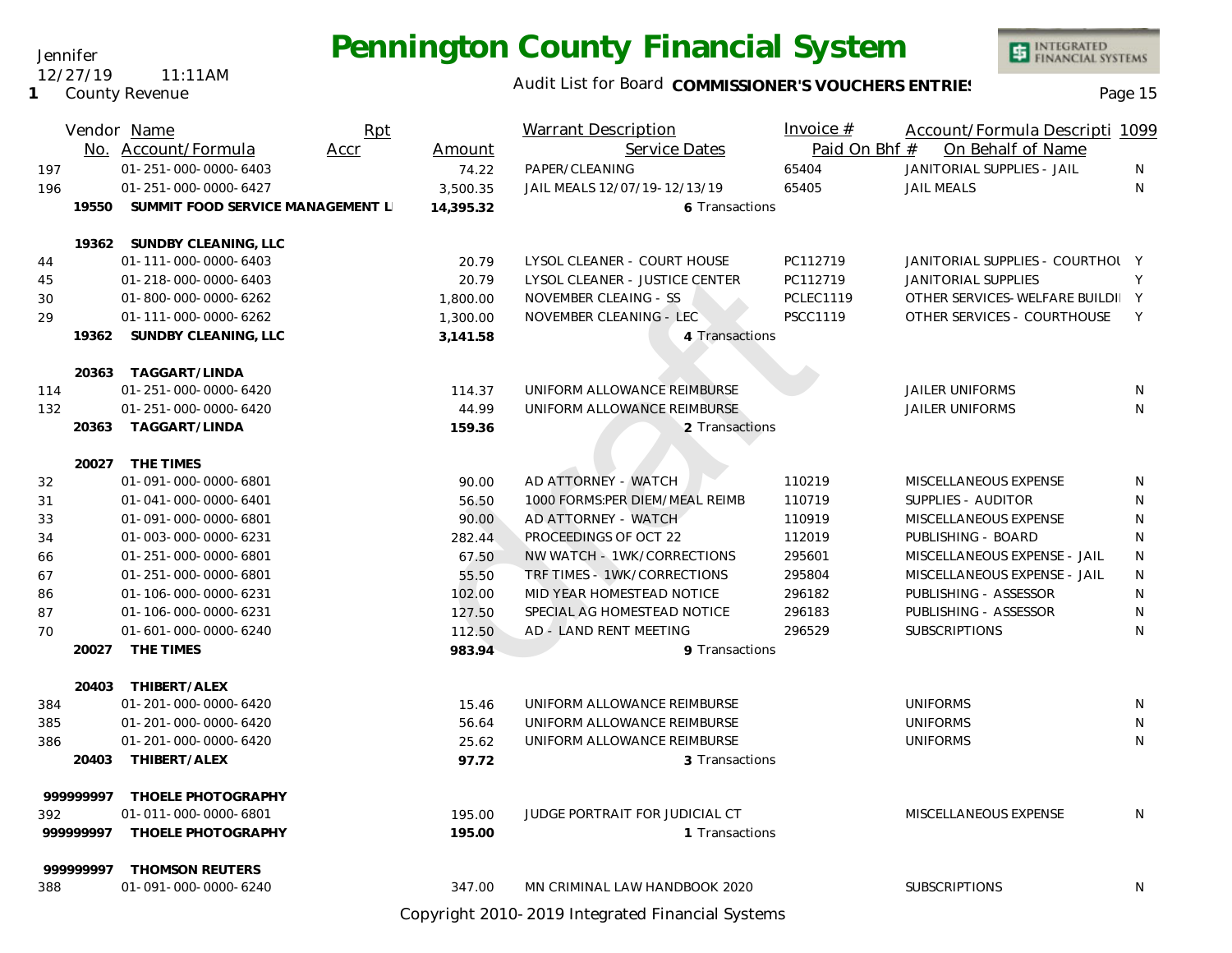

INTEGRATED<br>FINANCIAL SYSTEMS

|     |          | Vendor Name                  | Rpt  |          | Warrant Description            | Invoice $#$   | Account/Formula Descripti 1099   |              |
|-----|----------|------------------------------|------|----------|--------------------------------|---------------|----------------------------------|--------------|
|     |          | No. Account/Formula          | Accr | Amount   | Service Dates                  | Paid On Bhf # | On Behalf of Name                |              |
| 389 |          | 01-091-000-0000-6240         |      | 347.00   | MN FAMILY LAW 2020 ED          |               | <b>SUBSCRIPTIONS</b>             | N            |
| 390 |          | 01-091-000-0000-6240         |      | 407.00   | MN PROBATE LAW 2020 ED         |               | <b>SUBSCRIPTIONS</b>             | N            |
|     | 99999997 | <b>THOMSON REUTERS</b>       |      | 1,101.00 | 3 Transactions                 |               |                                  |              |
|     |          | 20047 THRIFTY WHITE PHARMACY |      |          |                                |               |                                  |              |
| 189 |          | 01-251-000-0000-6255         |      | 10.00    | ZZZ CORP. CHARGE               |               | MEDICAL - LOCAL                  | N            |
| 176 |          | 01-251-000-0000-6256         |      | 33.17    | PRESCRIPTION 2398              | 15384         | MEDICAL - REIMBURSED             | N            |
| 185 |          | 01-251-000-0000-6256         |      | 17.88    | PRESCRIPTION 2425              | 24540         | MEDICAL - REIMBURSED             | N            |
| 177 |          | 01-251-000-0000-6256         |      | 3.99     | PRESCRIPTION 2469              | 29396         | MEDICAL - REIMBURSED             | N            |
| 186 |          | 01-251-000-0000-6255         |      | 6.79     | PRESCRIPTION 2470              | 33284         | MEDICAL - LOCAL                  | N            |
| 187 |          | 01-251-000-0000-6256         |      | 23.94    | PRESCRIPTION 2390              | 46299         | MEDICAL - REIMBURSED             | $\mathsf{N}$ |
| 181 |          | 01-251-000-0000-6255         |      | 318.98   | PRESCRIPTION 2424              | 58047         | MEDICAL - LOCAL                  | N            |
| 172 |          | 01-251-000-0000-6256         |      | 28.50    | PRESCRIPTION 2443              | 59252         | MEDICAL - REIMBURSED             | N            |
| 188 |          | 01-251-000-0000-6256         |      | 17.46    | PRESCRIPTION 2373              | 62449         | MEDICAL - REIMBURSED             | $\mathsf{N}$ |
| 170 |          | 01-251-000-0000-6255         |      | 6.59     | PRESCRIPTION 1286              | 62456         | MEDICAL - LOCAL                  | N            |
| 173 |          | 01-251-000-0000-6255         |      | 15.96    | PRESCRIPTION 1557              | 62749         | MEDICAL - LOCAL                  | N            |
| 183 |          | 01-251-000-0000-6255         |      | 13.74    | PRESCRIPTION 2053              | 63372         | MEDICAL - LOCAL                  | N            |
| 178 |          | 01-251-000-0000-6255         |      | 44.80    | PRESCRIPTION 2235              | 63621         | MEDICAL - LOCAL                  | N            |
| 175 |          | 01-251-000-0000-6255         |      | 35.55    | PRESCRIPTION 2303              | 63630         | MEDICAL - LOCAL                  | N            |
| 171 |          | 01-251-000-0000-6256         |      | 15.96    | PRESCRIPTION 2313              | 63672         | MEDICAL - REIMBURSED             | N            |
| 184 |          | 01-251-000-0000-6255         |      | 44.62    | PRESCRIPTION 2327              | 63701         | MEDICAL - LOCAL                  | N            |
| 180 |          | 01-251-000-0000-6255         |      | 313.86   | PRESCRIPTION 2388              | 63740         | MEDICAL - LOCAL                  | N            |
| 174 |          | 01-251-000-0000-6255         |      | 11.97    | PRESCRIPTION 2331              | 63750         | MEDICAL - LOCAL                  | N            |
| 179 |          | 01-251-000-0000-6255         |      | 5.66     | PRESCRIPTION 2431              | 63860         | MEDICAL - LOCAL                  | N            |
| 182 |          | 01-251-000-0000-6255         |      | 11.97    | PRESCRIPTION 2441              | 63865         | MEDICAL - LOCAL                  | N            |
| 169 |          | 01-251-000-0000-6255         |      | 13.58    | <b>ZZZ CORP CHARGE</b>         | 641216        | MEDICAL - LOCAL                  | N            |
|     | 20047    | THRIFTY WHITE PHARMACY       |      | 994.97   | 21 Transactions                |               |                                  |              |
|     | 20460    | TRUE NORTH EQUIPMENT         |      |          |                                |               |                                  |              |
| 51  |          | 01-111-000-0000-6300         |      | 15.03    | REPLACE HEADLIGHT - JD TRACTOR | 10046383      | <b>REPAIRS &amp; MAINTENANCE</b> | N            |
|     | 20460    | TRUE NORTH EQUIPMENT         |      | 15.03    | 1 Transactions                 |               |                                  |              |
|     |          | 20307 TVEITBAKK/DARRYL       |      |          |                                |               |                                  |              |
| 427 |          | 01-003-000-0000-6330         |      | 266.80   | DECEMBER MILEAGE               |               | TRAVEL & EXPENSE                 | N            |
|     |          | 20307 TVEITBAKK/DARRYL       |      | 266.80   | 1 Transactions                 |               |                                  |              |
|     | 21008    | UNIVERSAL SCREEN PRINT       |      |          |                                |               |                                  |              |
| 291 |          | 01-201-000-0000-6420         |      | 11.92    | JACKET EMBROIDERY - #02        | 38356         | <b>UNIFORMS</b>                  | N            |
|     | 21008    | UNIVERSAL SCREEN PRINT       |      | 11.92    | 1 Transactions                 |               |                                  |              |

Copyright 2010-2019 Integrated Financial Systems

**1** County Revenue 12/27/19 11:11AM

Jennifer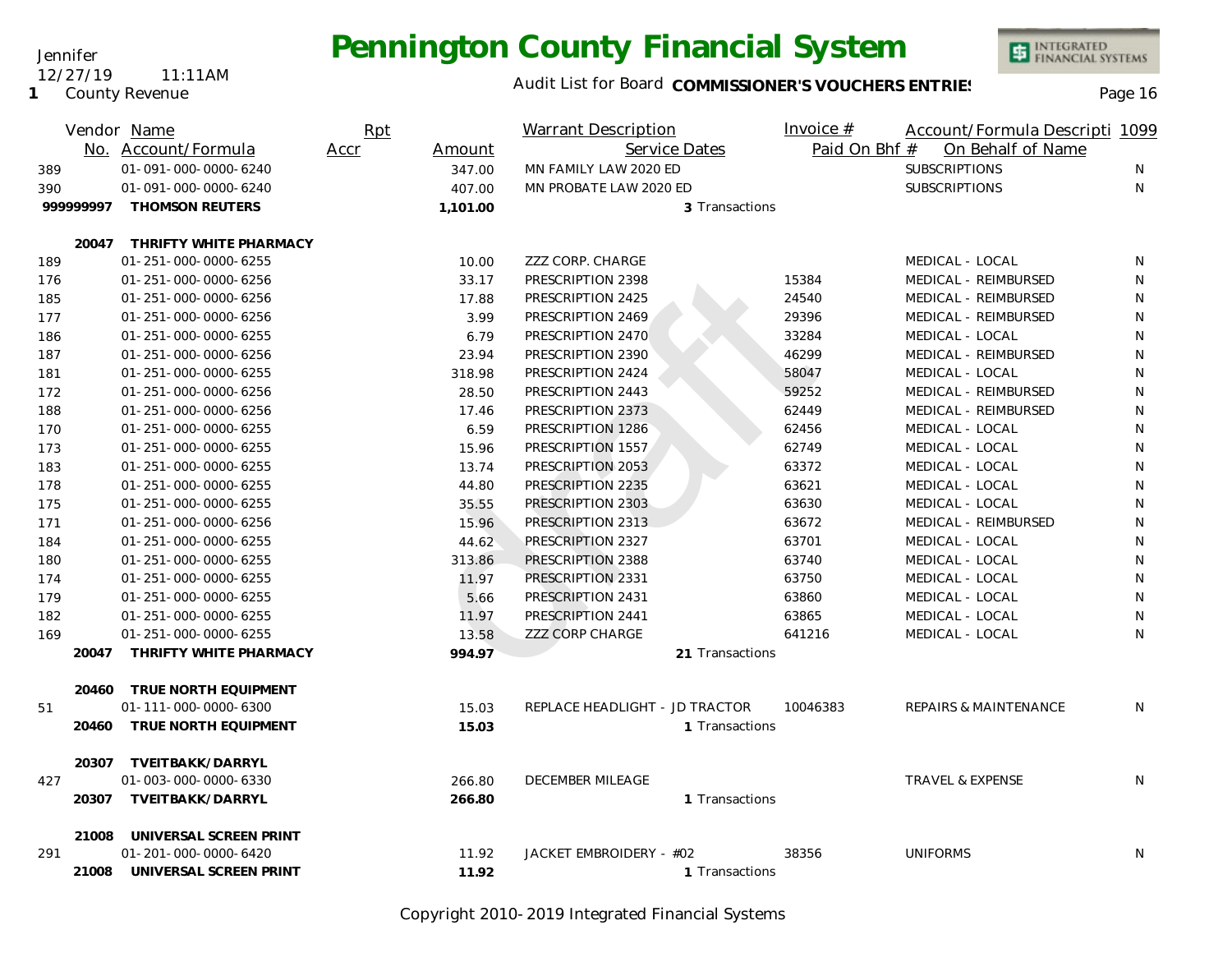### Audit List for Board COMMISSIONER'S VOUCHERS ENTRIES<br>Page 17

|     |               | Vendor Name               | Rpt  |            | <b>Warrant Description</b>     | Invoice $#$   | Account/Formula Descripti 1099 |              |
|-----|---------------|---------------------------|------|------------|--------------------------------|---------------|--------------------------------|--------------|
|     | No.           | Account/Formula           | Accr | Amount     | Service Dates                  | Paid On Bhf # | On Behalf of Name              |              |
|     | 22336         | VETTLESON/SETH            |      |            |                                |               |                                |              |
| 162 |               | 01-201-000-0000-6420      |      | 102.97     | UNIFORM ALLOWANCE REIMBURSE    |               | <b>UNIFORMS</b>                | <sup>N</sup> |
| 163 |               | 01-201-000-0000-6420      |      | 209.39     | UNIFORM ALLOWANCE REIMBURSE    |               | <b>UNIFORMS</b>                | N            |
|     | 22336         | VETTLESON/SETH            |      | 312.36     | 2 Transactions                 |               |                                |              |
|     | 22304         | VFW POST 2793             |      |            |                                |               |                                |              |
| 35  |               | 01-121-000-0000-6846      |      | 1,175.66   | VET TRANSPORT TO VA - NOVEMBER |               | <b>CVSO GRANT EXPENSE</b>      | N            |
|     | 22304         | VFW POST 2793             |      | 1,175.66   | 1 Transactions                 |               |                                |              |
|     | 23075         | WEINRICH/GRETCHEN         |      |            |                                |               |                                |              |
| 280 |               | 01-270-000-0000-6330      |      | 52.20      | MILEAGE - ADVOCATE MTING - CRK |               | <b>TRAVEL &amp; EXPENSE</b>    | N.           |
| 73  |               | 01-270-000-0000-6401      |      | 138.93     | SOFTWARE DOWNLOAD FOR LAPTOP   | 1963500970    | SUPPLIES - CRIME               | N            |
|     | 23075         | WEINRICH/GRETCHEN         |      | 191.13     | 2 Transactions                 |               |                                |              |
|     | 23303         | WEST GROUP PAYMENT CENTER |      |            |                                |               |                                |              |
| 43  |               | 01-016-000-0000-6242      |      | 982.00     | NOVEMBER WEST LAW ACCESS       | 841391872     | SUBSCRIPTIONS - LAW LIBRARY    | N            |
| 42  |               | 01-091-000-0000-6240      |      | 651.99     | NOVEMBER WEST LAW ACCESS       | 841398524     | <b>SUBSCRIPTIONS</b>           | N            |
| 113 |               | 01-016-000-0000-6242      |      | 307.74     | NOVEMBER SUBSCRIPTIONS         | 841489682     | SUBSCRIPTIONS - LAW LIBRARY    | N            |
| 153 |               | 01-091-000-0000-6240      |      | 59.66      | NOVEMBER SUBSCRIPTIONS         | 841496390     | <b>SUBSCRIPTIONS</b>           | N            |
|     | 23303         | WEST GROUP PAYMENT CENTER |      | 2,001.39   | 4 Transactions                 |               |                                |              |
|     | 23317         | WILLIAMS/JO               |      |            |                                |               |                                |              |
| 130 |               | 01-251-000-0000-6420      |      | 47.96      | UNIFORM ALLOWANCE REIMBURSE    |               | <b>JAILER UNIFORMS</b>         | N            |
| 131 |               | 01-251-000-0000-6420      |      | 25.07      | UNIFORM ALLOWANCE REIMBURSE    |               | <b>JAILER UNIFORMS</b>         | N            |
|     | 23317         | WILLIAMS/JO               |      | 73.03      | 2 Transactions                 |               |                                |              |
|     | 1 Fund Total: |                           |      | 162,559.90 | County Revenue                 |               | 91 Vendors<br>347 Transactions |              |
|     |               |                           |      |            |                                |               |                                |              |

Jennifer 12/27/19 11:11AM

#### **1** County Revenue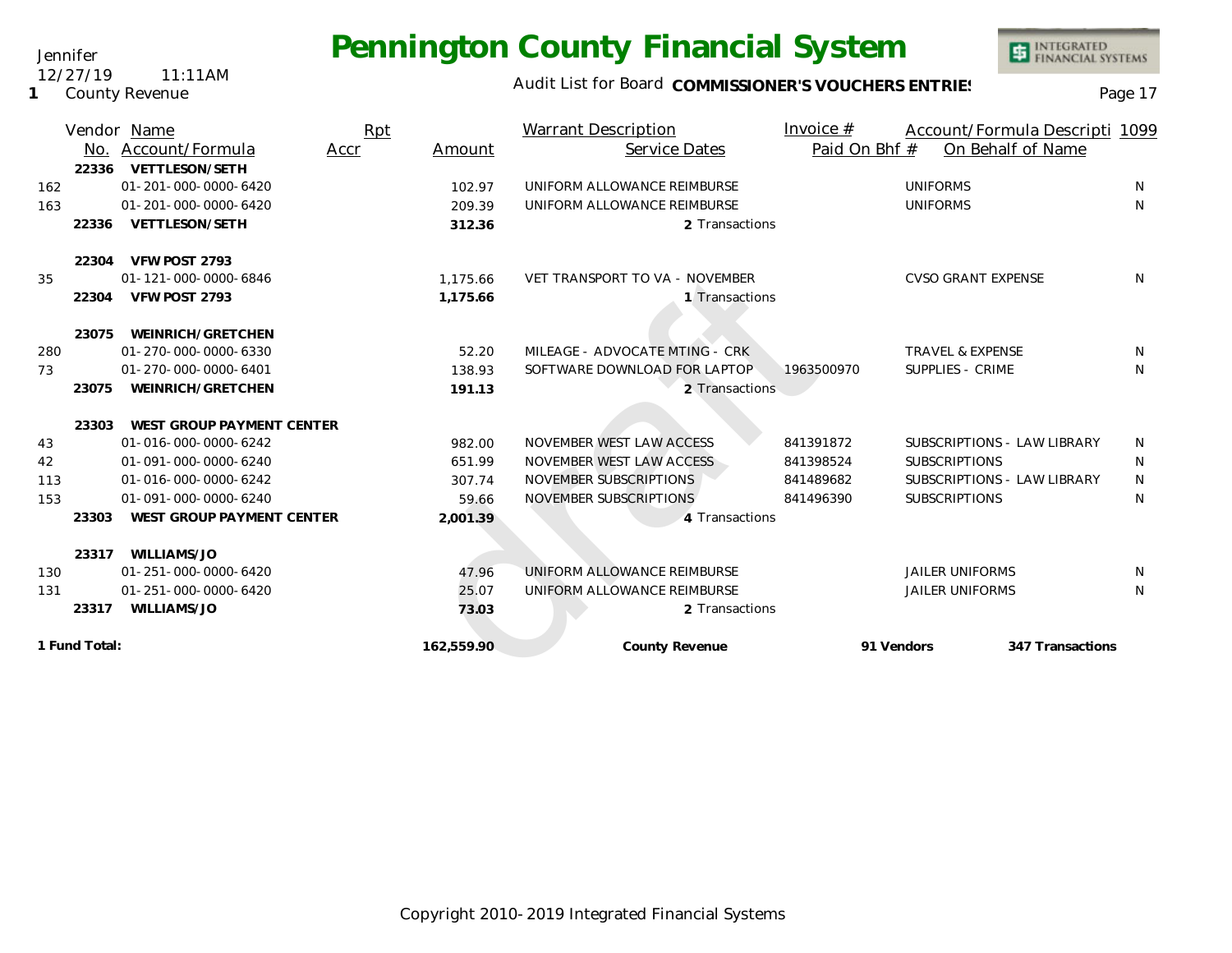### Audit List for Board COMMISSIONER'S VOUCHERS ENTRIES<br>Page 18

|     |      | Vendor Name                    | Rpt      | <b>Warrant Description</b>      | Invoice #     | Account/Formula Descripti 1099   |    |
|-----|------|--------------------------------|----------|---------------------------------|---------------|----------------------------------|----|
|     |      | No. Account/Formula<br>Accr    | Amount   | Service Dates                   | Paid On Bhf # | On Behalf of Name                |    |
|     | 1011 | ACE HARDWARE                   |          |                                 |               |                                  |    |
| 268 |      | 03-350-000-0000-6565           | 37.95    | ICE MELT, TAPE                  | 27465         | ROAD MATERIALS                   | N  |
|     | 1011 | ACE HARDWARE                   | 37.95    | 1 Transactions                  |               |                                  |    |
|     |      | 1305 ACME ELECTRIC             |          |                                 |               |                                  |    |
| 267 |      | 03-350-000-0000-6556           | 483.34   | REPAIR LASER                    |               | <b>SHOP SUPPLIES</b>             | N  |
|     | 1305 | <b>ACME ELECTRIC</b>           | 483.34   | 1 Transactions                  |               |                                  |    |
|     |      | 1325 AIRGAS USA, LLC           |          |                                 |               |                                  |    |
| 266 |      | 03-350-000-0000-6556           | 116.22   | <b>WELDING SUPPLIES</b>         |               | <b>SHOP SUPPLIES</b>             | N  |
|     | 1325 | AIRGAS USA, LLC                | 116.22   | 1 Transactions                  |               |                                  |    |
|     | 2505 | BLADOW/ALEX                    |          |                                 |               |                                  |    |
| 401 |      | 03-330-000-0000-6330           | 90.16    | MEALS/GAS - MTG&CLASS - ST PAUL | 121119-121319 | <b>TRAVEL &amp; EXPENSE</b>      | N  |
| 400 |      | 03-330-000-0000-6330           | 110.43   | LODGING- MTG/CLASS - ST PAUL    | 121219        | <b>TRAVEL &amp; EXPENSE</b>      | N  |
| 402 |      | 03-330-000-0000-6330           | 164.28   | MEALS/GAS - CLASS -MANKATO      | 121619-121919 | <b>TRAVEL &amp; EXPENSE</b>      | N  |
|     | 2505 | BLADOW/ALEX                    | 364.87   | 3 Transactions                  |               |                                  |    |
|     | 2470 | BUTLER MACHINERY COMPANY       |          |                                 |               |                                  |    |
| 262 |      | 03-350-000-0000-6564           | 4,291.19 | <b>REPAIR UNIT 221</b>          |               | EQUIPMENT REPAIR PARTS           | N  |
| 263 |      | 03-350-000-0000-6564           | 11.81    | <b>SEAL</b>                     |               | EQUIPMENT REPAIR PARTS           | N  |
| 264 |      | 03-350-000-0000-6564           | 10.19    | <b>VEE BELT SET</b>             |               | EQUIPMENT REPAIR PARTS           | N  |
| 265 |      | 03-350-000-0000-6564           | 86.58    | VEE BELT SET                    |               | EQUIPMENT REPAIR PARTS           | N  |
|     | 2470 | BUTLER MACHINERY COMPANY       | 4,399.77 | 4 Transactions                  |               |                                  |    |
|     | 3359 | COMMISSIONER OF TRANSPORTATION |          |                                 |               |                                  |    |
| 260 |      | 03-330-000-0000-6274           | 1,819.21 | <b>LAB TESTING</b>              |               | <b>LAB TESTING</b>               | N. |
| 259 |      | 03-330-000-0000-6554           | 32.98    | <b>COONSTRUCTION DIARY</b>      |               | ENGINEERING & SURVEYING SUPPLI N |    |
|     | 3359 | COMMISSIONER OF TRANSPORTATION | 1,852.19 | 2 Transactions                  |               |                                  |    |
|     | 3500 | COULOMBE CONSULTING            |          |                                 |               |                                  |    |
| 261 |      | 03-330-000-0000-6261           | 1,470.00 | <b>INDEXING</b>                 |               | CONSULTING & LEGAL SERVICES      | Y  |
|     | 3500 | COULOMBE CONSULTING            | 1,470.00 | 1 Transactions                  |               |                                  |    |
|     | 6006 | <b>FARMERS UNION OIL</b>       |          |                                 |               |                                  |    |
| 254 |      | 03-350-000-0000-6560           | 4,106.10 | GAS & DIESEL SHOP 500           |               | <b>GAS &amp; DIESEL</b>          | N  |
| 255 |      | 03-350-000-0000-6560           | 450.06   | DIESEL SHOP 211                 |               | <b>GAS &amp; DIESEL</b>          | N  |
| 256 |      | 03-350-000-0000-6560           | 1,655.77 | DIESEL SHOP 213                 |               | <b>GAS &amp; DIESEL</b>          | N  |
| 257 |      | 03-350-000-0000-6560           | 921.24   | DIESEL SHOP 212                 |               | <b>GAS &amp; DIESEL</b>          | N  |
| 258 |      | 03-350-000-0000-6560           | 2,075.06 | DIESEL SHOP 215                 |               | <b>GAS &amp; DIESEL</b>          | N  |

Copyright 2010-2019 Integrated Financial Systems

Jennifer 12/27/19 11:11AM

#### **3** Road & Bridge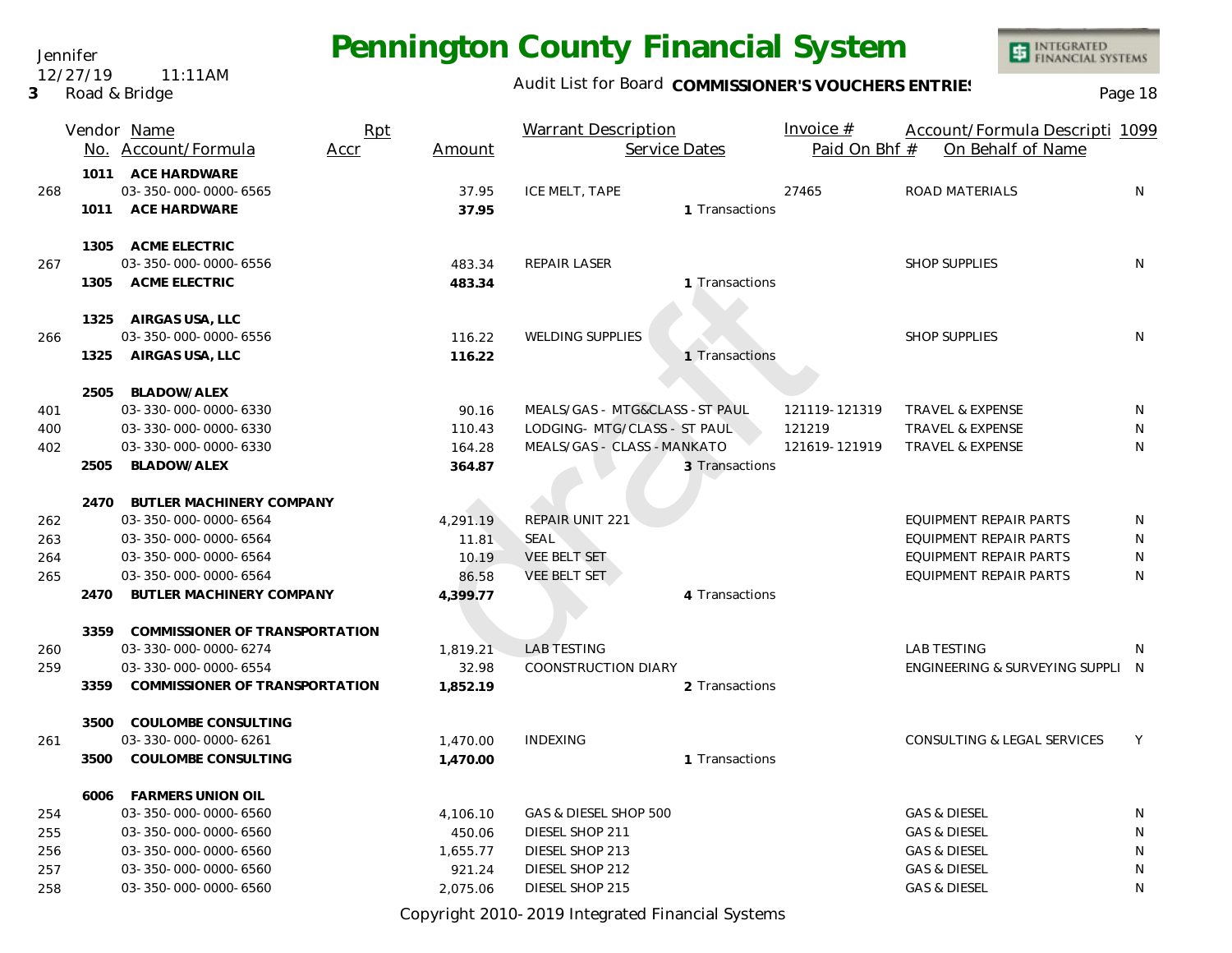Jennifer 12/27/19 11:11AM

### **3** Road & Bridge

## **Pennington County Financial System**

Audit List for Board COMMISSIONER'S VOUCHERS ENTRIES<br>Page 19

INTEGRATED<br>FINANCIAL SYSTEMS

|                                 | 6006         | Vendor Name<br>No. Account/Formula<br><b>FARMERS UNION OIL</b>                                                                                                                     | Rpt<br>Accr | Amount<br>9,208.23                                        | <b>Warrant Description</b><br>Service Dates                                             | 5 Transactions | Invoice $#$<br>Paid On Bhf # | Account/Formula Descripti 1099<br>On Behalf of Name                                                                                          |                       |
|---------------------------------|--------------|------------------------------------------------------------------------------------------------------------------------------------------------------------------------------------|-------------|-----------------------------------------------------------|-----------------------------------------------------------------------------------------|----------------|------------------------------|----------------------------------------------------------------------------------------------------------------------------------------------|-----------------------|
| 252<br>253                      |              | 6350 FLAAGAN/MIKE<br>03-320-000-0000-6401<br>03-320-000-0000-6330<br>6350 FLAAGAN/MIKE                                                                                             |             | 2.00<br>8.66<br>10.66                                     | <b>COPIES</b><br>MEAL - MTG - DETROIT LAKES                                             | 2 Transactions | 100919                       | <b>SUPPLIES</b><br><b>TRAVEL &amp; EXPENSE</b>                                                                                               | N<br>N                |
| 251                             |              | 6344 FLEETPRIDE<br>03-350-000-0000-6564<br>6344 FLEETPRIDE                                                                                                                         |             | 119.83<br>119.83                                          | <b>BRAKES</b>                                                                           | 1 Transactions |                              | EQUIPMENT REPAIR PARTS                                                                                                                       | N                     |
| 250                             |              | 6356 FORESTRY SUPPLIERS INC<br>03-330-000-0000-6554<br>6356 FORESTRY SUPPLIERS INC                                                                                                 |             | 818.88<br>818.88                                          | <b>FOOT METER</b>                                                                       | 1 Transactions |                              | ENGINEERING & SURVEYING SUPPLI N                                                                                                             |                       |
| 244                             | 7304         | 7304 GARRY/JOE<br>03-330-000-0000-6330<br>GARRY/JOE                                                                                                                                |             | 72.09<br>72.09                                            | MEALS/MILEAGE - MTG- ST CLOUD                                                           | 1 Transactions |                              | <b>TRAVEL &amp; EXPENSE</b>                                                                                                                  | N                     |
| 245<br>246<br>247<br>248<br>249 | 7336         | 7336 GCR TIRES & SERVICE<br>03-350-000-0000-6564<br>03-350-000-0000-6564<br>03-350-000-0000-6564<br>03-350-000-0000-6564<br>03-350-000-0000-6564<br><b>GCR TIRES &amp; SERVICE</b> |             | 46.00<br>699.90<br>335.00<br>709.28<br>609.12<br>2,399.30 | <b>TIRE REPAIR</b><br><b>MOUNT TIRES</b><br>TIRE REPAIR<br><b>TIRES</b><br><b>TIRES</b> | 5 Transactions |                              | <b>EQUIPMENT REPAIR PARTS</b><br>EQUIPMENT REPAIR PARTS<br>EQUIPMENT REPAIR PARTS<br><b>EQUIPMENT REPAIR PARTS</b><br>EQUIPMENT REPAIR PARTS | N<br>N<br>N<br>N<br>N |
| 269                             | 7441<br>7441 | <b>GRAND TRAILER SALES</b><br>03-350-000-0000-6631<br><b>GRAND TRAILER SALES</b>                                                                                                   |             | 3,233.99<br>3,233.99                                      | <b>TRAILER</b>                                                                          | 1 Transactions |                              | <b>FURNITURE &amp; EQUIPMENT</b>                                                                                                             | N                     |
| 243                             |              | 8367 H & L MESABI<br>03-350-000-0000-6561<br>8367 H & L MESABI                                                                                                                     |             | 10,867.48<br>10,867.48                                    | CARBIDES                                                                                | 1 Transactions |                              | <b>CUTTING EDGES</b>                                                                                                                         | N                     |
| 242                             |              | 8394 H&R CONST CO<br>03-350-000-0000-6565<br>8394 H&R CONST CO                                                                                                                     |             | 3,650.00<br>3,650.00                                      | FIX GUARDRAIL SA17                                                                      | 1 Transactions |                              | ROAD MATERIALS                                                                                                                               | N                     |

**8489 HAIG/DAN**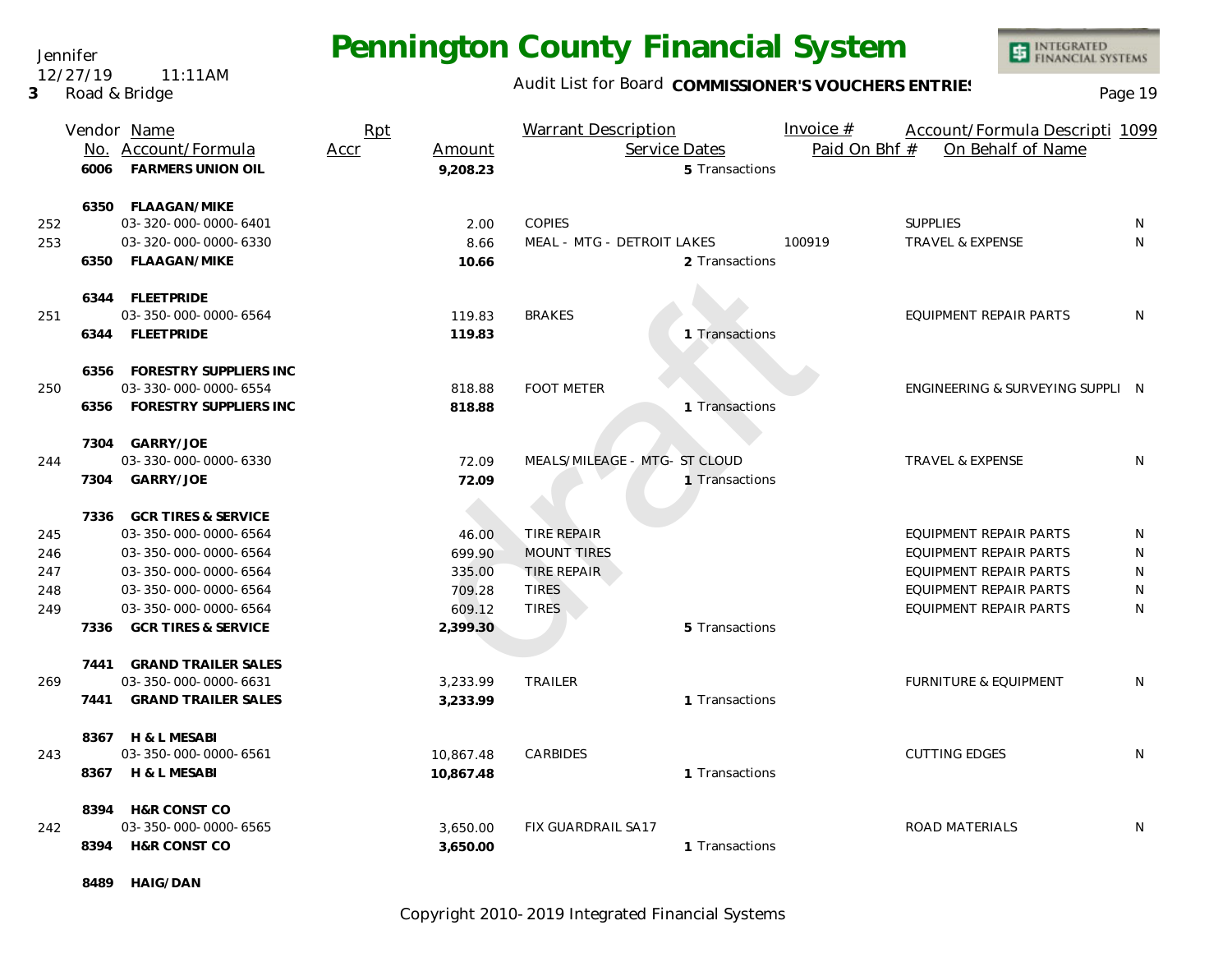Jennifer 12/27/19 11:11AM

### **3** Road & Bridge

## **Pennington County Financial System**

Audit List for Board COMMISSIONER'S VOUCHERS ENTRIES<br>Page 20

|     |       | Vendor Name<br>No. Account/Formula<br>Accr                                           | Rpt | Amount                 | <b>Warrant Description</b><br>Service Dates      |                | Invoice $#$<br>Paid On Bhf # | Account/Formula Descripti 1099<br>On Behalf of Name |   |
|-----|-------|--------------------------------------------------------------------------------------|-----|------------------------|--------------------------------------------------|----------------|------------------------------|-----------------------------------------------------|---|
| 420 | 8489  | 03-330-000-0000-6273<br><b>HAIG/DAN</b>                                              |     | 28,812.00<br>28,812.00 | RELOCATION EXPENSES                              | 1 Transactions |                              | LINE MOVES & EASEMENTS                              | N |
|     |       | 8356 HOUSTON ENGINEERING INC<br>03-330-000-0000-6261<br>8356 HOUSTON ENGINEERING INC |     |                        |                                                  |                |                              |                                                     |   |
| 241 |       |                                                                                      |     | 19,232.75<br>19.232.75 | PROJECT DEVELOPMENT NEW BRIDGE<br>1 Transactions |                |                              | CONSULTING & LEGAL SERVICES                         | N |
|     |       | 8014 HUGOS #7                                                                        |     |                        |                                                  |                |                              |                                                     |   |
| 239 |       | 03-350-000-0000-6565                                                                 |     | 36.41                  | OFFICE SUPPLIES                                  |                | 1159                         | ROAD MATERIALS                                      | N |
| 240 |       | 03-350-000-0000-6565                                                                 |     | 211.65                 | <b>SHOP SUPPLIES</b>                             |                | 1159                         | ROAD MATERIALS                                      | N |
|     |       | 8014 HUGOS #7                                                                        |     | 248.06                 |                                                  | 2 Transactions |                              |                                                     |   |
|     |       | 12325 L & M SUPPLY, INC.                                                             |     |                        |                                                  |                |                              |                                                     |   |
| 238 |       | 03-350-000-0000-6565                                                                 |     | 19.96                  | <b>BATTERIES</b>                                 |                |                              | <b>ROAD MATERIALS</b>                               | N |
|     | 12325 | L & M SUPPLY, INC.                                                                   |     | 19.96                  |                                                  | 1 Transactions |                              |                                                     |   |
| 237 | 12309 | LAKE SUPERIOR COLLEGE                                                                |     |                        |                                                  |                |                              |                                                     |   |
|     |       | 03-330-000-0000-6245                                                                 |     | 300.00                 | <b>CERTIFICATION CLASS - AB</b>                  |                |                              | CONTINUING EDUCATION                                | N |
|     |       | 12309 LAKE SUPERIOR COLLEGE                                                          |     | 300.00                 |                                                  | 1 Transactions |                              |                                                     |   |
|     | 13353 | MARSHALL COUNTY HIGHWAY DEPARTN                                                      |     |                        |                                                  |                |                              |                                                     |   |
| 236 | 13353 | 03-330-000-0000-6261                                                                 |     | 5,085.07               | <b>INSPECTOR SAP 57-608-008</b>                  |                |                              | CONSULTING & LEGAL SERVICES                         | N |
|     |       | MARSHALL COUNTY HIGHWAY DEPARTN                                                      |     | 5.085.07               |                                                  | 1 Transactions |                              |                                                     |   |
| 235 | 13339 | MATHIEU/JAY<br>03-330-000-0000-6330                                                  |     | 46.75                  | MEALS - MTG - ST CLOUD                           |                |                              | <b>TRAVEL &amp; EXPENSE</b>                         | N |
|     | 13339 | MATHIEU/JAY                                                                          |     | 46.75                  |                                                  | 1 Transactions |                              |                                                     |   |
|     |       |                                                                                      |     |                        |                                                  |                |                              |                                                     |   |
|     | 13033 | MN COUNTIES INTERGOVERNMENTAL TF                                                     |     |                        |                                                  |                |                              |                                                     |   |
| 234 |       | 03-803-000-0000-6355                                                                 |     | 1,000.00               | <b>CROP DAMAGE DEDUCTIBLE</b>                    |                |                              | INSURANCE - PROPERTY CASUALT' N                     |   |
|     | 13033 | MN COUNTIES INTERGOVERNMENTAL TF                                                     |     | 1,000.00               |                                                  | 1 Transactions |                              |                                                     |   |
|     |       | 14324 NAPA AUTO PARTS                                                                |     |                        |                                                  |                |                              |                                                     |   |
| 230 |       | 03-350-000-0000-6564                                                                 |     | 49.99                  | A/C BLOWER UNIT 230                              |                |                              | <b>EQUIPMENT REPAIR PARTS</b>                       | N |
| 231 |       | 03-350-000-0000-6564                                                                 |     | 24.57                  | BLOWER MOTOR UNIT 242                            |                |                              | <b>EQUIPMENT REPAIR PARTS</b>                       | N |
| 232 |       | 03-350-000-0000-6564                                                                 |     | 5.69                   | HOSE CONNECTOR UNIT 286                          |                |                              | EQUIPMENT REPAIR PARTS                              | N |
| 233 |       | 03-350-000-0000-6565                                                                 |     | 78.93                  | WD 40 SHOP 213                                   |                |                              | ROAD MATERIALS                                      | N |
|     | 14324 | NAPA AUTO PARTS                                                                      |     | 159.18                 |                                                  | 4 Transactions |                              |                                                     |   |

**14316 NELSON EQUIPMENT OF TRF INC**

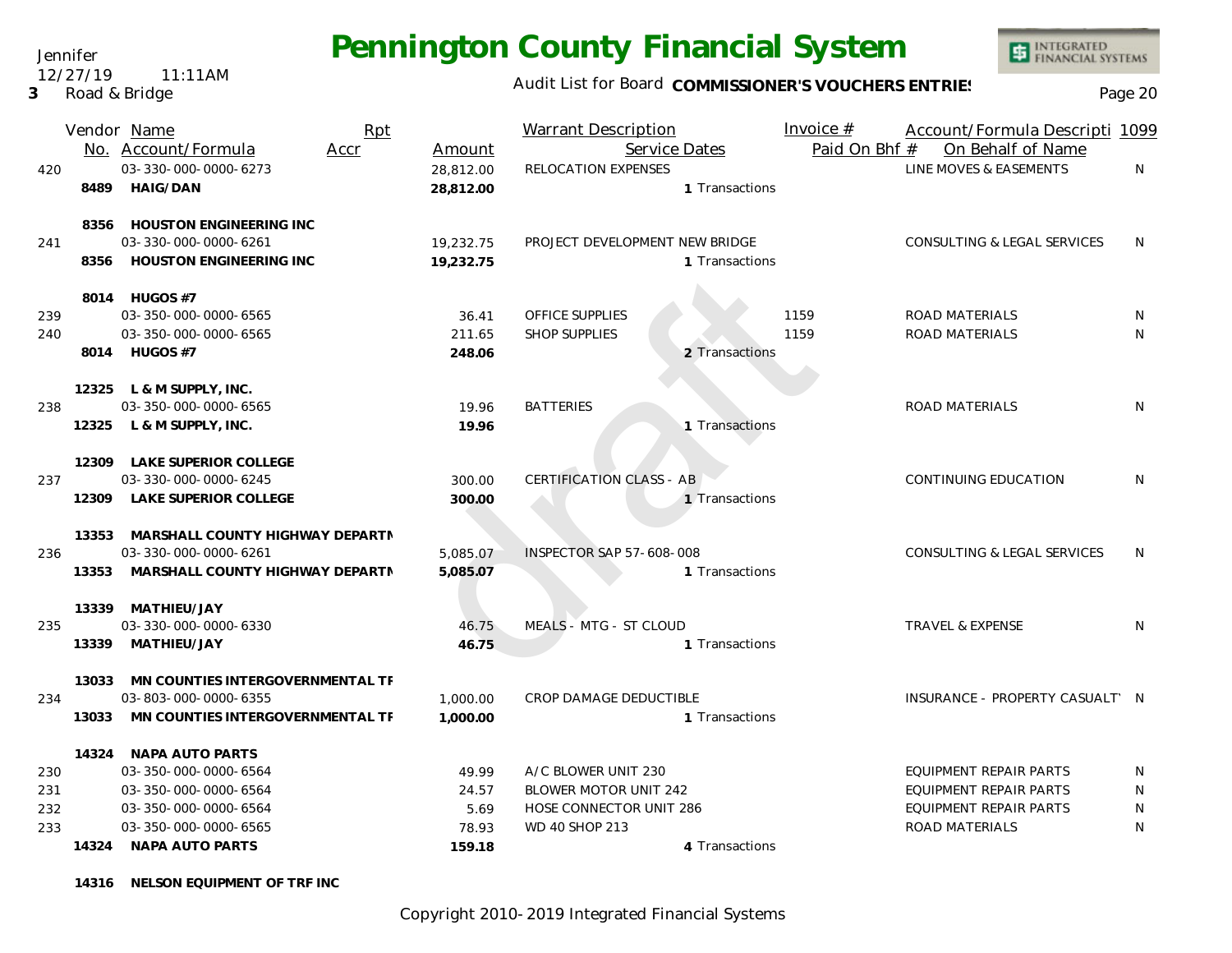Audit List for Board COMMISSIONER'S VOUCHERS ENTRIES<br>
Page 21

Jennifer 12/27/19 11:11AM

|     |       | Vendor Name<br>No. Account/Formula | Rpt<br>Accr | Amount    | <b>Warrant Description</b><br>Service Dates |                | Invoice $#$<br>Paid On Bhf # | Account/Formula Descripti 1099<br>On Behalf of Name |              |
|-----|-------|------------------------------------|-------------|-----------|---------------------------------------------|----------------|------------------------------|-----------------------------------------------------|--------------|
| 227 |       | 03-350-000-0000-6564               |             | 12.06     | PLUG COUPLER UNIT 230                       |                |                              | EQUIPMENT REPAIR PARTS                              | N            |
| 228 |       | 03-350-000-0000-6564               |             | 42.98     | COUPLER UNIT 242                            |                |                              | EQUIPMENT REPAIR PARTS                              | $\mathsf{N}$ |
| 229 |       | 03-350-000-0000-6564               |             | 36.66     | CUP CONE SEAL UNIT 202                      |                |                              | EQUIPMENT REPAIR PARTS                              | N            |
|     |       | 14316 NELSON EQUIPMENT OF TRF INC  |             | 91.70     |                                             | 3 Transactions |                              |                                                     |              |
|     |       |                                    |             |           |                                             |                |                              |                                                     |              |
|     |       | 14123 NORTHWEST BEVERAGE INC       |             |           |                                             |                |                              |                                                     |              |
| 226 |       | 03-320-000-0000-6401               |             | 38.50     | WATER                                       |                | 8060                         | <b>SUPPLIES</b>                                     | N            |
|     | 14123 | NORTHWEST BEVERAGE INC             |             | 38.50     |                                             | 1 Transactions |                              |                                                     |              |
|     |       | 14312 NORTHWEST POWER SYSTEMS      |             |           |                                             |                |                              |                                                     |              |
| 221 |       | 03-350-000-0000-6564               |             | 214.00    | NOZZLE UNIT 221                             |                |                              | EQUIPMENT REPAIR PARTS                              | N            |
| 222 |       | 03-350-000-0000-6564               |             | 18.34     | SEAL HOSE UNIT 370                          |                |                              | EQUIPMENT REPAIR PARTS                              | N            |
| 223 |       | 03-350-000-0000-6564               |             | 4.16      | ORING UNIT 242                              |                |                              | EQUIPMENT REPAIR PARTS                              | N            |
| 224 |       | 03-350-000-0000-6564               |             | 42.10     | HOSE SWIVEL UNIT 310                        |                |                              | <b>EQUIPMENT REPAIR PARTS</b>                       | N            |
| 225 |       | 03-350-000-0000-6564               |             | 38.95     | COUPLER UNIT 310                            |                |                              | <b>EQUIPMENT REPAIR PARTS</b>                       | N            |
|     | 14312 | NORTHWEST POWER SYSTEMS            |             | 317.55    |                                             | 5 Transactions |                              |                                                     |              |
|     | 15311 | O'DAY EQUIPMENT LLC                |             |           |                                             |                |                              |                                                     |              |
| 418 |       | 03-350-000-0000-6631               |             | 19,022.00 | <b>FUEL SYSTEM</b>                          |                |                              | <b>FURNITURE &amp; EQUIPMENT</b>                    | N            |
|     | 15311 | O'DAY EQUIPMENT LLC                |             | 19,022.00 |                                             | 1 Transactions |                              |                                                     |              |
|     | 15323 | OFFICE DEPOT                       |             |           |                                             |                |                              |                                                     |              |
| 220 |       | 03-320-000-0000-6401               |             | 24.98     | <b>DESK CALANDER</b>                        |                |                              | <b>SUPPLIES</b>                                     | N.           |
|     | 15323 | OFFICE DEPOT                       |             | 24.98     |                                             | 1 Transactions |                              |                                                     |              |
|     |       | 16419 PRECISE MRM LLC              |             |           |                                             |                |                              |                                                     |              |
| 219 |       | 03-350-000-0000-6564               |             | 231.76    | MONTHLY GPS - OCTOBER                       |                |                              | EQUIPMENT REPAIR PARTS                              | N            |
|     | 16419 | PRECISE MRM LLC                    |             | 231.76    |                                             | 1 Transactions |                              |                                                     |              |
|     | 17002 | QUILL CORPORATION                  |             |           |                                             |                |                              |                                                     |              |
| 419 |       | 03-320-000-0000-6401               |             | 76.71     | SHOP 500 SUPPLIES                           |                |                              | <b>SUPPLIES</b>                                     | N            |
|     | 17002 | QUILL CORPORATION                  |             | 76.71     |                                             | 1 Transactions |                              |                                                     |              |
|     | 18379 | RDO TRUST # 80-5800                |             |           |                                             |                |                              |                                                     |              |
| 215 |       | 03-350-000-0000-6564               |             | 8,988.14  | <b>REPAIR UNIT 204</b>                      |                |                              | EQUIPMENT REPAIR PARTS                              | N            |
| 216 |       | 03-350-000-0000-6564               |             | 33.82     | COOLANT UNIT 205                            |                |                              | EQUIPMENT REPAIR PARTS                              | N            |
| 217 |       | 03-350-000-0000-6564               |             | 1,005.96  | WINDOW UNIT 201                             |                |                              | EQUIPMENT REPAIR PARTS                              | N            |
| 218 |       | 03-350-000-0000-6564               |             | 144.71    | <b>BUSHING RING UNIT 207</b>                |                |                              | <b>EQUIPMENT REPAIR PARTS</b>                       | N            |
|     |       | 18379 RDO TRUST # 80-5800          |             | 10,172.63 |                                             | 4 Transactions |                              |                                                     |              |

Copyright 2010-2019 Integrated Financial Systems

**3** Road & Bridge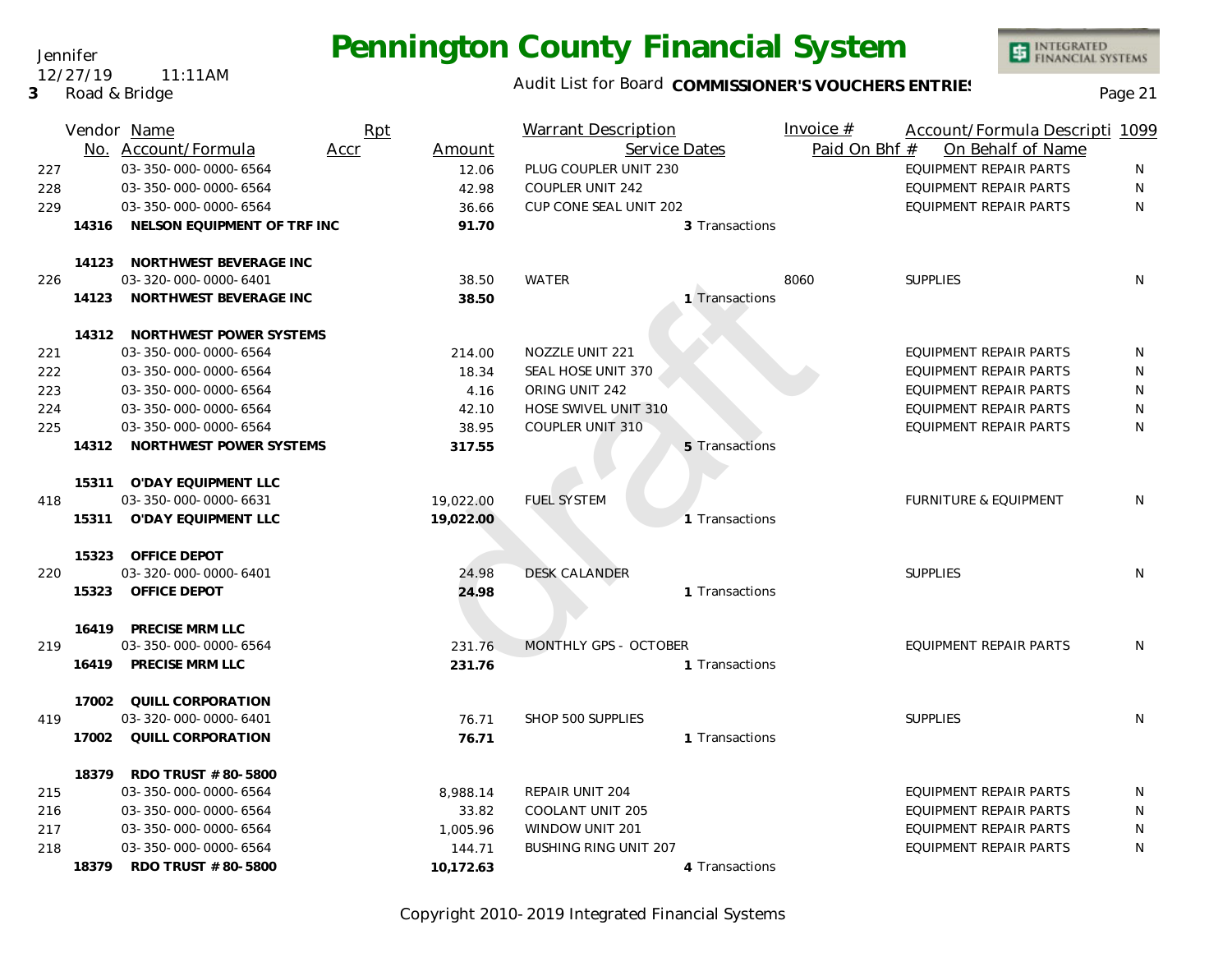Audit List for Board COMMISSIONER'S VOUCHERS ENTRIES<br>Page 22

|     |               | Vendor Name<br>No. Account/Formula    | Rpt<br>Accr | Amount     | <b>Warrant Description</b>      | Service Dates  | Invoice $#$<br>Paid On Bhf # |                                  | Account/Formula Descripti 1099<br>On Behalf of Name |   |
|-----|---------------|---------------------------------------|-------------|------------|---------------------------------|----------------|------------------------------|----------------------------------|-----------------------------------------------------|---|
|     |               | 18440 READITECH IT SOLUTIONS          |             |            |                                 |                |                              |                                  |                                                     |   |
| 414 |               | 03-320-000-0000-6631                  |             | 4,530.00   | <b>COMPUTERS</b>                |                |                              | <b>FURNITURE &amp; EQUIPMENT</b> |                                                     | N |
| 413 |               | 03-330-000-0000-6631                  |             | 3,240.00   | <b>COMPUTERS</b>                |                |                              | <b>FURNITURE &amp; EQUIPMENT</b> |                                                     | N |
| 415 |               | 03-350-000-0000-6631                  |             | 8,154.99   | <b>SERVER</b>                   |                |                              | <b>FURNITURE &amp; EQUIPMENT</b> |                                                     | N |
|     | 18440         | <b>READITECH IT SOLUTIONS</b>         |             | 15,924.99  |                                 | 3 Transactions |                              |                                  |                                                     |   |
|     | 18106         | RED LAKE COUNTY COOP                  |             |            |                                 |                |                              |                                  |                                                     |   |
| 206 |               | 03-350-000-0000-6418                  |             | 116.05     | PROPANE SHOP 215                |                |                              |                                  | PROPANE FOR HEATING SHOPS                           | N |
| 207 |               | 03-350-000-0000-6418                  |             | 366.34     | PROPANE SHOP 213                |                |                              |                                  | PROPANE FOR HEATING SHOPS                           | N |
| 208 |               | 03-350-000-0000-6418                  |             | 366.35     | PROPANE SHOP 211                |                |                              |                                  | PROPANE FOR HEATING SHOPS                           | N |
| 209 |               | 03-350-000-0000-6418                  |             | 518.78     | PROPANE SHOP 212                |                |                              |                                  | PROPANE FOR HEATING SHOPS                           | N |
| 210 |               | 03-350-000-0000-6418                  |             | 255.00     | TANK LEASES SHOP 211, 212,213   |                |                              |                                  | PROPANE FOR HEATING SHOPS                           | N |
| 211 |               | 03-350-000-0000-6418                  |             | 999.55     | PROPANE SHOP 212                |                |                              |                                  | PROPANE FOR HEATING SHOPS                           | N |
| 212 |               | 03-350-000-0000-6418                  |             | 522.80     | PROPANE SHOP 211                |                |                              |                                  | PROPANE FOR HEATING SHOPS                           | N |
| 213 |               | 03-350-000-0000-6418                  |             | 702.58     | PROPANE SHOP 213                |                |                              |                                  | PROPANE FOR HEATING SHOPS                           | N |
| 214 |               | 03-350-000-0000-6418                  |             | 338.13     | PROPANE SHOP 215                |                |                              |                                  | PROPANE FOR HEATING SHOPS                           | N |
|     | 18106         | RED LAKE COUNTY COOP                  |             | 4,185.58   |                                 | 9 Transactions |                              |                                  |                                                     |   |
|     | 18008         | RED LAKE ELECTRIC COOPERATIVE         |             |            |                                 |                |                              |                                  |                                                     |   |
| 204 |               | 03-350-000-0000-6565                  |             | 1,233.87   | REPAIR POLE DAMAGE              |                |                              | ROAD MATERIALS                   |                                                     | N |
|     | 18008         | RED LAKE ELECTRIC COOPERATIVE         |             | 1,233.87   |                                 | 1 Transactions |                              |                                  |                                                     |   |
|     | 18311         | REGENTS OF THE UNIVERSITY OF MN       |             |            |                                 |                |                              |                                  |                                                     |   |
| 202 |               | 03-320-000-0000-6245                  |             | 210.00     | <b>COUNTY ENGINEERS SEMINAR</b> |                |                              | CONTINUING EDUCATION             |                                                     | N |
|     |               | 18311 REGENTS OF THE UNIVERSITY OF MN |             | 210.00     |                                 | 1 Transactions |                              |                                  |                                                     |   |
|     |               | 18319 RT VISION, INC.                 |             |            |                                 |                |                              |                                  |                                                     |   |
| 205 |               | 03-320-000-0000-6263                  |             | 280.00     | PERMIT FEE                      |                |                              | <b>COMPUTER SERVICES</b>         |                                                     | N |
|     |               | 18319 RT VISION, INC.                 |             | 280.00     |                                 | 1 Transactions |                              |                                  |                                                     |   |
|     | 20003         | TR SALVAGE INC                        |             |            |                                 |                |                              |                                  |                                                     |   |
| 203 |               | 03-350-000-0000-6564                  |             | 80.00      | LIGHT UNIT 223                  |                |                              | EQUIPMENT REPAIR PARTS           |                                                     | N |
|     | 20003         | TR SALVAGE INC                        |             | 80.00      |                                 | 1 Transactions |                              |                                  |                                                     |   |
|     | 26301         | ZIEGLER, INC.                         |             |            |                                 |                |                              |                                  |                                                     |   |
| 201 |               | 03-350-000-0000-6561                  |             | 3,133.00   | <b>CUTTING EDGES</b>            |                |                              | <b>CUTTING EDGES</b>             |                                                     | N |
|     |               | 26301 ZIEGLER, INC.                   |             | 3,133.00   |                                 | 1 Transactions |                              |                                  |                                                     |   |
|     | 3 Fund Total: |                                       |             | 149,031.84 | Road & Bridge                   |                | 40 Vendors                   |                                  | 78 Transactions                                     |   |

Copyright 2010-2019 Integrated Financial Systems

Jennifer 12/27/19 11:11AM

**3** Road & Bridge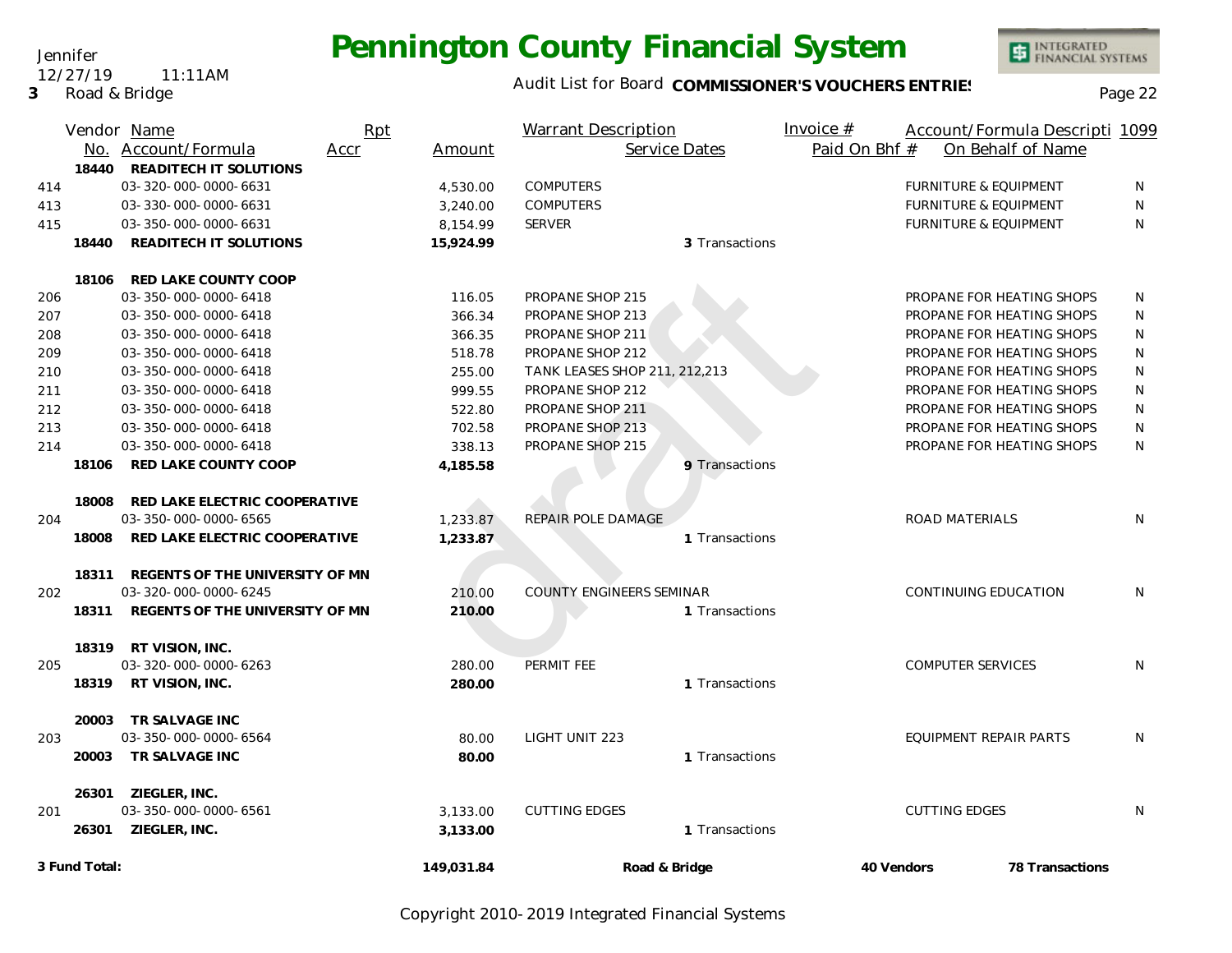Audit List for Board COMMISSIONER'S VOUCHERS ENTRIES<br>Page 23

|     |                | Vendor Name                        | Rpt  |            | <b>Warrant Description</b>     | Invoice $#$      |                       | Account/Formula Descripti 1099 |    |
|-----|----------------|------------------------------------|------|------------|--------------------------------|------------------|-----------------------|--------------------------------|----|
|     |                | No. Account/Formula                | Accr | Amount     | Service Dates                  | Paid On Bhf #    |                       | On Behalf of Name              |    |
|     | 8380           | HDR ENGINEERING, INC.              |      |            |                                |                  |                       |                                |    |
| 309 |                | 40-796-000-0000-6262               |      | 4.003.50   | SURVEY & PLANNING - CD#96      | 1200236193       | <b>OTHER SERVICES</b> |                                | N. |
|     | 8380           | HDR ENGINEERING, INC.              |      | 4.003.50   | 1 Transactions                 |                  |                       |                                |    |
|     | 14435          | NORTHERN TECHNOLOGIES, LLC         |      |            |                                |                  |                       |                                |    |
| 313 |                | 40-730-000-0000-6262               |      | 6,300.00   | PENN CO DRN 30 SLOPE STUB PROJ | 33603            |                       | OTHER SERVICES - JD #30        | Y  |
|     | 14435          | NORTHERN TECHNOLOGIES, LLC         |      | 6.300.00   | 1 Transactions                 |                  |                       |                                |    |
|     |                |                                    |      |            |                                |                  |                       |                                |    |
|     |                | 15314 OLSON CONSTRUCTION TRF, INC. |      |            |                                |                  |                       |                                |    |
| 92  |                | 40-796-000-0000-6262               |      | 13,837.50  | BACKHOE & MULCH CD #96         | 3328             | <b>OTHER SERVICES</b> |                                | N  |
| 93  |                | 40-703-000-0000-6262               |      | 10.912.50  | MULCH JD 253                   | 3338             |                       | OTHER SERVICES - JD #25-3      | N. |
|     | 15314          | OLSON CONSTRUCTION TRF, INC.       |      | 24,750.00  | 2 Transactions                 |                  |                       |                                |    |
|     | 20340          | TRIPLE D CONSTRUCTION & LEASING    |      |            |                                |                  |                       |                                |    |
| 311 |                | 40-711-000-0000-6262               |      | 6,530.00   | CLEAN DITCH AND LEVEL SPOIL    |                  |                       | OTHER SERVICES - JD #11        |    |
|     | 20340          | TRIPLE D CONSTRUCTION & LEASING    |      | 6,530.00   | 1 Transactions                 |                  |                       |                                |    |
|     | 40 Fund Total: |                                    |      | 41,583.50  | Ditch Funds                    |                  | 4 Vendors             | 5 Transactions                 |    |
|     |                | Final Total:                       |      | 353,175.24 | 135 Vendors                    | 430 Transactions |                       |                                |    |
|     |                |                                    |      |            |                                |                  |                       |                                |    |
|     |                |                                    |      |            |                                |                  |                       |                                |    |
|     |                |                                    |      |            |                                |                  |                       |                                |    |
|     |                |                                    |      |            |                                |                  |                       |                                |    |
|     |                |                                    |      |            |                                |                  |                       |                                |    |
|     |                |                                    |      |            |                                |                  |                       |                                |    |



Jennifer **40** Ditch Funds 12/27/19 11:11AM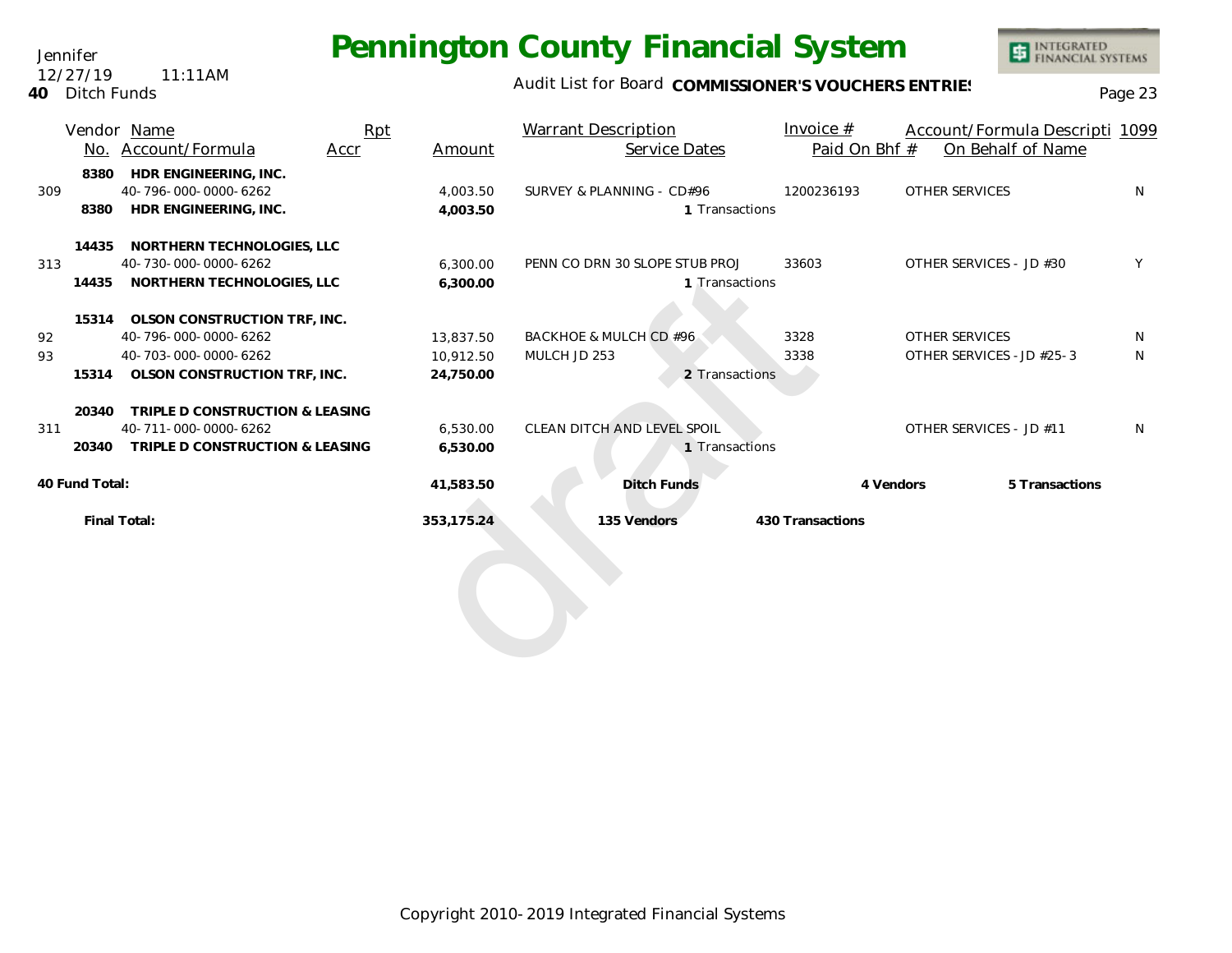| Jennifer |               |                                        |                                                        |                                                        |              | Pennington County Financial System                   | <b>INTEGRATED</b><br>FINANCIAL SYSTEMS |
|----------|---------------|----------------------------------------|--------------------------------------------------------|--------------------------------------------------------|--------------|------------------------------------------------------|----------------------------------------|
| 12/27/19 | 11:11AM       |                                        |                                                        |                                                        |              | Audit List for Board COMMISSIONER'S VOUCHERS ENTRIES | Page 24                                |
|          | Recap by Fund | <b>Fund</b><br>$\mathbf{1}$<br>3<br>40 | <b>AMOUNT</b><br>162,559.90<br>149,031.84<br>41,583.50 | Name<br>County Revenue<br>Road & Bridge<br>Ditch Funds |              |                                                      |                                        |
|          |               | All Funds                              | 353,175.24                                             | Total                                                  | Approved by, |                                                      |                                        |
|          |               |                                        |                                                        |                                                        |              |                                                      |                                        |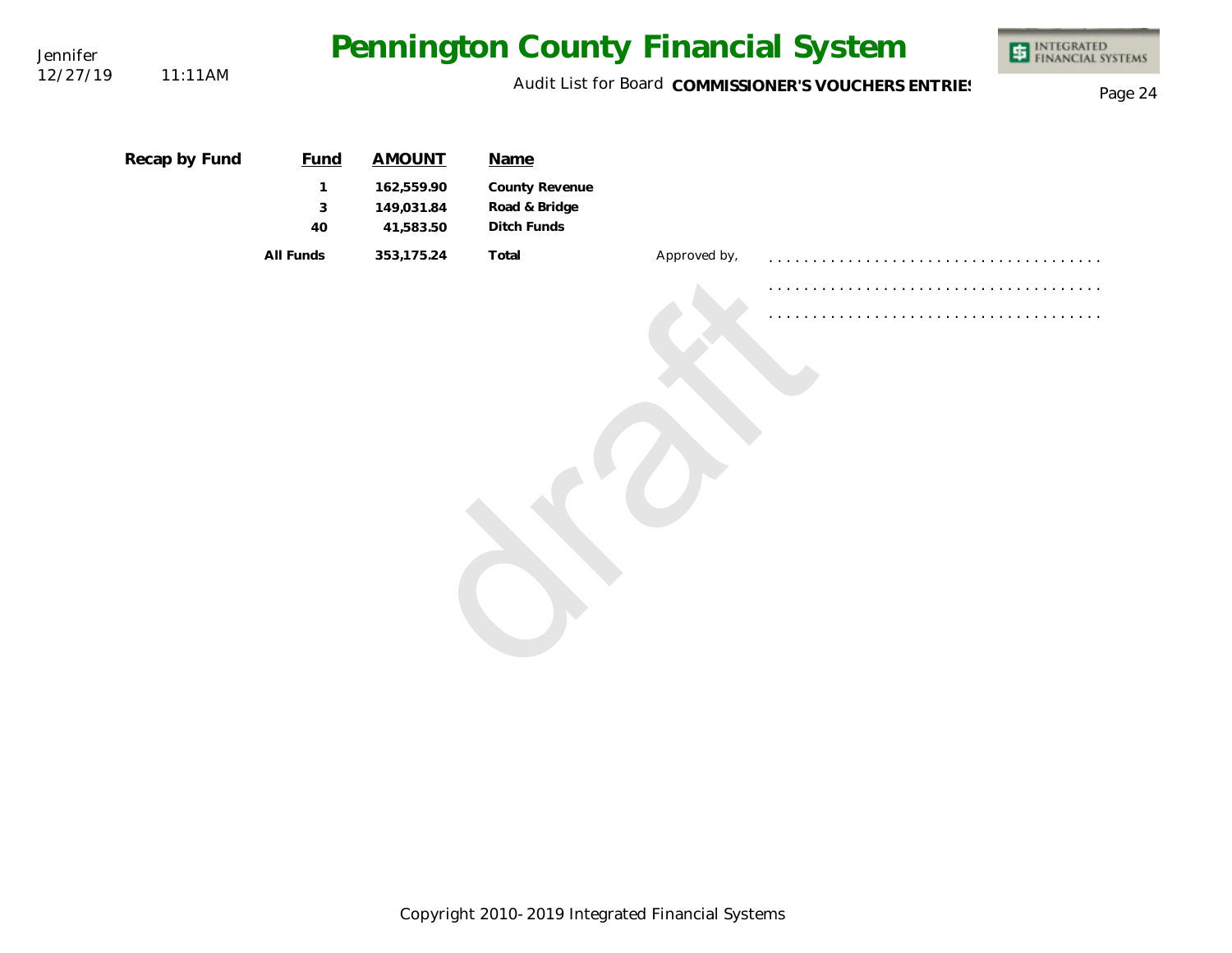| Jennifer                                  |                | <b>Pennington County Financial System</b>                                                                | <b>INTEGRATED<br/>FINANCIAL SYSTEMS</b> |
|-------------------------------------------|----------------|----------------------------------------------------------------------------------------------------------|-----------------------------------------|
| 1/10/20                                   | 8:44AM         | Audit List for Board COMMISSIONER'S VOUCHERS ENTRIES                                                     | Page 1                                  |
| Print List in Order By:                   | $\overline{1}$ | 1 - Fund (Page Break by Fund)<br>2 - Department (Totals by Dept)<br>3 - Vendor Number<br>4 - Vendor Name |                                         |
| Explode Dist. Formulas Y                  |                |                                                                                                          |                                         |
| Paid on Behalf Of Name<br>on Audit List?: |                | N                                                                                                        |                                         |
| Type of Audit List:                       |                | $\mathsf{D}$<br>D - Detailed Audit List<br>S - Condensed Audit List                                      |                                         |
| Save Report Options?:                     |                | N                                                                                                        |                                         |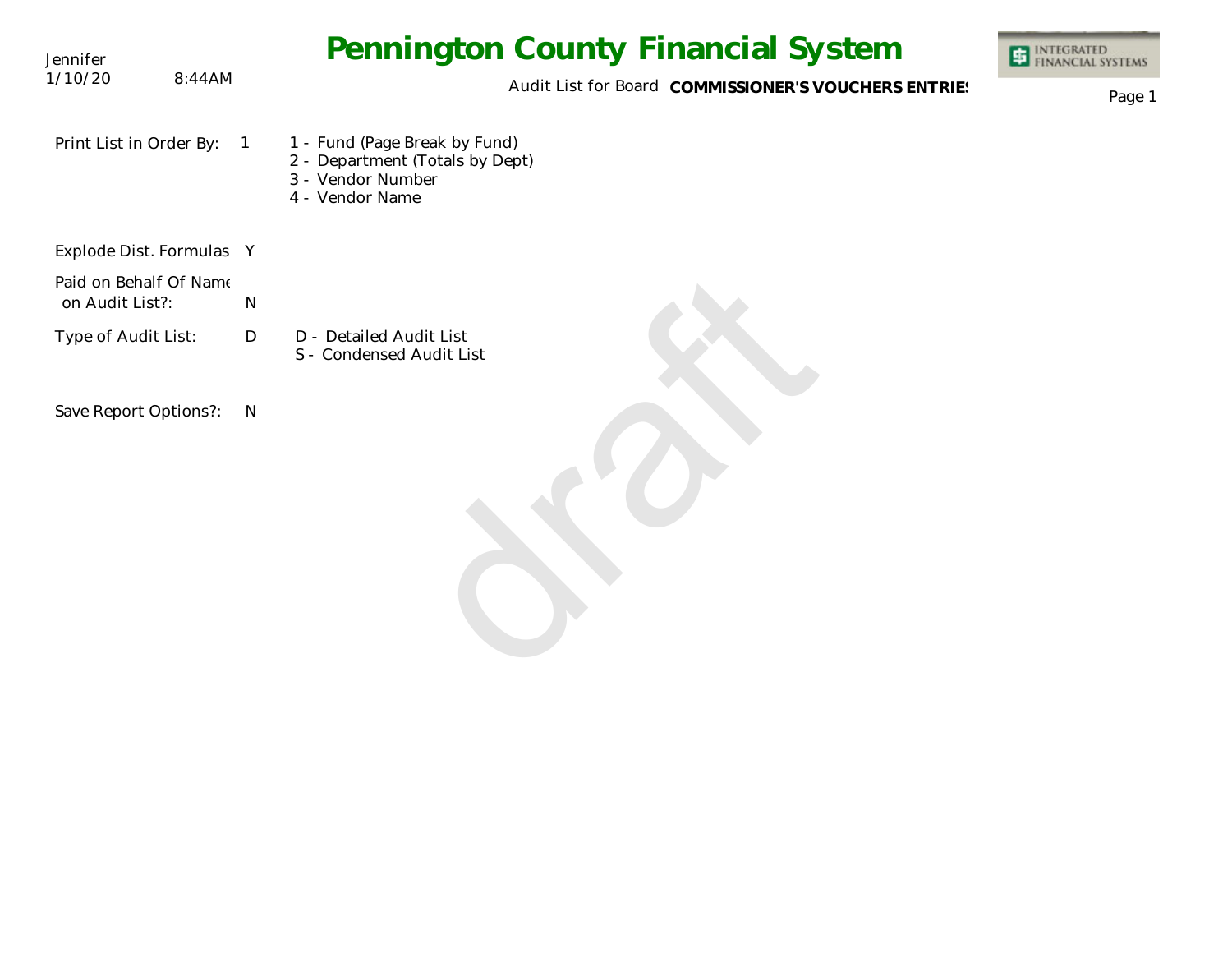

INTEGRATED<br>FINANCIAL SYSTEMS

**1** County Revenue 1/10/20 8:44AM

Jennifer

|                |       | Vendor Name               | Rpt  |          | <b>Warrant Description</b>                       | Invoice $#$   | Account/Formula Descripti 1099   |              |
|----------------|-------|---------------------------|------|----------|--------------------------------------------------|---------------|----------------------------------|--------------|
|                |       | No. Account/Formula       | Accr | Amount   | Service Dates                                    | Paid On Bhf # | On Behalf of Name                |              |
|                |       | 8352 HEMPEL/CODY          |      |          |                                                  |               |                                  |              |
| 26             |       | 01-003-000-0000-6103      |      | 75.00    | PER DIEM - CHAMB OF COMM - TRF                   | 111419        | PER DIEMS - BOARD                | N            |
| 27             |       | 01-003-000-0000-6103      |      | 75.00    | PER DIEM - TECH COMM - TRF                       | 121619        | PER DIEMS - BOARD                | N            |
| 28             |       | 01-003-000-0000-6103      |      | 75.00    | PER DIEM - JOBS INC - TRF                        | 121819        | PER DIEMS - BOARD                | N            |
| 29             |       | 01-003-000-0000-6103      |      | 75.00    | PER DIEM - GENERAL GOVT - TRF                    | 122419        | PER DIEMS - BOARD                | $\mathsf{N}$ |
|                |       | 8352 HEMPEL/CODY          |      | 300.00   | 4 Transactions                                   |               |                                  |              |
|                |       | 8355 HENNINGSEN/ALEXANDER |      |          |                                                  |               |                                  |              |
| 13             |       | 01-251-000-0000-6300      |      | 17.79    | MEAL - TRANSPORT - BEMIDJI                       | 120319        | <b>REPAIRS &amp; MAINTENANCE</b> | N            |
| 14             |       | 01-251-000-0000-6300      |      | 11.43    | MEAL - TRANSPORT - ST CLOUD                      | 120919        | REPAIRS & MAINTENANCE            | N            |
|                | 8355  | HENNINGSEN/ALEXANDER      |      | 29.22    | 2 Transactions                                   |               |                                  |              |
|                |       |                           |      |          |                                                  |               |                                  |              |
|                | 10026 | JENSEN/DONALD J           |      |          |                                                  |               |                                  |              |
| $\mathbf{1}$   |       | 01-003-000-0000-6103      |      | 75.00    | PER DIEM - PERSONNEL COM - TRF                   | 110519        | PER DIEMS - BOARD                | N            |
| $\overline{2}$ |       | 01-003-000-0000-6103      |      | 75.00    | PER DIEM - LAW ENF INTER - TRF                   | 111919        | PER DIEMS - BOARD                | N            |
| 3              |       | 01-003-000-0000-6103      |      | 75.00    | PER DIEM - AIRPORT AUTH- TRF                     | 112019        | PER DIEMS - BOARD                | N            |
| $\overline{4}$ |       | 01-003-000-0000-6103      |      | 75.00    | PER DIEM - JCTR COMM- TRF                        | 112119        | PER DIEMS - BOARD                | N            |
| 5              |       | 01-003-000-0000-6103      |      | 75.00    | PER DIEM - PERSONNEL COM- TRF                    | 112219        | PER DIEMS - BOARD                | N            |
| 6              |       | 01-003-000-0000-6103      |      | 100.00   | PER DIEM - ARPT AUTH/ICCC- TRF                   | 112519        | PER DIEMS - BOARD                | N            |
| 38             |       | 01-003-000-0000-6103      |      | 100.00   | PER DIEM - 1WIP, TAZ - TRF, WR                   | 120219        | PER DIEMS - BOARD                | N            |
| 39             |       | 01-003-000-0000-6103      |      | 75.00    | PER DIEM - PERSONNEL COM - TRF                   | 120319        | PER DIEMS - BOARD                | N            |
| 40             |       | 01-003-000-0000-6103      |      | 100.00   | PER DIEM - AIRPORT/HWY - TRF                     | 120419        | PER DIEMS - BOARD                | N            |
| 41             |       | 01-003-000-0000-6103      |      | 75.00    | PER DIEM - DRUG TASK - TRF                       | 120519        | PER DIEMS - BOARD                | N            |
| 42             |       | 01-003-000-0000-6103      |      | 125.00   | PER DIEM - MRC- ST CLOUD                         | 120819        | PER DIEMS - BOARD                | N            |
| 43             |       | 01-003-000-0000-6103      |      | 125.00   | PER DIEM - AMC- ST CLOUD                         | 120919        | PER DIEMS - BOARD                | N            |
| 44             |       | 01-003-000-0000-6103      |      | 125.00   | PER DIEM - AMC- ST CLOUD                         | 121019        | PER DIEMS - BOARD                | N            |
| 45             |       | 01-003-000-0000-6103      |      | 100.00   | PER DIEM - AMC- ST CLOUD                         | 121119        | PER DIEMS - BOARD                | N            |
| 46             |       | 01-003-000-0000-6103      |      | 75.00    | PER DIEM - AIRPORT AUTH - TRF                    | 121219        | PER DIEMS - BOARD                | N            |
| 47             |       | 01-003-000-0000-6103      |      | 75.00    | PER DIEM - DITCH LEVY- TRF                       | 121719        | PER DIEMS - BOARD                | N            |
| 48             |       | 01-003-000-0000-6103      |      | 100.00   | PER DIEM - 1 WHIP/AIRPRT - TRF                   | 121819        | PER DIEMS - BOARD                | N            |
| 49             |       | 01-003-000-0000-6103      |      | 75.00    | PER DIEM - JTC- BEMIDJI                          | 122319        | PER DIEMS - BOARD                | N            |
|                | 10026 | JENSEN/DONALD J           |      | 1,625.00 | 18 Transactions                                  |               |                                  |              |
|                |       | 19343 LARSON/MELISSA      |      |          |                                                  |               |                                  |              |
| 15             |       | 01-251-000-0000-6330      |      | 7.79     | MEAL - TRANSPORT - ERSKINE                       | 121219        | <b>TRAVEL &amp; EXPENSE</b>      | N            |
| 16             |       | 01-251-000-0000-6330      |      | 13.43    | MEAL - TRANSPORT - BEMIDJI                       | 121819        | TRAVEL & EXPENSE                 | N            |
|                |       | 19343 LARSON/MELISSA      |      | 21.22    | 2 Transactions                                   |               |                                  |              |
|                | 12323 | LAWRENCE/BRUCE            |      |          |                                                  |               |                                  |              |
| $\overline{7}$ |       | 01-003-000-0000-6103      |      | 75.00    | PER DIEM - BUILDING COMM - TRF                   | 120319        | PER DIEMS - BOARD                | N            |
|                |       |                           |      |          | Copyright 2010-2019 Integrated Financial Systems |               |                                  |              |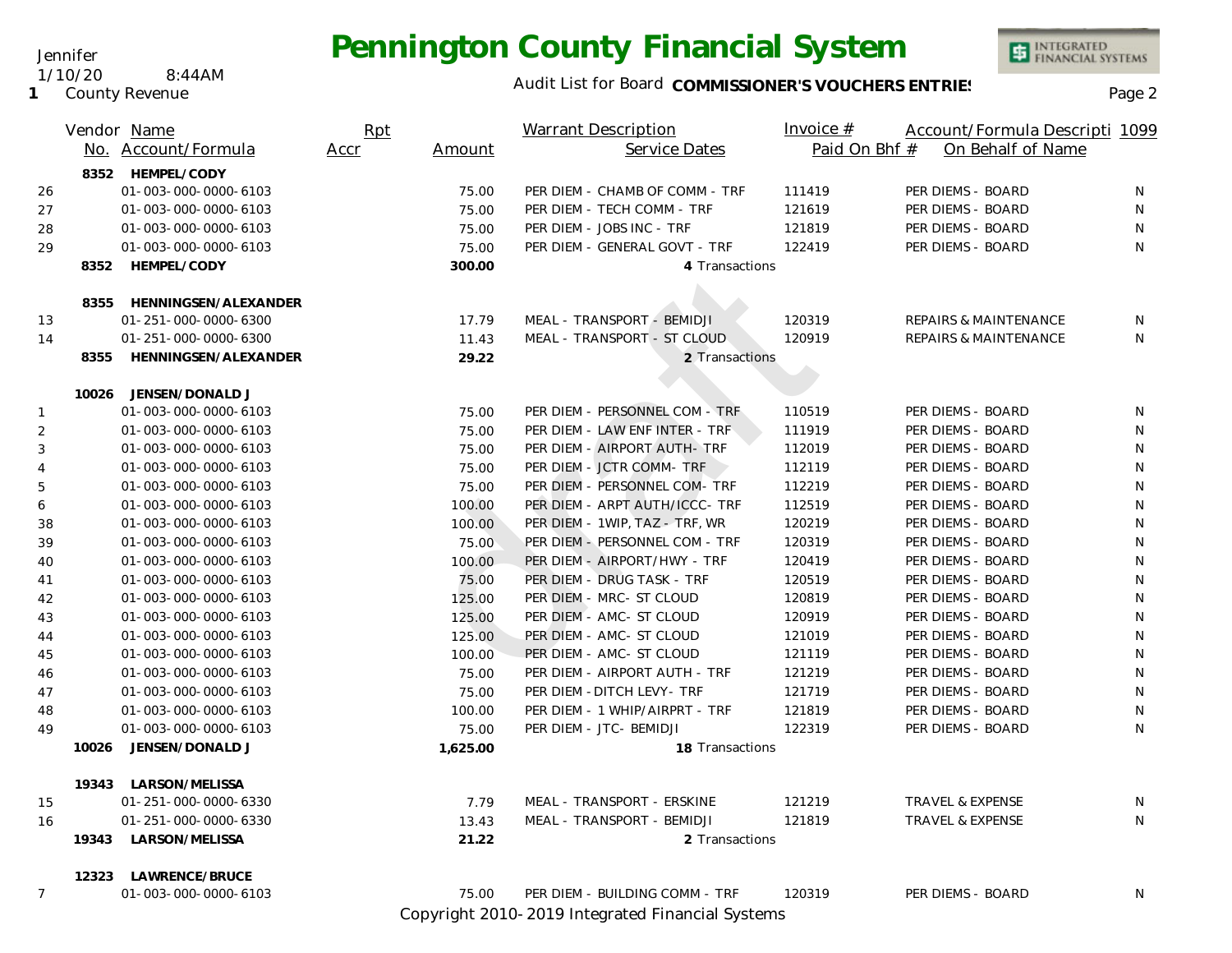Jennifer

**1** County Revenue

1/10/20 8:44AM

### Audit List for Board COMMISSIONER'S VOUCHERS ENTRIES<br>Page 3

INTEGRATED<br>FINANCIAL SYSTEMS

|    |               | Vendor Name          | Rpt  |          | Warrant Description            | Invoice $#$   | Account/Formula Descripti 1099 |                 |
|----|---------------|----------------------|------|----------|--------------------------------|---------------|--------------------------------|-----------------|
|    |               | No. Account/Formula  | Accr | Amount   | Service Dates                  | Paid On Bhf # | On Behalf of Name              |                 |
| 8  |               | 01-003-000-0000-6103 |      | 75.00    | PER DIEM - NWRECB- TRF         | 120419        | PER DIEMS - BOARD              | N.              |
| 9  |               | 01-003-000-0000-6103 |      | 125.00   | PER DIEM - AMC- ST CLOUD       | 120919        | PER DIEMS - BOARD              | N               |
| 10 |               | 01-003-000-0000-6103 |      | 125.00   | PER DIEM - AMC- ST CLOUD       | 121019        | PER DIEMS - BOARD              | N               |
| 11 |               | 01-003-000-0000-6103 |      | 75.00    | PER DIEM - TECHNOLOGY - TRF    | 121619        | PER DIEMS - BOARD              | N               |
|    | 12323         | LAWRENCE/BRUCE       |      | 475.00   | 5 Transactions                 |               |                                |                 |
|    |               | 13376 MANDERUD/MISTY |      |          |                                |               |                                |                 |
| 18 |               | 01-252-000-0000-6330 |      | 8.94     | MEAL - LASO TRAINING           | 100219        | TRAVEL & EXPENSE               | N               |
|    |               | 13376 MANDERUD/MISTY |      | 8.94     | 1 Transactions                 |               |                                |                 |
|    | 15303         | OLSON/DAVID          |      |          |                                |               |                                |                 |
| 17 |               | 01-251-000-0000-6330 |      | 22.12    | MEAL - TRANSPORT - GRAND FORKS | 120319        | TRAVEL & EXPENSE               | N               |
|    | 15303         | OLSON/DAVID          |      | 22.12    | 1 Transactions                 |               |                                |                 |
|    |               | 16362 PETERSON/NEIL  |      |          |                                |               |                                |                 |
| 25 |               | 01-003-000-0000-6103 |      | 75.00    | PER DIEM - 1WIP - TRF          | 110719        | PER DIEMS - BOARD              | N               |
| 19 |               | 01-003-000-0000-6103 |      | 75.00    | PER DIEM - 1WIP - TRF          | 120219        | PER DIEMS - BOARD              | N               |
| 20 |               | 01-003-000-0000-6103 |      | 75.00    | PER DIEM - HWY COMM - TRF      | 120419        | PER DIEMS - BOARD              | N               |
| 21 |               | 01-003-000-0000-6103 |      | 125.00   | PER DIEM - AMC - ST CLOUD      | 120819        | PER DIEMS - BOARD              | N               |
| 22 |               | 01-003-000-0000-6103 |      | 125.00   | PER DIEM - AMC - ST CLOUD      | 120919        | PER DIEMS - BOARD              | N               |
| 23 |               | 01-003-000-0000-6103 |      | 100.00   | PER DIEM - AMC - ST CLOUD      | 121019        | PER DIEMS - BOARD              | N               |
| 24 |               | 01-003-000-0000-6103 |      | 75.00    | PER DIEM - DITCH MTG - TRF     | 121719        | PER DIEMS - BOARD              | N               |
|    | 16362         | PETERSON/NEIL        |      | 650.00   | 7 Transactions                 |               |                                |                 |
|    | 20403         | THIBERT/ALEX         |      |          |                                |               |                                |                 |
| 12 |               | 01-251-000-0000-6330 |      | 17.26    | MEAL - TRANSPORT - BEMIDJI     | 120519        | <b>TRAVEL &amp; EXPENSE</b>    | N               |
|    | 20403         | THIBERT/ALEX         |      | 17.26    | 1 Transactions                 |               |                                |                 |
|    | 20307         | TVEITBAKK/DARRYL     |      |          |                                |               |                                |                 |
| 30 |               | 01-003-000-0000-6103 |      | 100.00   | PER DIEM - PERSONNEL - TRF     | 120319        | PER DIEMS - BOARD              | N               |
| 31 |               | 01-003-000-0000-6103 |      | 75.00    | PER DIEM - BUILDING COMM - TRF | 120319        | PER DIEMS - BOARD              | N               |
| 32 |               | 01-003-000-0000-6103 |      | 125.00   | PER DIEM - AMC - ST CLOUD      | 120919        | PER DIEMS - BOARD              | N               |
| 33 |               | 01-003-000-0000-6103 |      | 125.00   | PER DIEM - AMC - ST CLOUD      | 121019        | PER DIEMS - BOARD              | N               |
| 34 |               | 01-003-000-0000-6103 |      | 125.00   | PER DIEM - AMC - ST CLOUD      | 121119        | PER DIEMS - BOARD              | N               |
| 35 |               | 01-003-000-0000-6103 |      | 75.00    | PER DIEM - LEC SHERIFF - TRF   | 121219        | PER DIEMS - BOARD              | N               |
| 36 |               | 01-003-000-0000-6103 |      | 75.00    | PER DIEM - AIRPORT AUTH - TRF  | 121819        | PER DIEMS - BOARD              | N               |
| 37 |               | 01-003-000-0000-6103 |      | 75.00    | PER DIEM - NWRL - TRF          | 121919        | PER DIEMS - BOARD              | N               |
|    | 20307         | TVEITBAKK/DARRYL     |      | 775.00   | 8 Transactions                 |               |                                |                 |
|    | 1 Fund Total: |                      |      | 3,923.76 | County Revenue                 |               | 10 Vendors                     | 49 Transactions |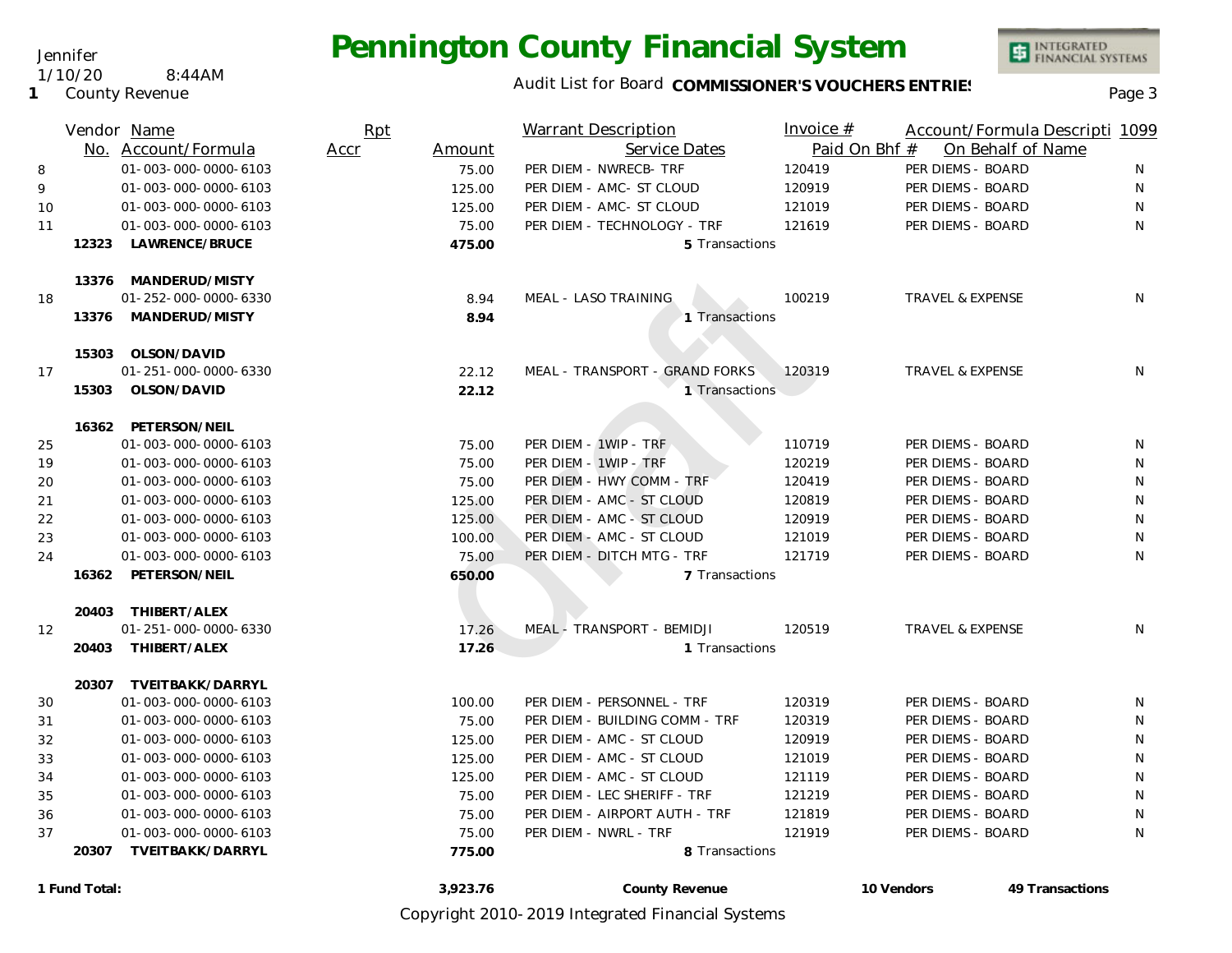Jennifer 1/10/20 8:44AM

### **1** County Revenue

# **Pennington County Financial System**



### Audit List for Board COMMISSIONER'S VOUCHERS ENTRIES<br>Page 4

| Vendor Name         | <u>Rpt</u> |          | Warrant Description | Invoice $#$     | Account/Formula Descripti 1099 |
|---------------------|------------|----------|---------------------|-----------------|--------------------------------|
| No. Account/Formula | Accr       | Amount   | Service Dates       | Paid On Bhf #   | On Behalf of Name              |
| Final Total:        |            | 3.923.76 | 10 Vendors          | 49 Transactions |                                |